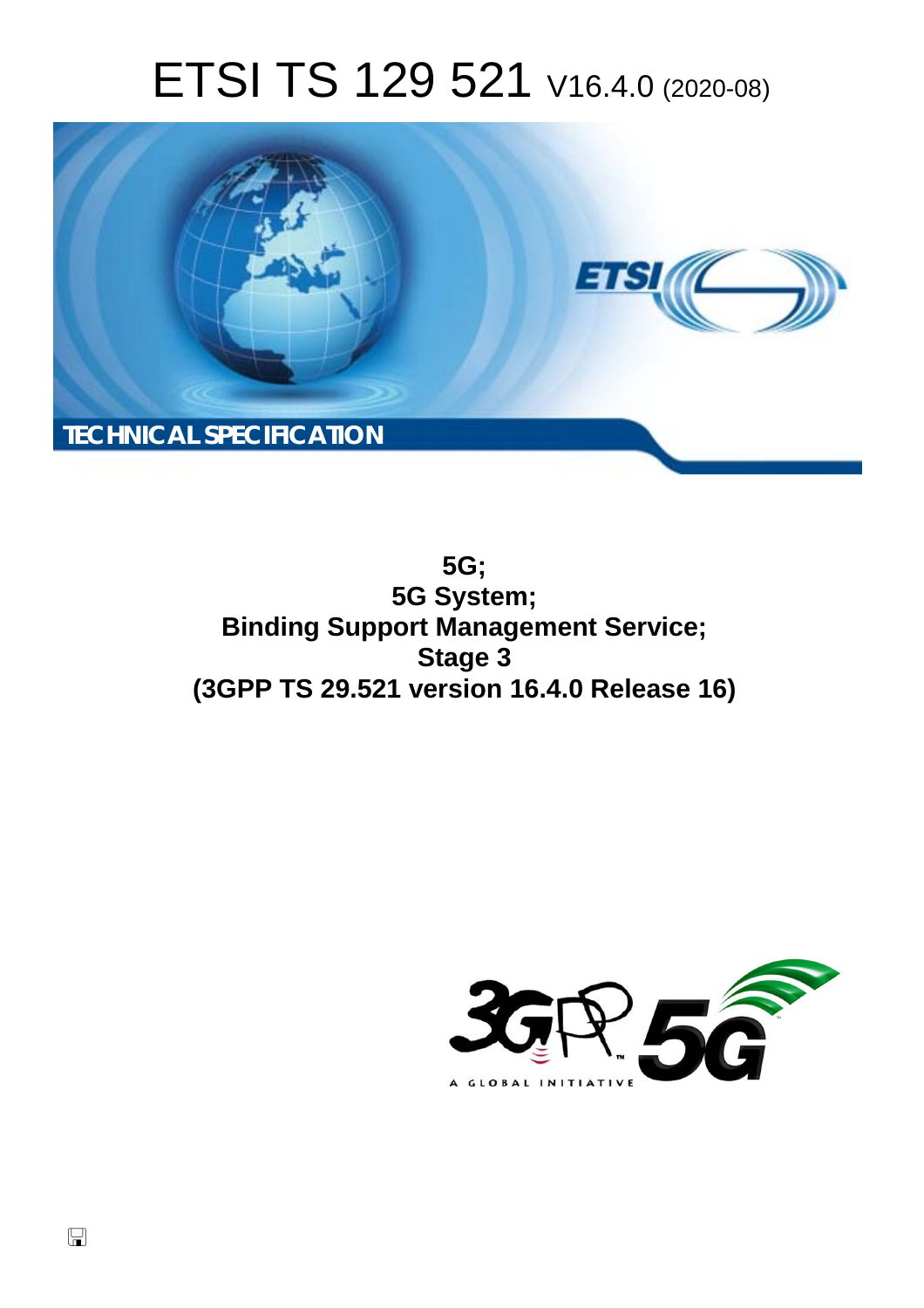Reference RTS/TSGC-0329521vg40

Keywords

5G

#### *ETSI*

#### 650 Route des Lucioles F-06921 Sophia Antipolis Cedex - FRANCE

Tel.: +33 4 92 94 42 00 Fax: +33 4 93 65 47 16

Siret N° 348 623 562 00017 - NAF 742 C Association à but non lucratif enregistrée à la Sous-Préfecture de Grasse (06) N° 7803/88

#### *Important notice*

The present document can be downloaded from: <http://www.etsi.org/standards-search>

The present document may be made available in electronic versions and/or in print. The content of any electronic and/or print versions of the present document shall not be modified without the prior written authorization of ETSI. In case of any existing or perceived difference in contents between such versions and/or in print, the prevailing version of an ETSI deliverable is the one made publicly available in PDF format at [www.etsi.org/deliver.](http://www.etsi.org/deliver)

Users of the present document should be aware that the document may be subject to revision or change of status. Information on the current status of this and other ETSI documents is available at <https://portal.etsi.org/TB/ETSIDeliverableStatus.aspx>

If you find errors in the present document, please send your comment to one of the following services: <https://portal.etsi.org/People/CommiteeSupportStaff.aspx>

#### *Copyright Notification*

No part may be reproduced or utilized in any form or by any means, electronic or mechanical, including photocopying and microfilm except as authorized by written permission of ETSI. The content of the PDF version shall not be modified without the written authorization of ETSI. The copyright and the foregoing restriction extend to reproduction in all media.

> © ETSI 2020. All rights reserved.

**DECT™**, **PLUGTESTS™**, **UMTS™** and the ETSI logo are trademarks of ETSI registered for the benefit of its Members. **3GPP™** and **LTE™** are trademarks of ETSI registered for the benefit of its Members and of the 3GPP Organizational Partners. **oneM2M™** logo is a trademark of ETSI registered for the benefit of its Members and of the oneM2M Partners. **GSM®** and the GSM logo are trademarks registered and owned by the GSM Association.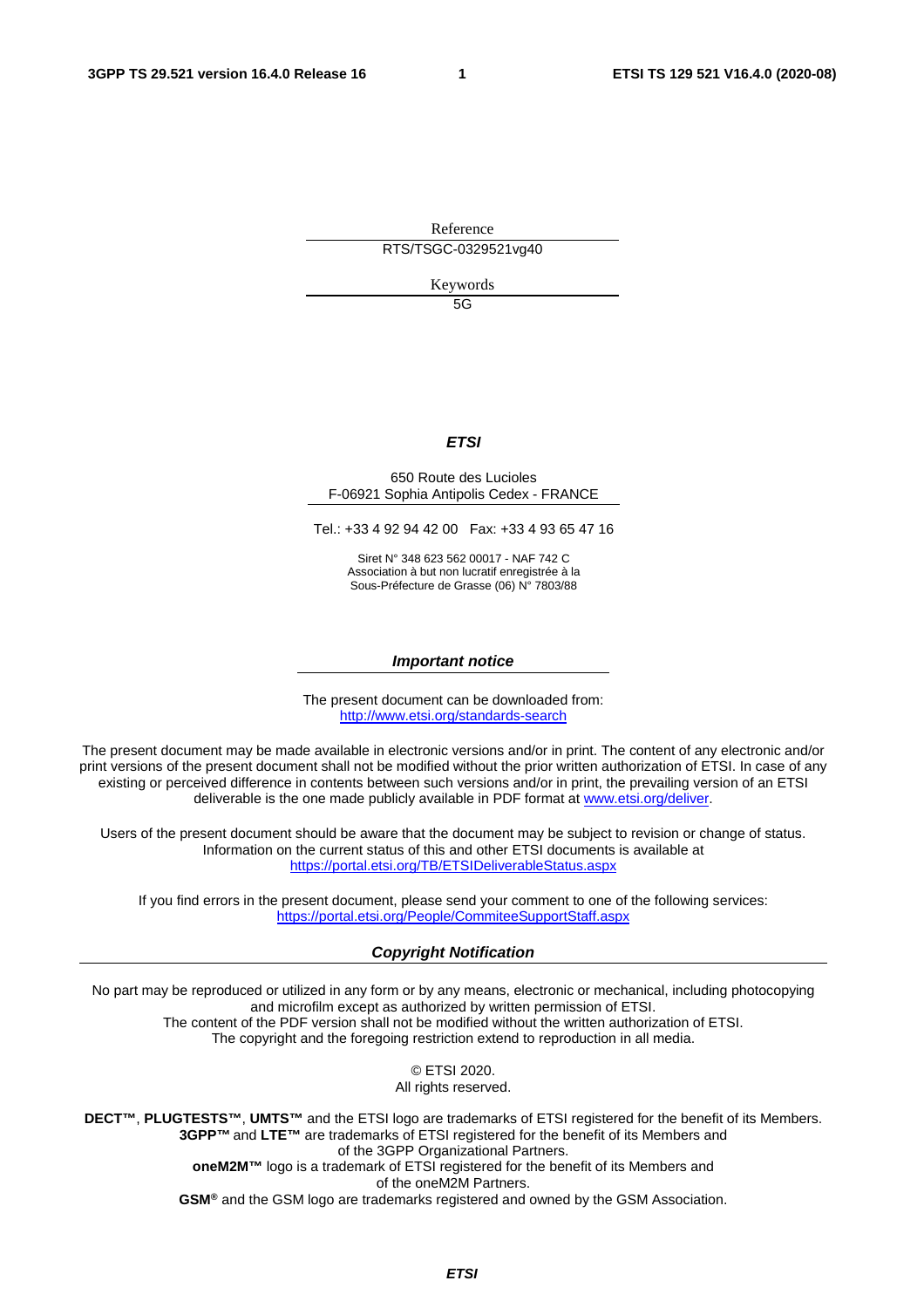# Intellectual Property Rights

#### Essential patents

IPRs essential or potentially essential to normative deliverables may have been declared to ETSI. The information pertaining to these essential IPRs, if any, is publicly available for **ETSI members and non-members**, and can be found in ETSI SR 000 314: *"Intellectual Property Rights (IPRs); Essential, or potentially Essential, IPRs notified to ETSI in respect of ETSI standards"*, which is available from the ETSI Secretariat. Latest updates are available on the ETSI Web server [\(https://ipr.etsi.org/](https://ipr.etsi.org/)).

Pursuant to the ETSI IPR Policy, no investigation, including IPR searches, has been carried out by ETSI. No guarantee can be given as to the existence of other IPRs not referenced in ETSI SR 000 314 (or the updates on the ETSI Web server) which are, or may be, or may become, essential to the present document.

#### **Trademarks**

The present document may include trademarks and/or tradenames which are asserted and/or registered by their owners. ETSI claims no ownership of these except for any which are indicated as being the property of ETSI, and conveys no right to use or reproduce any trademark and/or tradename. Mention of those trademarks in the present document does not constitute an endorsement by ETSI of products, services or organizations associated with those trademarks.

# Legal Notice

This Technical Specification (TS) has been produced by ETSI 3rd Generation Partnership Project (3GPP).

The present document may refer to technical specifications or reports using their 3GPP identities. These shall be interpreted as being references to the corresponding ETSI deliverables.

The cross reference between 3GPP and ETSI identities can be found under<http://webapp.etsi.org/key/queryform.asp>.

# Modal verbs terminology

In the present document "**shall**", "**shall not**", "**should**", "**should not**", "**may**", "**need not**", "**will**", "**will not**", "**can**" and "**cannot**" are to be interpreted as described in clause 3.2 of the [ETSI Drafting Rules](https://portal.etsi.org/Services/editHelp!/Howtostart/ETSIDraftingRules.aspx) (Verbal forms for the expression of provisions).

"**must**" and "**must not**" are **NOT** allowed in ETSI deliverables except when used in direct citation.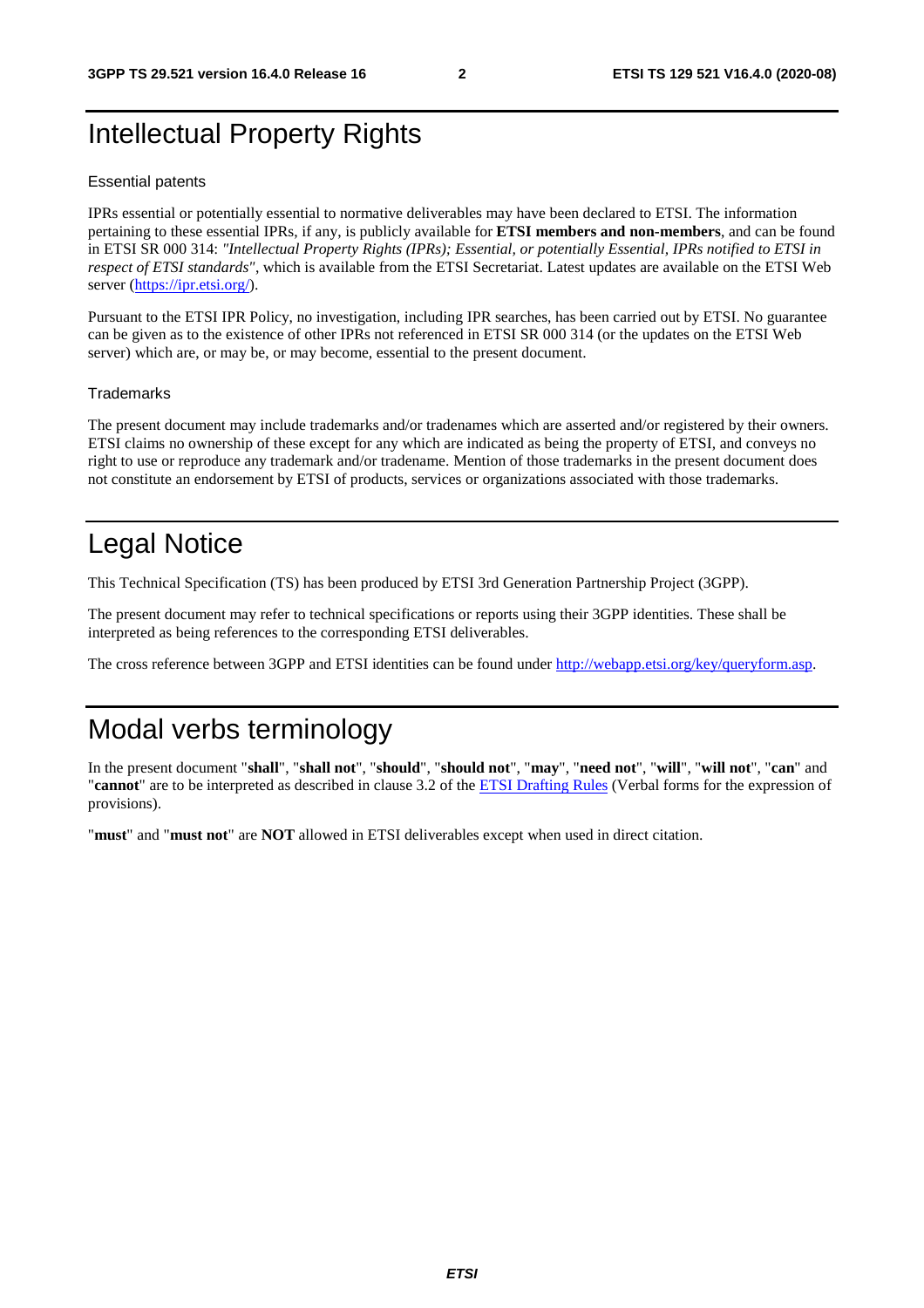$\mathbf{3}$ 

# Contents

| 1              |         |  |
|----------------|---------|--|
| $\overline{2}$ |         |  |
| 3              |         |  |
| 3.1<br>3.2     |         |  |
|                |         |  |
| 4<br>4.1       |         |  |
| 4.1.1          |         |  |
| 4.1.2          |         |  |
| 4.1.3          |         |  |
| 4.1.3.1        |         |  |
| 4.1.3.2        |         |  |
| 4.2            |         |  |
| 4.2.1          |         |  |
| 4.2.2          |         |  |
| 4.2.2.1        |         |  |
| 4.2.2.2        |         |  |
| 4.2.3          |         |  |
| 4.2.3.1        |         |  |
| 4.2.3.2        |         |  |
| 4.2.4          |         |  |
| 4.2.4.1        |         |  |
| 4.2.4.2        |         |  |
| 4.2.5          |         |  |
| 4.2.5.1        |         |  |
| 4.2.5.2        |         |  |
| 5              |         |  |
| 5.1            |         |  |
| 5.2            |         |  |
| 5.2.1          | General |  |
| 5.2.2          |         |  |
| 5.2.2.1        |         |  |
| 5.2.2.2        |         |  |
| 5.2.3          |         |  |
| 5.2.3.1        |         |  |
| 5.3            |         |  |
| 5.3.1          |         |  |
| 5.3.2          |         |  |
| 5.3.2.1        |         |  |
| 5.3.2.2        |         |  |
| 5.3.2.3        |         |  |
| 5.3.2.3.1      |         |  |
| 5.3.2.3.2      |         |  |
| 5.3.3          |         |  |
| 5.3.3.1        |         |  |
| 5.3.3.2        |         |  |
| 5.3.3.3        |         |  |
| 5.3.3.3.1      |         |  |
| 5.3.3.3.2      |         |  |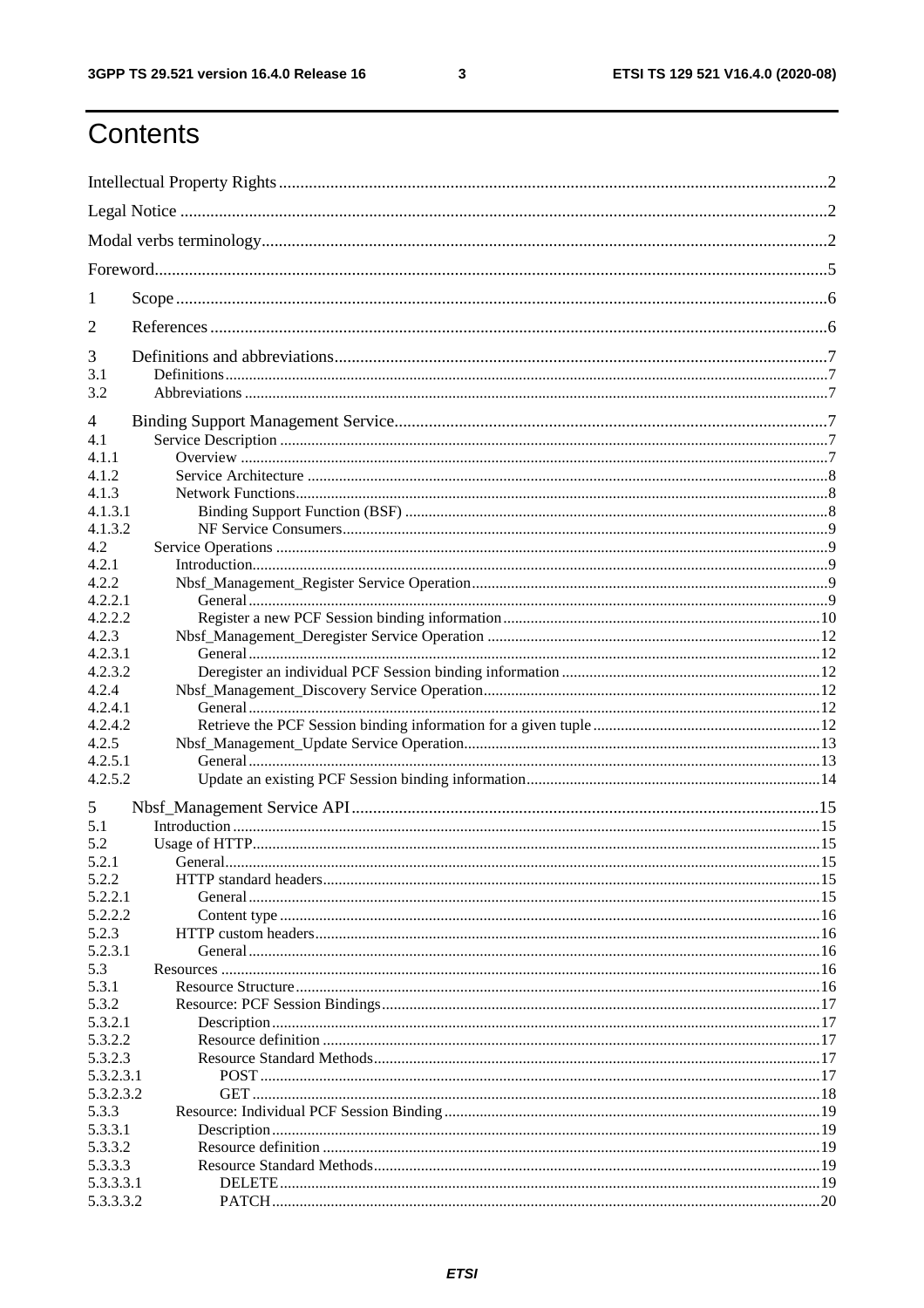#### $\overline{\mathbf{4}}$

| 5.4     |                               |                                                             |  |
|---------|-------------------------------|-------------------------------------------------------------|--|
| 5.5     |                               |                                                             |  |
| 5.6     |                               |                                                             |  |
| 5.6.1   |                               |                                                             |  |
| 5.6.2   |                               |                                                             |  |
| 5.6.2.1 |                               |                                                             |  |
| 5.6.2.2 |                               |                                                             |  |
| 5.6.2.3 |                               |                                                             |  |
| 5.6.2.4 |                               |                                                             |  |
| 5.6.2.5 |                               |                                                             |  |
| 5.6.2.6 |                               |                                                             |  |
| 5.6.3   |                               |                                                             |  |
| 5.6.3.1 |                               |                                                             |  |
| 5.6.3.2 |                               |                                                             |  |
| 5.6.3.3 |                               |                                                             |  |
| 5.7     |                               |                                                             |  |
| 5.7.1   |                               |                                                             |  |
| 5.7.2   |                               |                                                             |  |
| 5.7.3   |                               |                                                             |  |
| 5.8     |                               |                                                             |  |
| 5.9     |                               |                                                             |  |
|         |                               |                                                             |  |
|         | <b>Annex A (normative):</b>   |                                                             |  |
| A.1     |                               |                                                             |  |
| A.2     |                               |                                                             |  |
|         | <b>Annex B</b> (informative): | Deployment option to support BSF and DRA coexistence due to |  |
|         |                               |                                                             |  |
|         | <b>Annex C</b> (informative): |                                                             |  |
|         |                               |                                                             |  |
|         |                               |                                                             |  |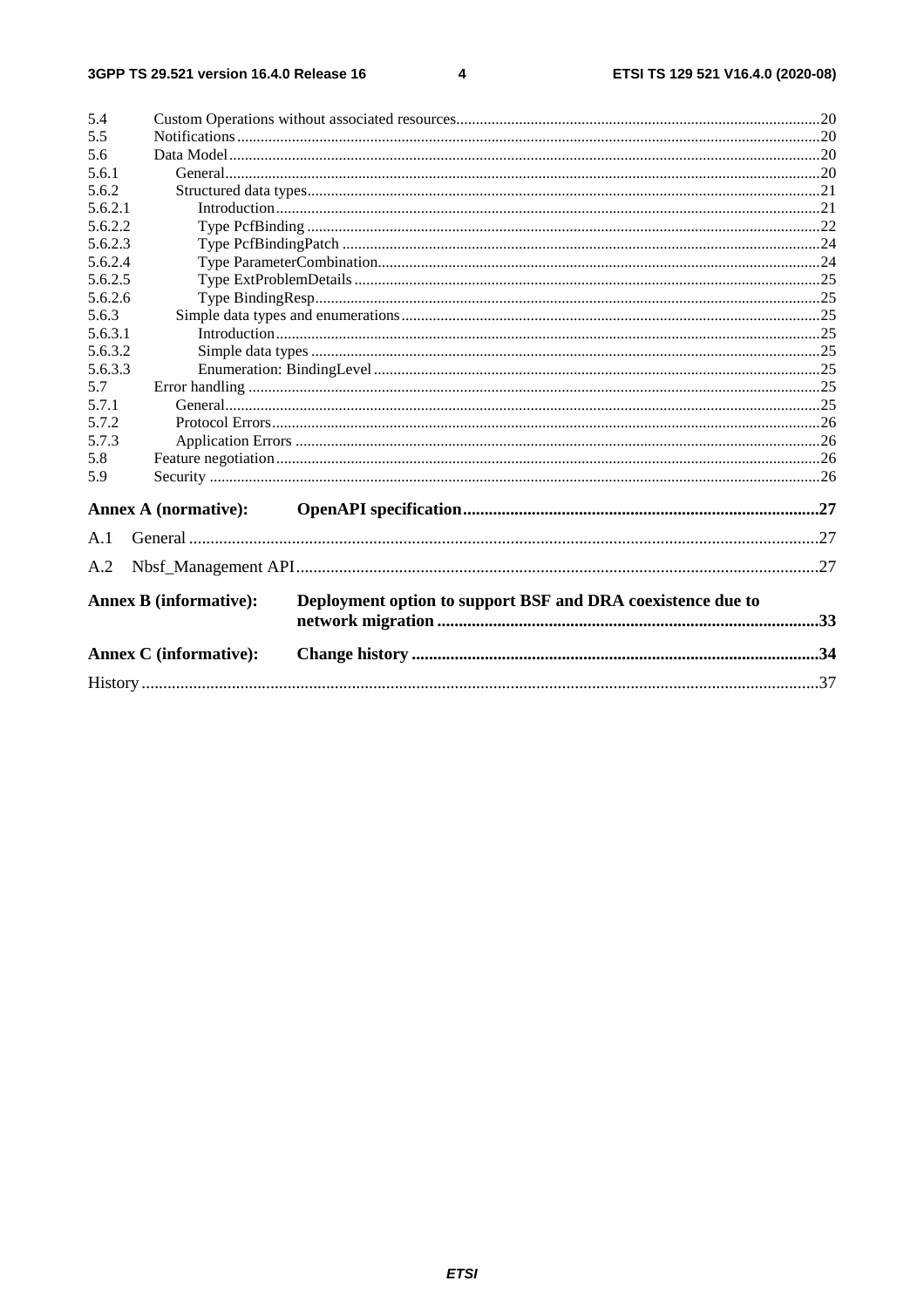# Foreword

This Technical Specification has been produced by the 3<sup>rd</sup> Generation Partnership Project (3GPP).

The contents of the present document are subject to continuing work within the TSG and may change following formal TSG approval. Should the TSG modify the contents of the present document, it will be re-released by the TSG with an identifying change of release date and an increase in version number as follows:

Version x.y.z

where:

- x the first digit:
	- 1 presented to TSG for information;
	- 2 presented to TSG for approval;
	- 3 or greater indicates TSG approved document under change control.
- y the second digit is incremented for all changes of substance, i.e. technical enhancements, corrections, updates, etc.
- z the third digit is incremented when editorial only changes have been incorporated in the document.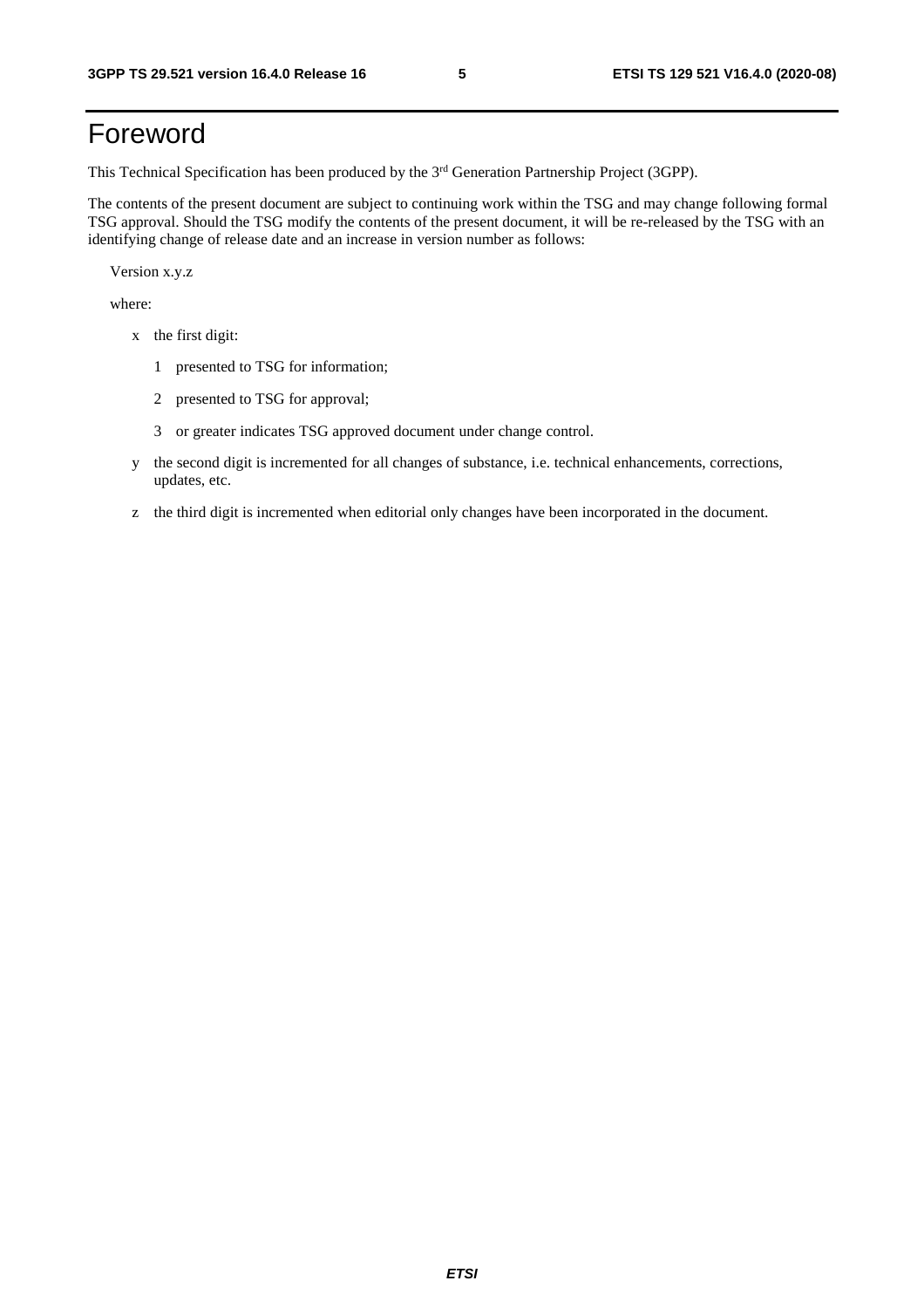### 1 Scope

The present specification provides the stage 3 definition of the Binding Support Management Service of the 5G System.

The 5G System Architecture is defined in 3GPP TS 23.501 [2]. The stage 2 definition and related procedures for Binding Support Management Service is specified in 3GPP TS 23.502 [3] and 3GPP TS 23.503 [4].

The 5G System stage 3 call flows are provided in 3GPP TS 29.513 [5].

The Technical Realization of the Service Based Architecture and the Principles and Guidelines for Services Definition are specified in 3GPP TS 29.500 [6] and 3GPP TS 29.501 [7].

The Binding Support Management Service is provided by the Binding Support Function (BSF).

### 2 References

The following documents contain provisions which, through reference in this text, constitute provisions of the present document.

- References are either specific (identified by date of publication, edition number, version number, etc.) or non-specific.
- For a specific reference, subsequent revisions do not apply.
- For a non-specific reference, the latest version applies. In the case of a reference to a 3GPP document (including a GSM document), a non-specific reference implicitly refers to the latest version of that document *in the same Release as the present document*.
- [1] 3GPP TR 21.905: "Vocabulary for 3GPP Specifications".
- [2] 3GPP TS 23.501: "System Architecture for the 5G System; Stage 2".
- [3] 3GPP TS 23.502: "Procedures for the 5G System; Stage 2".
- [4] 3GPP TS 23.503: "Policy and Charging Control Framework for the 5G System; Stage 2".
- [5] 3GPP TS 29.513: "5G System; Policy and Charging Control signalling flows and QoS parameter mapping; Stage 3".
- [6] 3GPP TS 29.500: "5G System; Technical Realization of Service Based Architecture; Stage 3".
- [7] 3GPP TS 29.501: "5G System; Principles and Guidelines for Services Definition; Stage 3".
- [8] IETF RFC 7540: "Hypertext Transfer Protocol Version 2 (HTTP/2)".
- [9] IETF RFC 8259: "The JavaScript Object Notation (JSON) Data Interchange Format".
- [10] 3GPP TS 29.571: "5G System; Common Data Types for Service Based Interfaces Stage 3".
- [11] OpenAPI: "OpenAPI 3.0.0 Specification", [https://github.com/OAI/OpenAPI](https://github.com/OAI/OpenAPI-Specification/blob/master/versions/3.0.0.md)-[Specification/blob/master/versions/3.0.0.md](https://github.com/OAI/OpenAPI-Specification/blob/master/versions/3.0.0.md).
- [12] 3GPP TS 29.510: "5G System; Network Function Repository Services; Stage 3".
- [13] IETF RFC 7807: "Problem Details for HTTP APIs".
- [14] 3GPP TS 29.213: " Policy and Charging Control signalling flows and Quality of Service (QoS) parameter mapping".
- [15] 3GPP TS 33.501: "Security architecture and procedures for 5G system".
- [16] IETF RFC 6749: "The OAuth 2.0 Authorization Framework".
- [17] 3GPP TS 23.527: "5G System; Restoration Procedures".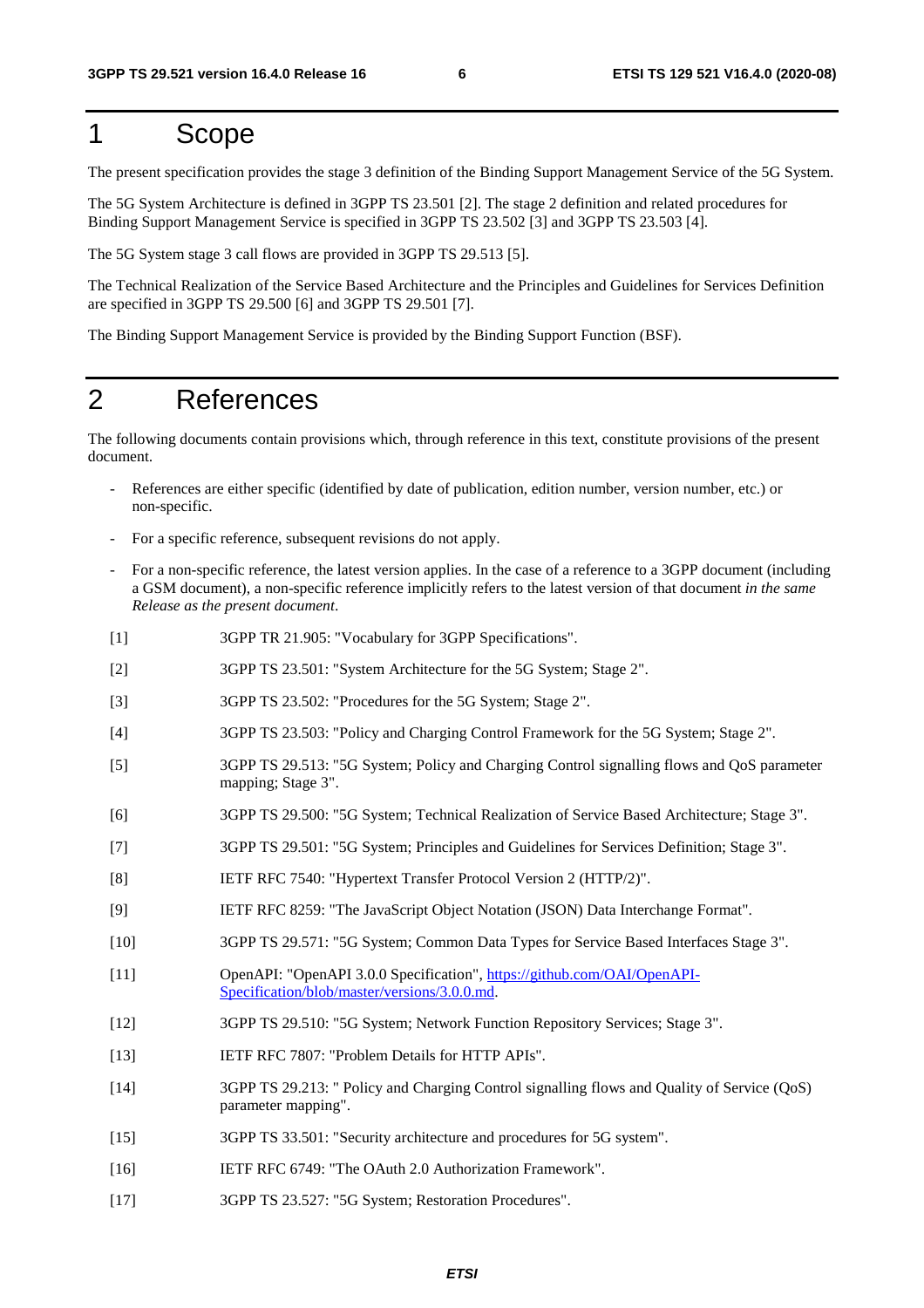- [18] 3GPP TR 21.900: "Technical Specification Group working methods".
- [19] 3GPP TS 23.316: "Wireless and wireline convergence access support for the 5G System (5GS)".
- [20] **IETF RFC 7396: "JSON Merge Patch".**
- [21] 3GPP TS 29.512: "5G System; Session Management Policy Control Service; Stage 3".

# 3 Definitions and abbreviations

### 3.1 Definitions

For the purposes of the present document, the terms and definitions given in 3GPP TR 21.905 [1] and the following apply. A term defined in the present document takes precedence over the definition of the same term, if any, in 3GPP TR 21.905 [1].

### 3.2 Abbreviations

For the purposes of the present document, the abbreviations given in 3GPP TR 21.905 [1] and the following apply. An abbreviation defined in the present document takes precedence over the definition of the same abbreviation, if any, in 3GPP TR 21.905 [1].

| $5G-RG$      | 5G Residential Gateway                                      |
|--------------|-------------------------------------------------------------|
| AF           | <b>Application Function</b>                                 |
| <b>BSF</b>   | <b>Binding Support Function</b>                             |
| <b>DNN</b>   | Data Network Name                                           |
| DRA          | Diameter Routing Agent                                      |
| <b>HTTP</b>  | <b>Hypertext Transfer Protocol</b>                          |
| $FN-RG$      | <b>Fixed Network Residential Gateway</b>                    |
| <b>FQDN</b>  | <b>Fully Qualified Domain Name</b>                          |
| <b>GPSI</b>  | Generic Public Subscription Identifier                      |
| <b>JSON</b>  | JavaScript Object Notation HTTP Hypertext Transfer Protocol |
| <b>MAC</b>   | Media Access Control                                        |
| <b>NEF</b>   | <b>Network Exposure Function</b>                            |
| <b>NRF</b>   | <b>Network Repository Function</b>                          |
| <b>NWDAF</b> | <b>Network Data Analytics Function</b>                      |
| PCF          | <b>Policy Control Function</b>                              |
| <b>SMF</b>   | <b>Session Management Function</b>                          |
| S-NSSAI      | Single Network Slice Selection Assistance Information       |
| <b>SUPI</b>  | <b>Subscription Permanent Identifier</b>                    |
| UDR.         | Unified Data Repository                                     |
|              |                                                             |

# 4 Binding Support Management Service

### 4.1 Service Description

### 4.1.1 Overview

The Binding Support Management Service as defined in 3GPP TS 23.502 [3] and 3GPP TS 23.503 [4], is provided by the Binding Support Function (BSF).

The Nbsf Management service is used for the BSF to provide a PDU session binding functionality, which ensures that an AF request for a certain PDU Session reaches the relevant PCF holding the PDU Session information.

This service: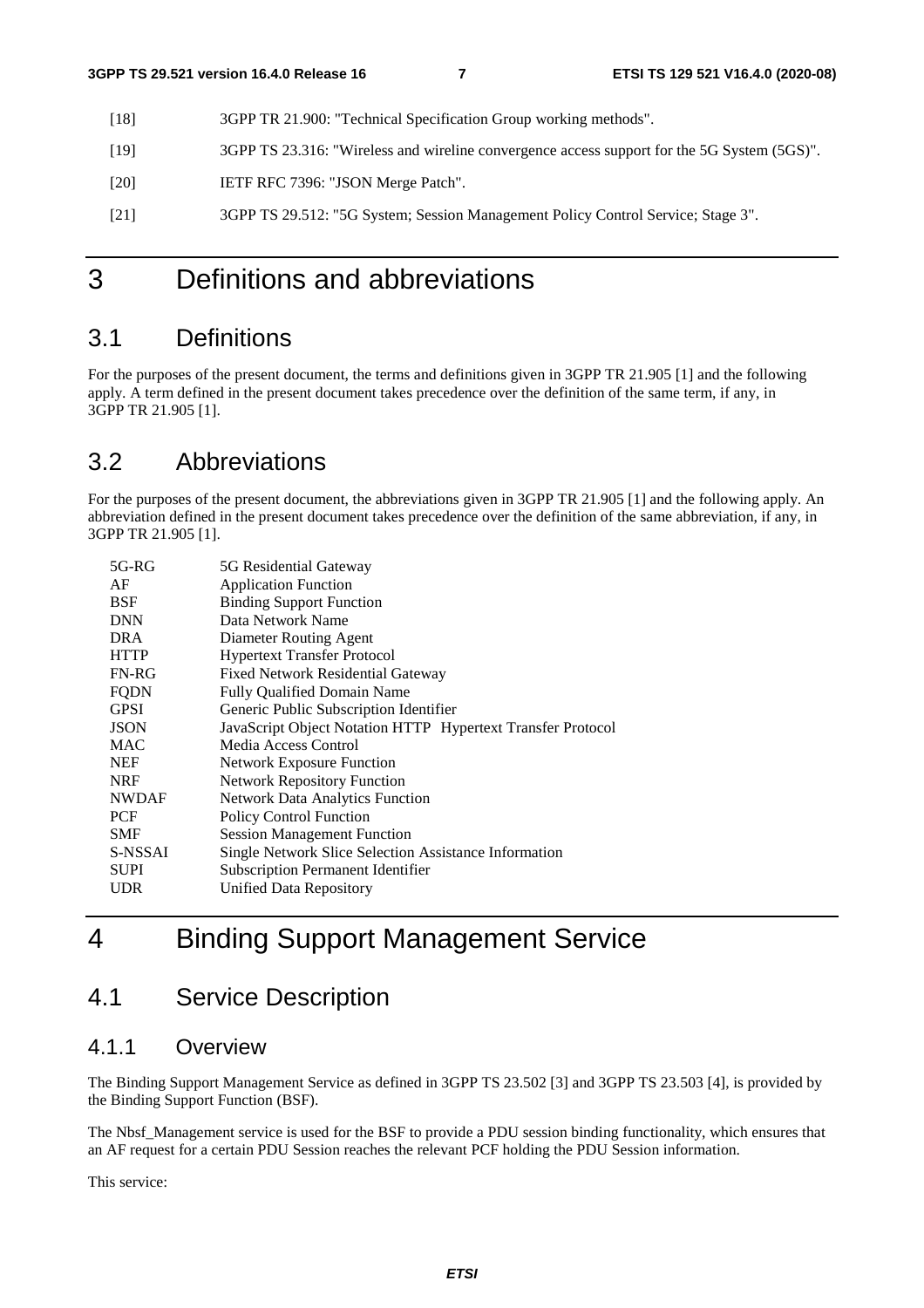- allows NF service consumers to register, update and remove the binding information; and
- allows NF service consumers to retrieve the binding information.

### 4.1.2 Service Architecture

The 5G System Architecture is defined in 3GPP TS 23.501 [2]. The Policy and Charging related 5G architecture is also described in 3GPP TS 23.503 [4] and 3GPP TS 29.513 [5].

The Binding Support Management Service (Nbsf\_Management) is exhibited by the Binding Support Function (BSF).

Known consumers of the Nbsf\_Management service are:

- Policy Control Function (PCF)
- Network Exposure Function (NEF)
- Application Function (AF); and
- Network Data Analytics Function (NWDAF)

As described in 3GPP TS 23.503 [4], the BSF is a function that can be deployed standalone or can be the functionality provided by other network functions, such as PCF, UDR, NRF, SMF.

- NOTE 1: The PCF accesses the Nbsf\_Management service at the BSF via an internal interface when it is collocated with BSF.
- NOTE 2: The DRA decides to select a BSF based on user IP address range when the DRA has no binding information for the subscriber to get the relevant PCF address. DRA and BSF coexistence is described in 3GPP TS 29.513 [5], Annex A.



**Figure 4.1.2-1: Reference Architecture for the Nbsf\_Management service; SBI representation** 

### 4.1.3 Network Functions

#### 4.1.3.1 Binding Support Function (BSF)

The BSF:

- stores the binding information for a certain PDU Session; and
- discovers the binding information (e.g. the address information of the selected PCF).

The BSF allows NF service consumers (e.g. PCF) to register, update and remove the binding information, and allows NF service consumers (e.g. AF, NEF, NWDAF) to discover the binding information (e.g. the address information of the selected PCF).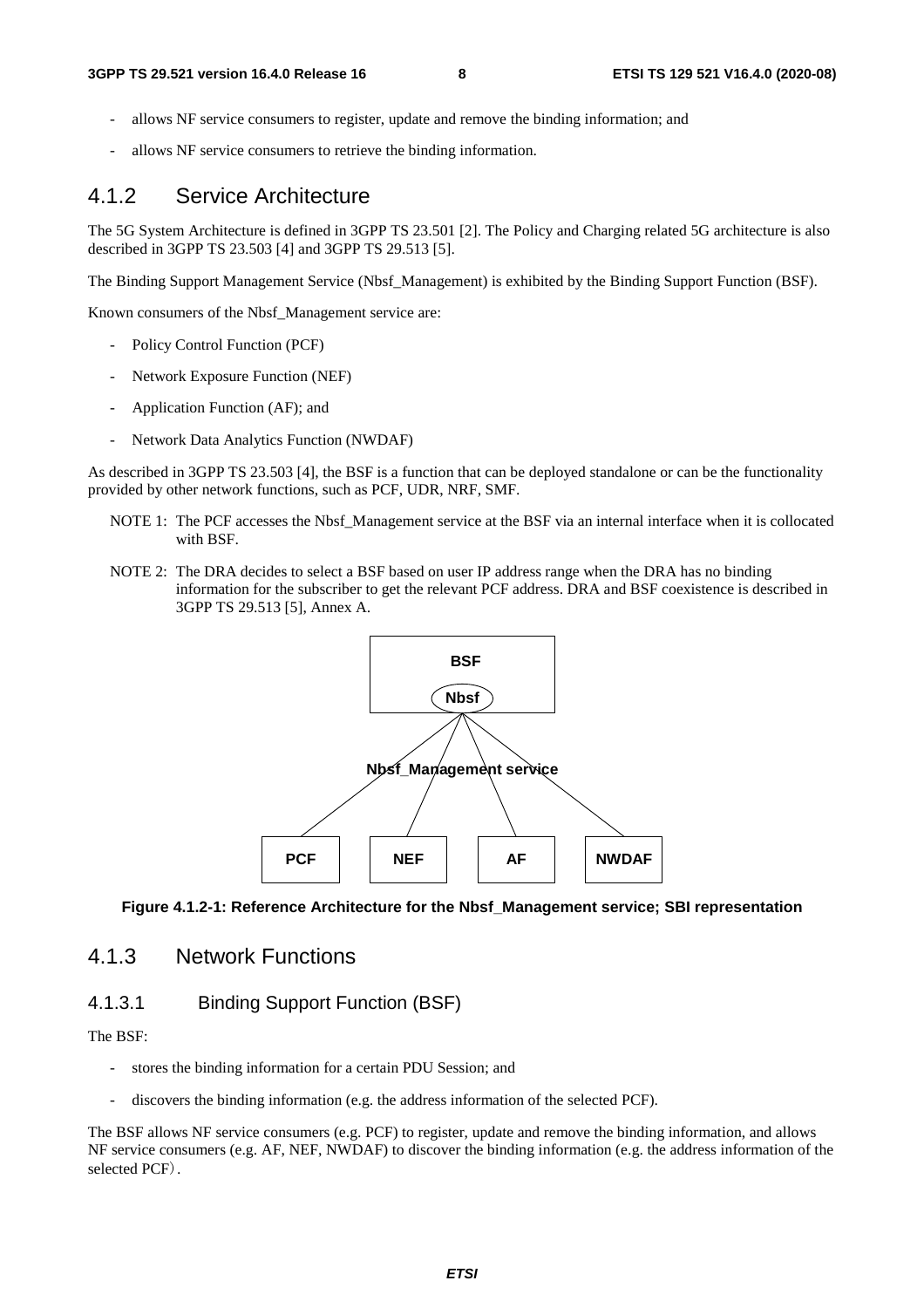The BSF can be deployed standalone or can be collocated with other network functions, such as PCF, UDR, NRF and SMF.

#### 4.1.3.2 NF Service Consumers

The Policy Control Function (PCF):

- registers the binding information in the BSF for a UE when an IPv4 address and/or IPv6 prefix is allocated, or a MAC address is used for the PDU session;
- updates the binding information in the BSF when a UE address information is changed for the PDU Session; and
- removes the binding information in the BSF when an IPv4 address and/or IPv6 prefix is released, or a MAC address is not used for the PDU Session.

The Network Exposure Function (NEF):

- provides a means for the Application Functions to securely interact with the Policy framework for policy control to 3GPP network. During the procedure, it needs to discover the selected PCF by using the Nbsf Management Discovery service operation.

The Application Function (AF):

- discover the selected PCF by using the Nbsf\_Management\_Discovery service operation when it is allowed to interact directly with the policy framework for policy control.

The Network Data Analytics Function (NWDAF):

discover the selected PCF by using the Nbsf\_Management\_Discovery service operation.

### 4.2 Service Operations

### 4.2.1 Introduction

| Service operation name     | <b>Description</b>                                        | Initiated by        |
|----------------------------|-----------------------------------------------------------|---------------------|
| Nbsf_Management_Register   | This service operation is used to register the binding    | NF service consumer |
|                            | information for a UE when an IPv4 address and/or an       | (PCF)               |
|                            | IPv6 prefix is allocated for an IP PDU Session or a MAC   |                     |
|                            | address is used for an Ethernet PDU session.              |                     |
| Nbsf_Management_Deregister | This service operation is used to deregister the binding  | NF service consumer |
|                            | information for a UE.                                     | (PCF)               |
| Nbsf_Management_Discovery  | This service operation is used by an NEF or AF or         | NF service consumer |
|                            | NWDAF to discover a selected PCF.                         | (NEF, AF, NWDAF)    |
| Nbsf_Management_Update     | This service operation is used to update an existing      | NF service consumer |
|                            | session binding information for a UE (i.e. UE address(es) | (PCF)               |
|                            | for a PDU Session).                                       |                     |

### 4.2.2 Nbsf Management Register Service Operation

#### 4.2.2.1 General

This service operation allows the NF service consumer (e.g. PCF) to register the session binding information for a UE in the BSF by providing the user identity, the DNN, the UE address(es) and the selected PCF address for a certain PDU Session to the BSF, and BSF stores the information.

If the BindingUpdate feature is not supported and if the NF service consumer (e.g. PCF) receives a new UE address (e.g. IPv6 prefix) and already registered session binding information for this PDU session, the NF service consumer (e.g. PCF) shall register a new session binding information in the BSF.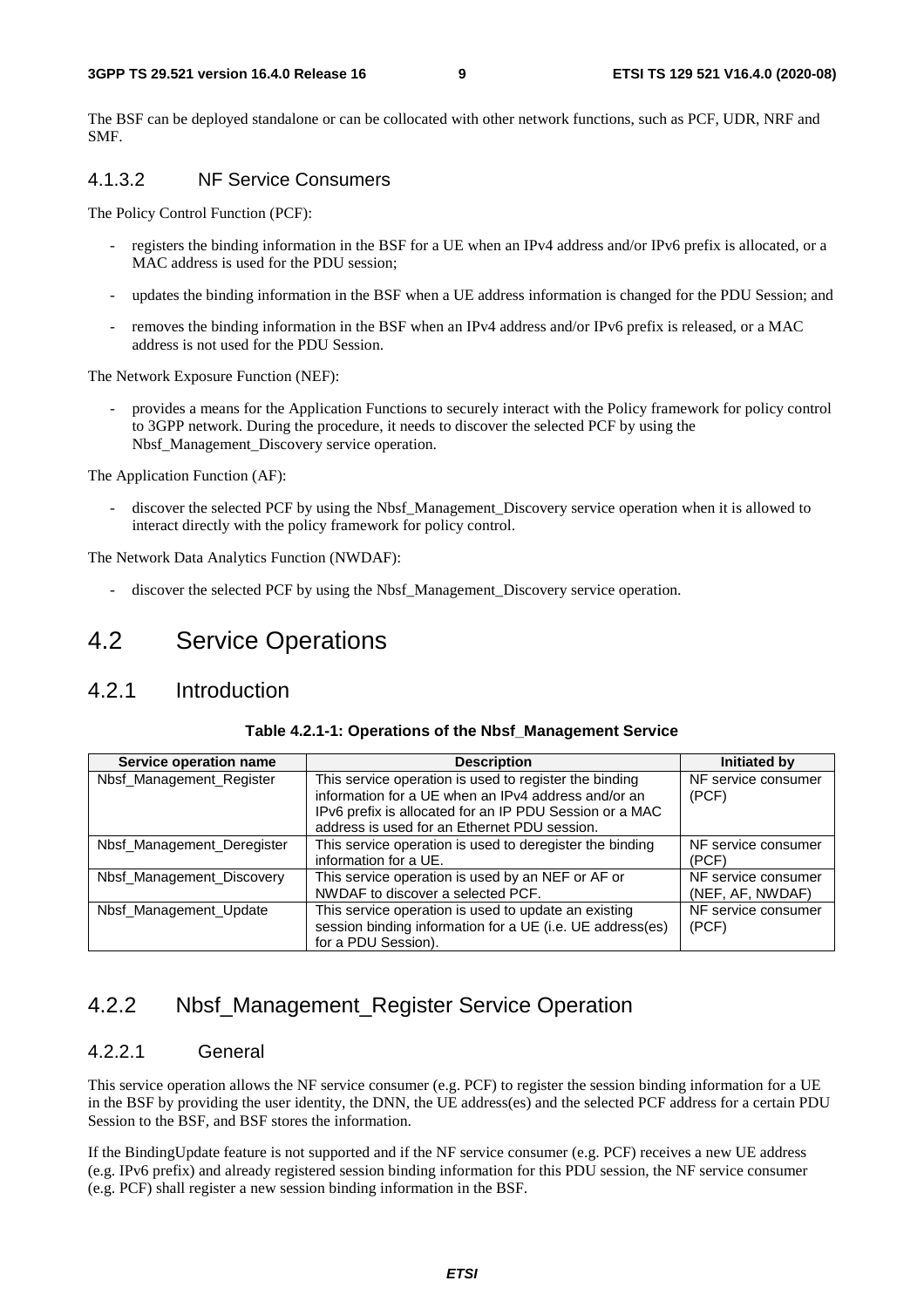#### 4.2.2.2 Register a new PCF Session binding information



**Figure 4.2.2.2-1: NF service consumer register a new PCF Session binding information** 

The NF service consumer shall invoke the Nbsf\_Management\_Register service operation to register the session binding information for a UE in the BSF. The NF service consumer shall send an HTTP POST request with "{apiRoot}/nbsfmanagement/v1/pcfBindings" as Resource URI representing the "PCF Session Bindings", as shown in figure 4.2.2.2-1, step 1, to create a binding information for an "Individual PCF Session Binding" according to the information (e.g. UE address(es), SUPI, GPSI, DNN, S-NSSAI) in message body. The "PcfBinding" data structure provided in the request body shall include:

if the "MultiUeAddr" feature is not supported or if the feature not yet known, address information of the served UE consisting of:

(i) either IP address information consisting of:

- + the IPv4 address encoded as "ipv4Addr" attribute; and/or
- + the /128 IPv6 address, the IPv6 address prefix or an IPv6 prefix shorter than/64 encoded as "ipv6Prefix" attribute; or
- (ii) the MAC address encoded as "macAddr48" attribute;

Otherwise, address information of the served UE consisting of:

- (i) any IP address information consisting of:
	- + the IPv4 address encoded as "ipv4Addr" attribute;
	- + the /128 IPv6 address, the IPv6 address prefix or an IPv6 prefix shorter than /64encoded as "ipv6Prefix" attribute; and/or
	- + the additional /128 IPv6 addresses, the IPv6 address prefixes or IPv6 prefixes shorter than /64 encoded as "addIpv6Prefixes" attribute; or
- (ii) the MAC address encoded as "macAddr48" attribute and/or the additional MAC addresses encoded as "addMacAddrs" attribute;

When the "TimeSensitiveNetworking" feature is supported by the PCF as defined in subclause 5.8 of 3GPP TS 29.512 [21], the address information of the served UE contains the MAC address of the DS-TT encoded in "macAddr48" attribute as received by the PCF when reporting the bridge information attribute

- PCF address information consisting of:
	- (i) if the PCF supports the Npcf\_PolicyAuthorization service:
		- + the FQDN of the PCF encoded as "pcfFqdn" attribute; and/or
		- + a description of IP endpoints at the PCF hosting the Npcf\_PolicyAuthorization service encoded as "pcfIpEndPoints" attribute; and
	- (ii) if the PCF supports the Rx interface:
		- + the Diameter host id of the PCF encoded as "pcfDiamHost"; and
		- + the Diameter realm of the PCF encoded as"pcfDiamRealm" attributes;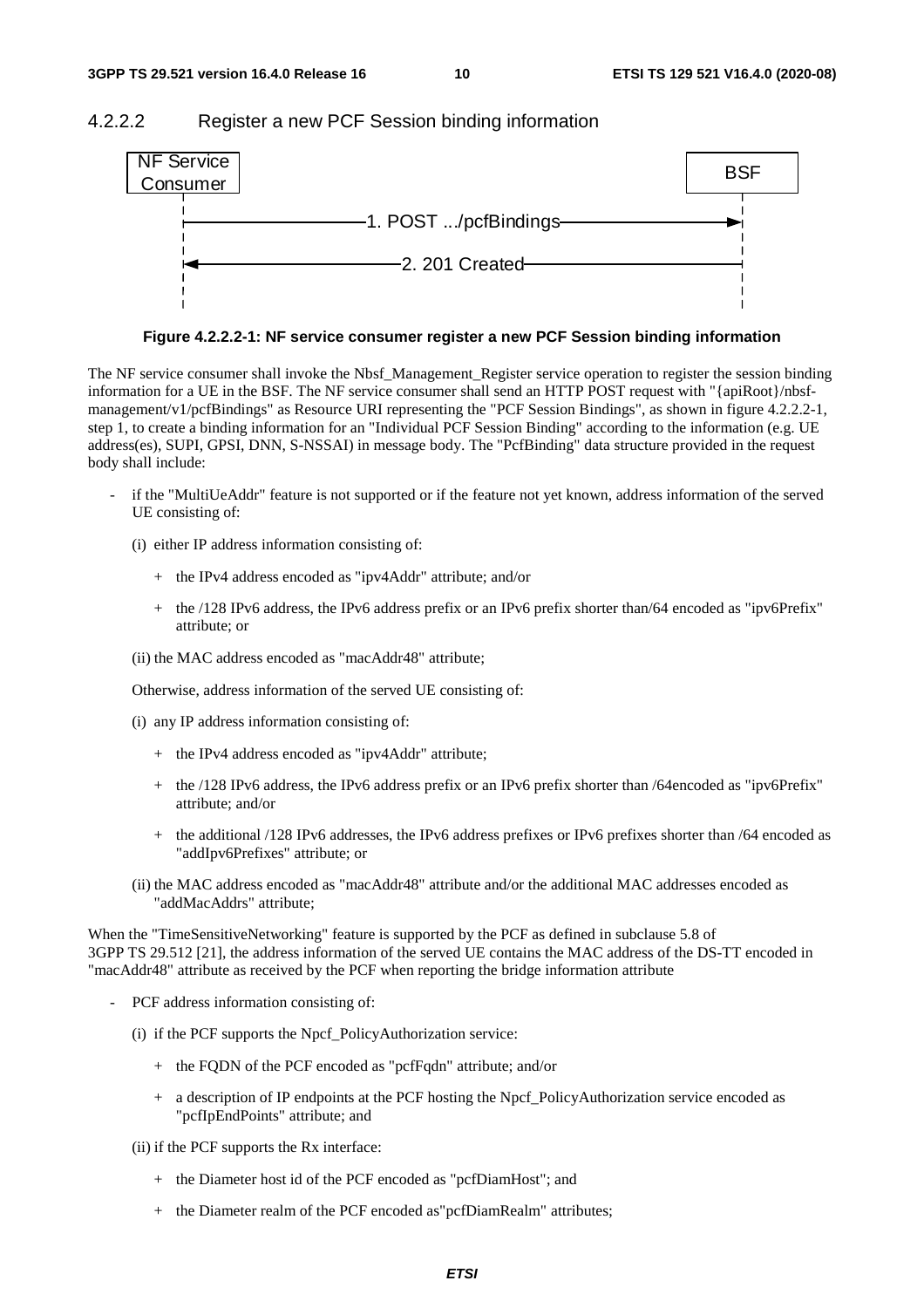- DNN encoded as "dnn" attribute; and
- S-NSSAI encoded as "snssai" attribute;
- If the "SamePcf" feature defined in subclause 5.8 is supported and the PCF determines based on operator policies that the same PCF shall be selected for the SM Policy associations:
	- (i) PCF address information for Npcf\_SMPolicyControl service consisting of:
		- + the FQDN of the PCF encoded as "pcfSmFqdn" attribute; or
		- + a description of IP endpoints at the PCF hosting the Npcf\_SMPolicyControl service encoded as "pcfSmIpEndPoints" attribute; and
	- (ii) the parameters combination for selecting the same PCF encoded within the "paraCom" attribute;
- Framed routes consisting of:
	- (i) one or more framed routes within the "ipv4FrameRouteList" attribute for IPv4; and/or
	- (ii) one or more framed routes within the "ipv6FrameRouteList" attribute fro IPv6;

and may include:

- SUPI encoded as "supi" attribute;
- GPSI encoded as "gpsi" attribute; and
- IPv4 address domain encoded as "ipDomain" attribute.

Upon the reception of an HTTP POST request with: "{apiRoot}/nbsf-management/v1/pcfBindings" as Resource URI and "PcfBinding" data structure as request body, the BSF shall:

- create new binding information;
- assign a bindingId; and
- store the binding information.

The PCF as NF service consumer may provide PCF Id in "pcfId" attribute and recovery timestamp in "recoveryTime" attribute. The BSF may use the "pcfId" attribute to supervise the status of the PCF as described in subclause 5.2 of 3GPP TS 29.510 [12] and perform necessary clean up upon status change of the PCF later, and/or both the "pcfId" attribute and the "recoveryTime" attribute in clean up procedure as described in subclause 6.4 of 3GPP TS 23.527 [17].

The PCF as NF service consumer may provide PCF Set Id within the "pcfSetId" attribute and "bindLevel" attribute set to NF\_SET or provide PCF Set Id within the "pcfSetId" attribute, PCF instance Id within the "pcfId" attribute and "bindLevel" attribute set to NF\_INSTANCE.

If the BSF created an "Individual PCF Session Binding" resource, the BSF shall respond with "201 Created" status code with the message body containing a representation of the created binding information, as shown in figure 4.2.2.2-1, step 2. The BSF shall include a Location HTTP header field. The Location header field shall contain the URI of the created binding information i.e. "{apiRoot}/nbsf-management/v1/pcfBindings/{bindingId}".

If errors occur when processing the HTTP POST request, the PCF shall apply error handling procedures as specified in subclause 5.7.

If the "SamePcf" feature defined in subclause 5.8 is supported, and if the "paraCom" attribute is included in the HTTP POST message and the BSF detects that there is an existing PCF binding information for the indicated combination within the "paraCom" attribute, the BSF shall reject the request with an HTTP "403 Forbidden" status code and shall include the "ExtProblemDetails" data structure within the response. Within the ExtProblemDetails data structure, the BSF shall include FQDN of the existing PCF hosting the Npcf\_SMPolicyControl service within the "pcfSmFqdn" attribute or the description of IP endpoints at the existing PCF hosting the Npcf\_SMPolicyControl service within the "pcfSmIpEndPoints" attribute of "BindingResp" data structure and the "cause" attribute of the "ProblemDetails" data structure set to "EXISTING\_BINDING\_INFO\_FOUND".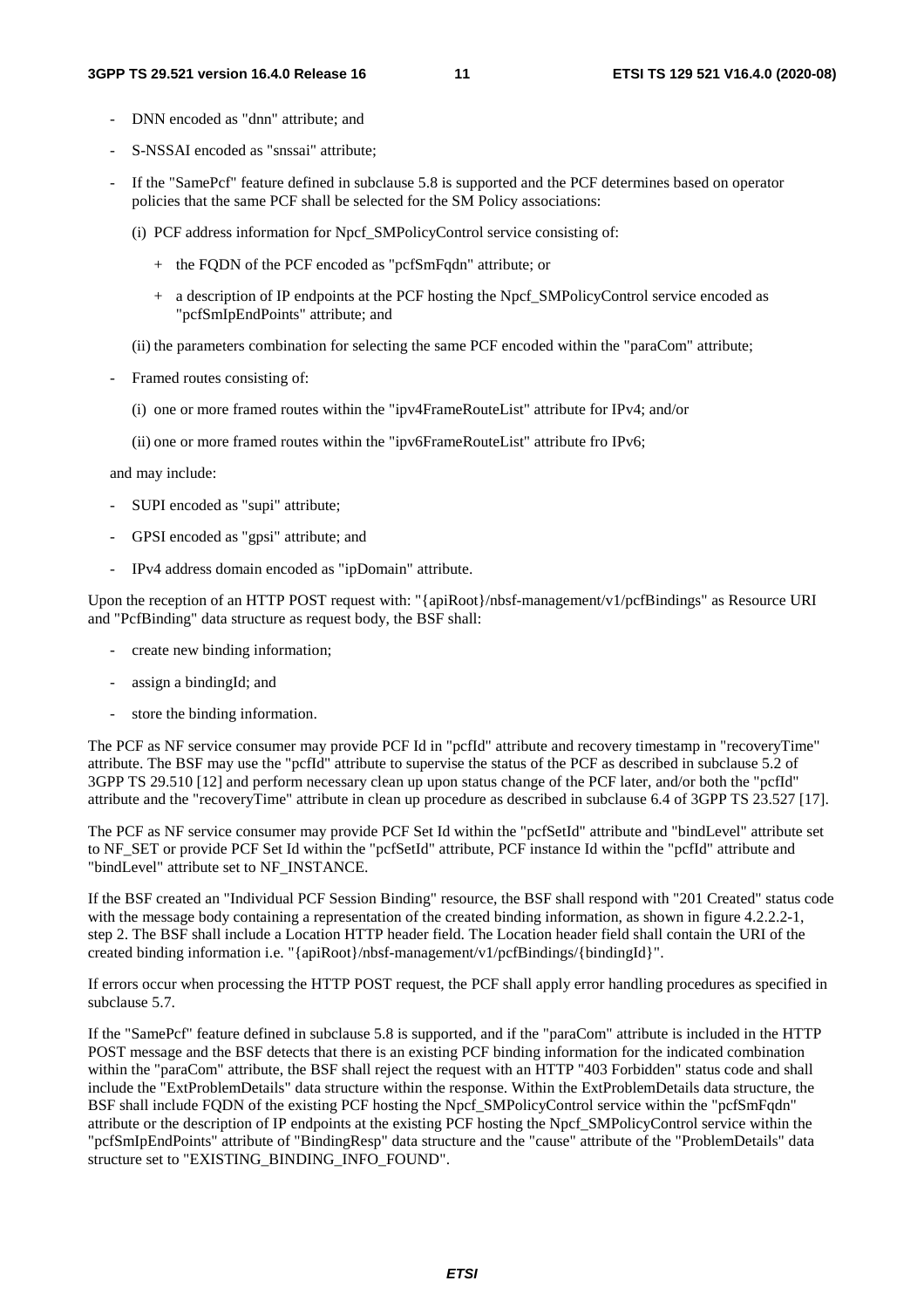### 4.2.3 Nbsf\_Management\_Deregister Service Operation

#### 4.2.3.1 General

This service operation allows the service consumer to remove the session binding information for a UE in the BSF. It is executed by deleting a given resource identified by an "Individual PCF Session Binding" resource identifier. The operation is invoked by issuing an HTTP DELETE request on the URI representing the specific session binding information.

#### 4.2.3.2 Deregister an individual PCF Session binding information



#### **Figure 4.2.3.2-1: Session Binding Information Deregistration**

The NF service consumer shall invoke the Nbsf\_Management\_Deregister service operation to deregister the session binding information for a UE in the BSF. The NF service consumer shall send an HTTP DELETE request with "{apiRoot}/nbsf-management/v1/pcfBindings/{bindingId}" as Resource URI, where "{bindingId}" is the "Individual PCF Session Binding" resource identifier that is to be deleted, as shown in figure 4.2.3.2-1, step 1.

Upon the reception of an HTTP DELETE request with: "{apiRoot}/nbsf-management/v1/pcfBindings/{bindingId}" as Resource URI, the BSF shall:

remove the corresponding binding information.

If the HTTP DELETE request message from the NF service consumer is accepted, the BSF shall respond with "204 No Content" status code, as shown in figure 4.2.3.2-1, step 2.

If the Individual PCF Session Binding resource does not exist, the BSF shall respond with "404 Not Found" error code.

### 4.2.4 Nbsf\_Management\_Discovery Service Operation

#### 4.2.4.1 General

This service operation allows the service consumer to use the HTTP GET method to obtain the address information of the selected PCF.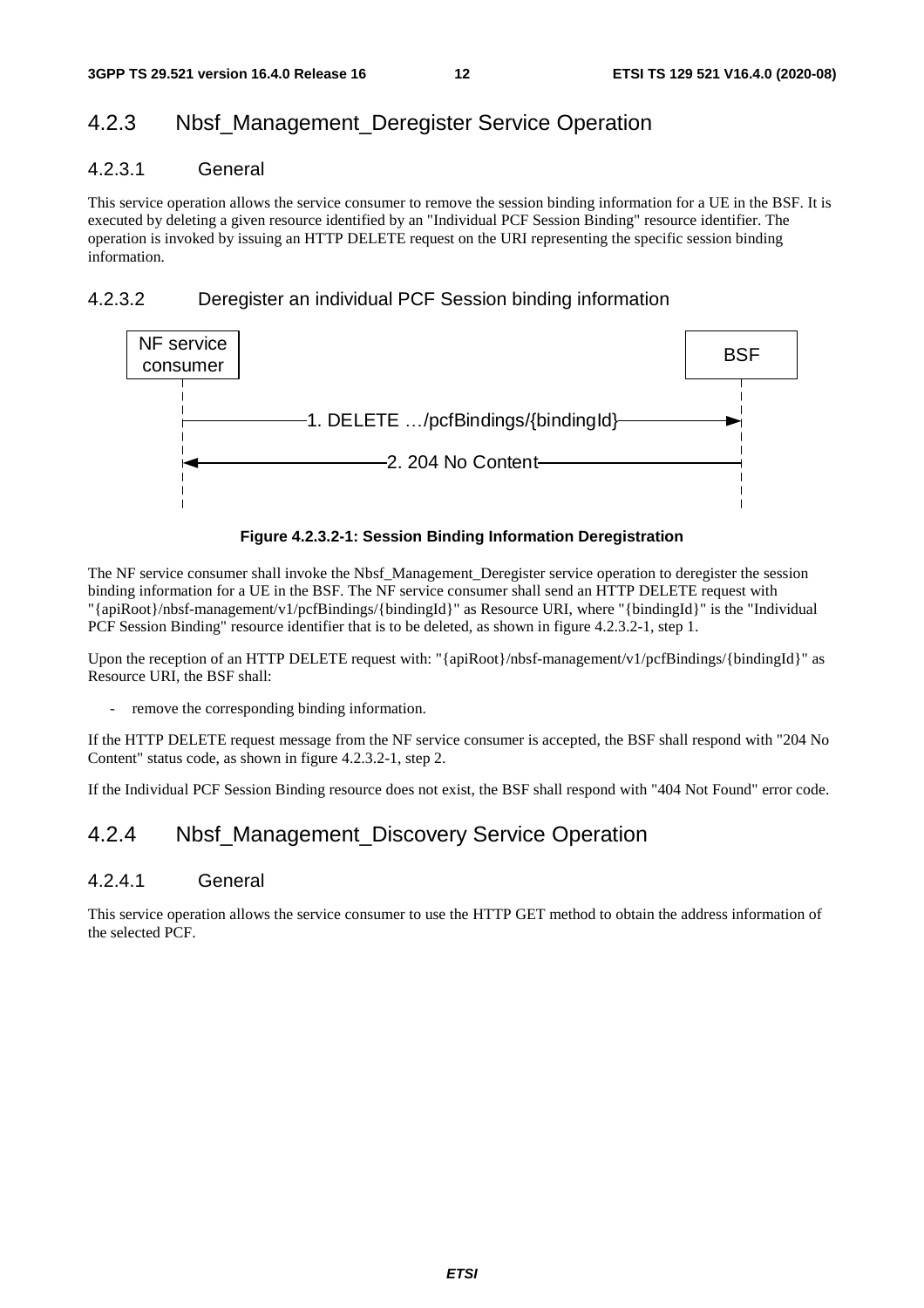#### 4.2.4.2 Retrieve the PCF Session binding information for a given tuple



#### **Figure 4.2.4.2-1: NF service consumer retrieve the PCF Session binding information for a given tuple**

The NF service consumer shall invoke the Nbsf\_Management\_Discovery service operation to obtain address information of the selected PCF for a PDU session in the BSF. The NF service consumer shall send an HTTP GET request with "{apiRoot}/nbsf-management/v1/pcfBindings" as Resource URI, where "query parameters" shall include:

UE address;

and may include:

- SUPI or GPSI;
- DNN and optionally S-NSSAI; and
- IPv4 address domain.
- NOTE: The query parameters S-NSSAI and/or IPv4 address domain is helpful in the scenario of IPv4 address overlapping where the same IPv4 address may be allocated to UE PDU sessions.

Upon the reception of an HTTP GET request with: "{apiRoot}/nbsf-management/v1/pcfBindings" as Resource URI, the BSF shall search the corresponding binding information. If "ipv6Prefix" is used as an UE IPv6 address in the query parameter, the BSF shall use the longest prefix match to find a matching IPv6 prefix so that the IPv6 address in the query parameter is within the address range covered by that matching IPv6 prefix. The IPv6 address in the query parameter shall be formatted as an IPv6 prefix value including the trailing prefix length "/128". If the framed routes exists in the binding information, the BSF shall use framed routes to match the UE address in the query parameter.

If the HTTP request message from the NF service consumer is accepted and a session binding resource matching the query parameters exists, the BSF shall reply with a "200 OK" HTTP response, as shown in figure 4.2.4.2-1, step 2, containing the corresponding "PcfBinding" data structure, as provided by the PCF during the Nbsf\_Management\_Register Service Operation in the response body containing PCF addressing information, and if available, the related PCF Set Id and PCF instance Id. If there is no PCF session binding information matching the query parameters, the BSF shall respond with "204 No Content".

NOTE 2: If the NF service consumer (such as the AF or NEF) is not able to reach the received PCF address(es) the NF service consumer can use the PCF Set Id and the PCF instance Id as specified in 3GPP TS 29.513 [5] subclause 6.2.

If the "PCF Session Bindings" resource does not exist, the BSF shall respond with "404 Not Found" HTTP error code. If an invalid combination of query parameters (i.e. a combination without UE address) is contained in the request URI, the BSF shall respond with an "400 Bad Request" HTTP error code containing

"MANDATORY\_QUERY\_PARAM\_MISSING" as application error within the ProblemDetails IE. If more than one PCF Session Binding resources are found, the BSF shall respond with "400 Bad Request" HTTP error code containing "MULTIPLE\_BINDING\_INFO\_FOUND" as application error within the ProblemDetails IE.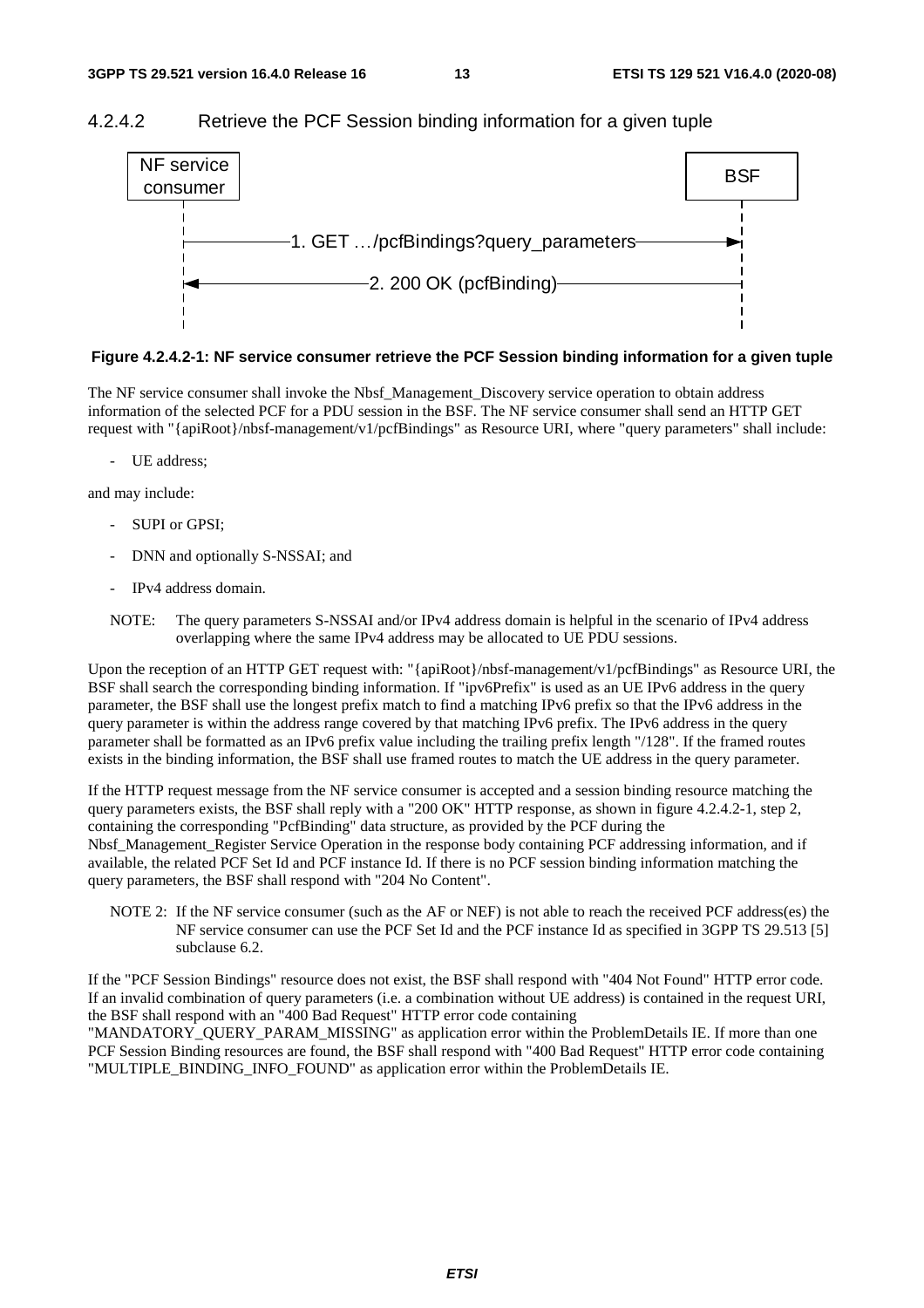### 4.2.5 Nbsf\_Management\_Update Service Operation

#### 4.2.5.1 General

This service operation allows the NF service consumer to update an existing session binding information for a UE in the BSF by providing information to be updated (e.g. the UE address(es)) for a PDU Session, and BSF updates the session binding information.

#### 4.2.5.2 Update an existing PCF Session binding information



#### **Figure 4.2.5.2-1: NF service consumer update an existing PCF Session binding information**

If the feature "BindingUpdate" is supported, the NF service consumer shall invoke the Nbsf\_Management\_Update service operation to update the session binding information for a UE in the BSF. The NF service consumer shall send an HTTP PATCH request with "{apiRoot}/nbsf-management/v1/pcfBindings/{bindingId}" as Resource URI, where "{bindingId}" is the "Individual PCF Session Binding" resource identifier that is to be updated, as shown in figure 4.2.5.2-1, step 1. The "PcfBindingPatch" data structure provided in the request body shall contain the information to be updated as follows.

The "PcfBindingPatch" data structure:

- for the IP address information of the served UE:
	- a) shall contain the "ipv4Addr" attribute if the IPv4 address is modified and may contain the "ipDomain" attribute if the IPv4 address domain is modified. To remove the IPv4 address the "ipv4Addr" attribute shall be set to "null" and if applicable, the "ipDomain" attribute shall be set to "null"; and/or
	- b) shall contain the "ipv6Prefix" attribute if the IPv6 address information is modified. The "ipv6Prefix" attribute shall be set to "null" if the IPv6 address information is removed; and/or
	- c) if the "MultiUeAddr" feature is supported, shall contain:
		- 1) the "addIpv6Prefixes" attribute containing the new complete list of additional IPv6 Address Prefixes if the additional IPv6 address information is modified; or
		- 2) the "addIpv6Prefixes" attribute set to "null" if all additional IPv6 Address Prefixes are removed; or
- for the MAC address information of the served UE:
	- a) shall contain the "macAddr48" attribute if the MAC address is modified. The "macAddr48" attribute shall be set to "null" if the MAC address is removed; and/or
	- b) if the "MultiUeAddr" feature is supported, shall contain:
		- 1) the "addMacAddrs" attribute containing the new complete list of additional MAC addresses if the additional MAC address information is modified; or
		- 2) the "addMacAddrs" attribute set to "null" if all additional MAC addresses are removed; or
- for the PCF instance and the associated PCF address information of the PCF holding the SM policy association, should contain if a new PCF instance is selected: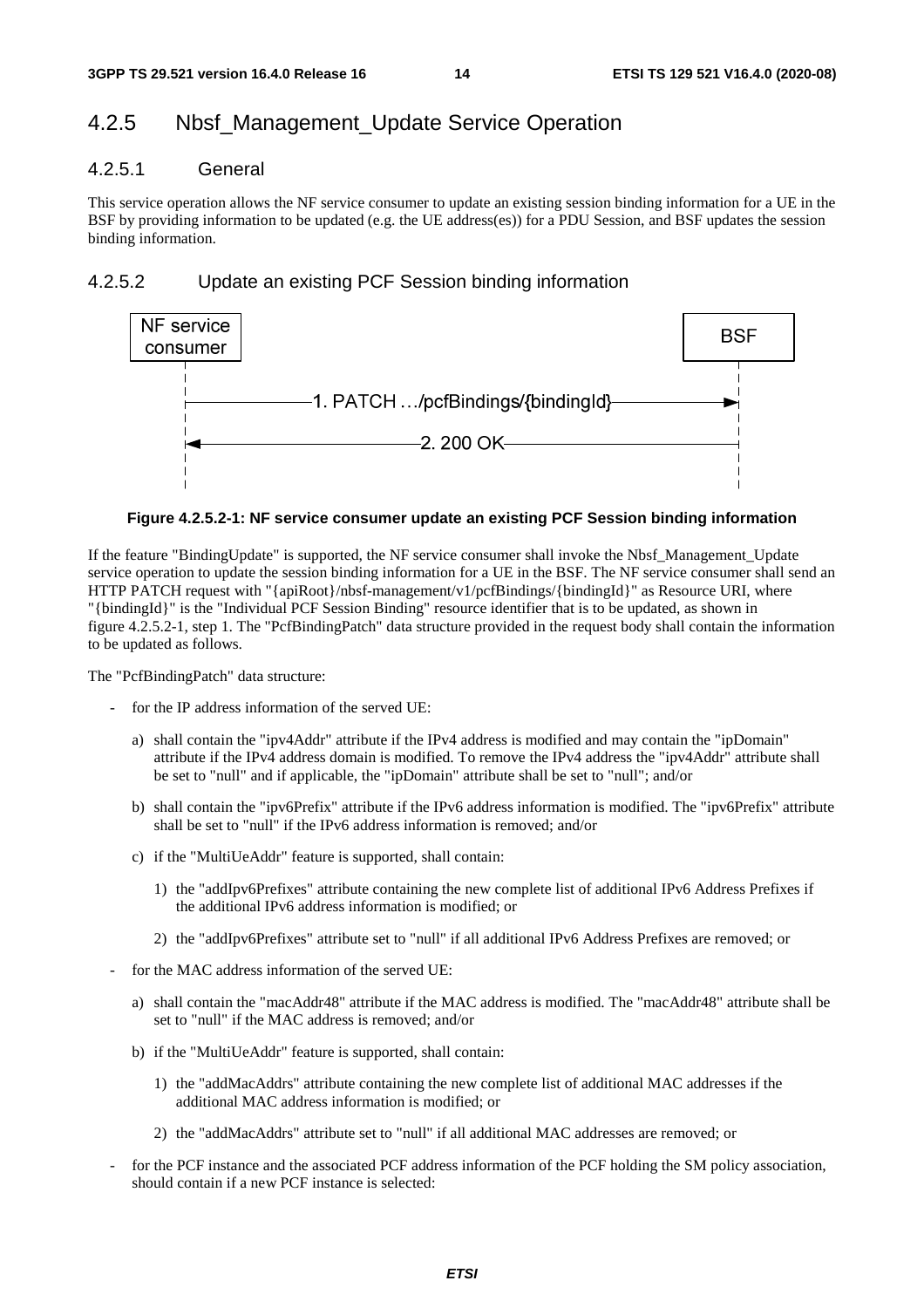- a) the PCF instance ID encoded as "pcfId" attribute;
- b) if the PCF supports the Npcf\_PolicyAuthorization service:
	- 1) the FQDN of the PCF encoded as "pcfFqdn" attribute; and/or
	- 2) a description of IP endpoints at the PCF hosting the Npcf\_PolicyAuthorization service encoded as "pcfIpEndPoints" attribute; and/or
- c) if the PCF supports the Rx interface:
	- 1) the Diameter host id of the PCF encoded as "pcfDiamHost"; and
	- 2) the Diameter realm of the PCF and "pcfDiamRealm" attributes.

If the BSF cannot successfully fulfil the received HTTP PATCH request due to the internal BSF error or due to the error in the HTTP PATCH request, the BSF shall send the HTTP error response as specified in subclause 5.7.

Otherwise, upon the reception of the HTTP PATCH request with: "{apiRoot}/nbsfmanagement/v1/pcfBindings/{bindingId}" as Resource URI and the "PcfBindingPatch" data structure as request body, the BSF shall update the binding information.

If the BSF successfully updated an "Individual PCF Session Binding" resource, the BSF shall respond with "200 OK" status code with the message body containing a representation of the updated session binding information in the "PcfBindingPatch" data structure, as shown in figure 4.2.5.2-1, step 2.

## 5 Nbsf\_Management Service API

### 5.1 Introduction

The Nbsf\_Management Service shall use the Nbsf\_Management API.

The API URI of the Nbsf\_Management API shall be:

#### **{apiRoot}/<apiName>/<apiVersion>/**

The request URIs used in HTTP requests from the NF service consumer towards the BSF shall have the Resource URI structure defined in subclause 4.4.1 of 3GPP TS 29.501 [7], i.e.:

#### **{apiRoot}/<apiName>/<apiVersion>/<apiSpecificResourceUriPart>**

with the following components:

- The {apiRoot} shall be set as described in 3GPP TS 29.501 [7].
- The <apiName> shall be "nbsf-management".
- The  $\langle$ apiVersion $\rangle$  shall be "v1".
- The <apiSpecificResourceUriPart> shall be set as described in subclause 5.3.

### 5.2 Usage of HTTP

### 5.2.1 General

HTTP/2, IETF RFC 7540 [8], shall be used as specified in clause 5 of 3GPP TS 29.500 [6].

HTTP/2 shall be transported as specified in subclause 5.3 of 3GPP TS 29.500 [6].

The OpenAPI [11] specification of HTTP messages and content bodies for the Nbsf\_Management is contained in Annex A.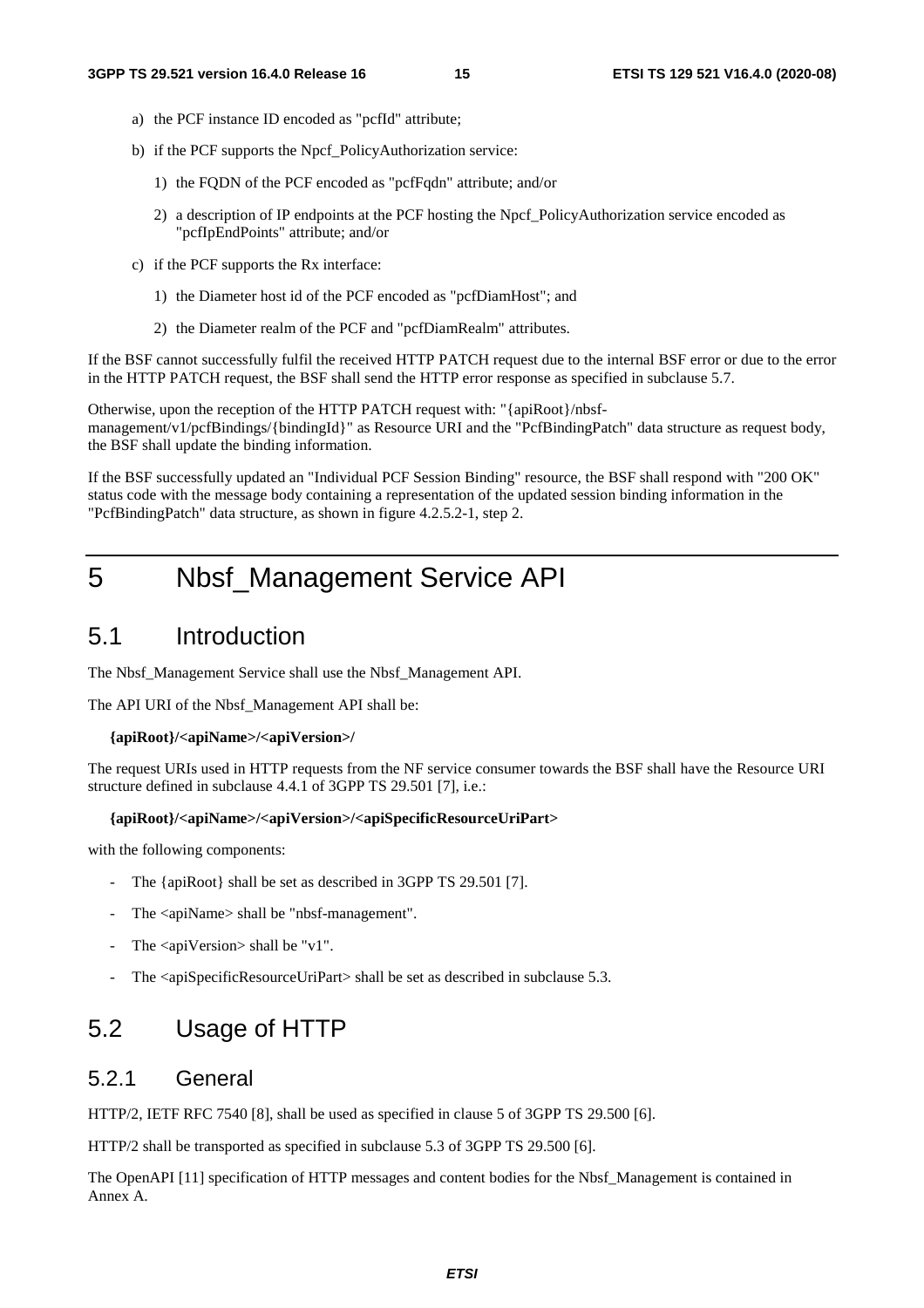### 5.2.2 HTTP standard headers

#### 5.2.2.1 General

See subclause 5.2.2 of 3GPP TS 29.500 [6] for the usage of HTTP standard headers.

#### 5.2.2.2 Content type

JSON, IETF RFC 8259 [9], shall be used as content type of the HTTP bodies specified in the present specification as specified in subclause 5.4 of 3GPP TS 29.500 [6]. The use of the JSON format shall be signalled by the content type "application/json".

"Problem Details" JSON object shall be used to indicate additional details of the error in a HTTP response body and shall be signalled by the content type "application/problem+json", as defined in IETF RFC 7807 [13].

JSON object used in the HTTP PATCH request shall be encoded according to "JSON Merge Patch" and shall be signalled by the content type "application/merge-patch+json", as defined in IETF RFC 7396 [20].

### 5.2.3 HTTP custom headers

#### 5.2.3.1 General

The Nbsf\_Management Service API shall support HTTP custom header fields specified in subclause 5.2.3.2 of 3GPP TS 29.500 [6].

In this release of the specification, no specific custom headers are defined for the Nbsf\_Management Service API.

### 5.3 Resources

### 5.3.1 Resource Structure

The structure of the Resource URI of the Nbsf\_Management service is shown in figure 5.3.1-1.



#### **Figure 5.3.1-1: Resource URI structure of the Nbsf\_Management API**

Table 5.3.1-1 provides an overview of the resources and applicable HTTP methods.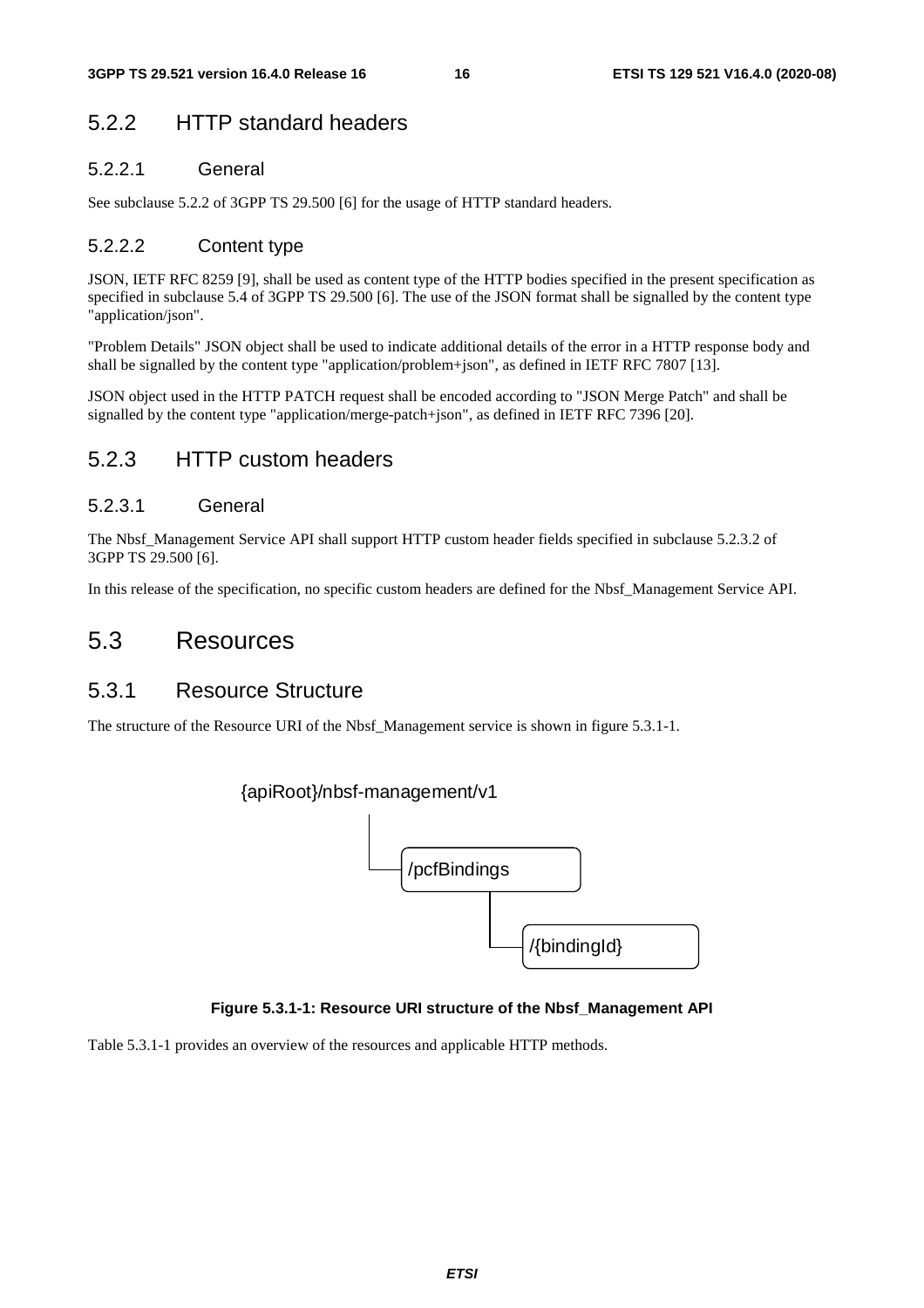| Resource name                            | <b>Resource URI</b>                                              | <b>HTTP</b><br>method<br>or<br>custom<br>operation | <b>Description</b>                                                                                                                                                                                                                   |
|------------------------------------------|------------------------------------------------------------------|----------------------------------------------------|--------------------------------------------------------------------------------------------------------------------------------------------------------------------------------------------------------------------------------------|
| <b>PCF Session Bindings</b>              | {apiRoot}/<br>nbsf-management/v1<br>/pcfBindings                 | <b>POST</b><br><b>GET</b>                          | Register new PCF Session binding<br>information of a given UE address in<br>the BSF.<br>Retrieve the Session binding<br>linformation i.e. PCF address<br>information of a given tuple (UE<br>address, SUPI; GPSI, DNN, S-<br>NSSAI). |
| Individual PCF Session<br><b>Binding</b> | {apiRoot}/<br>nbsf-management/v1<br>/pcfBindings<br>/{bindingld} | <b>DELETE</b><br><b>PATCH</b>                      | Deregister existing PCF Session<br>binding information from the BSF.<br>Update an existing PCF Session<br>binding information in the BSF.                                                                                            |

#### **Table 5.3.1-1: Resources and methods overview**

### 5.3.2 Resource: PCF Session Bindings

#### 5.3.2.1 Description

This resource represents a collection of the different PCF Session binding information of given UE address(es) registered in the BSF.

#### 5.3.2.2 Resource definition

Resource URI: {apiRoot}/nbsf-management/v1/pcfBindings

This resource shall support the resource URI variables defined in table 5.3.2.2-1.

#### **Table 5.3.2.2-1: Resource URI variables for this resource**

| <b>Name</b>                            | type   | .<br>$-11$<br>.<br>ווטו |
|----------------------------------------|--------|-------------------------|
| $\overline{\phantom{a}}$<br>api<br>JOT | string | subclause 5.<br>$\cdot$ |

#### 5.3.2.3 Resource Standard Methods

#### 5.3.2.3.1 POST

This method shall support the URI query parameters specified in table 5.3.2.3.1-1.

#### **Table 5.3.2.3.1-1: URI query parameters supported by the POST method on this resource**

| <b>Name</b> | Data type | ardinalitv: | <b>Description</b> |
|-------------|-----------|-------------|--------------------|
| n/a         |           |             |                    |

This method shall support the request data structures specified in table 5.3.2.3.1-2 and the response data structures and response codes specified in table 5.3.2.3.1-3.

#### **Table 5.3.2.3.1-2: Data structures supported by the POST Request Body on this resource**

| $-1-$<br>tvne                 |   | . |                                                                                                                      |
|-------------------------------|---|---|----------------------------------------------------------------------------------------------------------------------|
| DofRi<br>ınd<br>лпинк<br>- اب | м |   | $\cdots$<br>Dſ<br>-<br>new<br><i>formation.</i><br><b>binding</b><br>$\cdot$<br>⊦Register<br>Individual<br>шк<br>⊣ ب |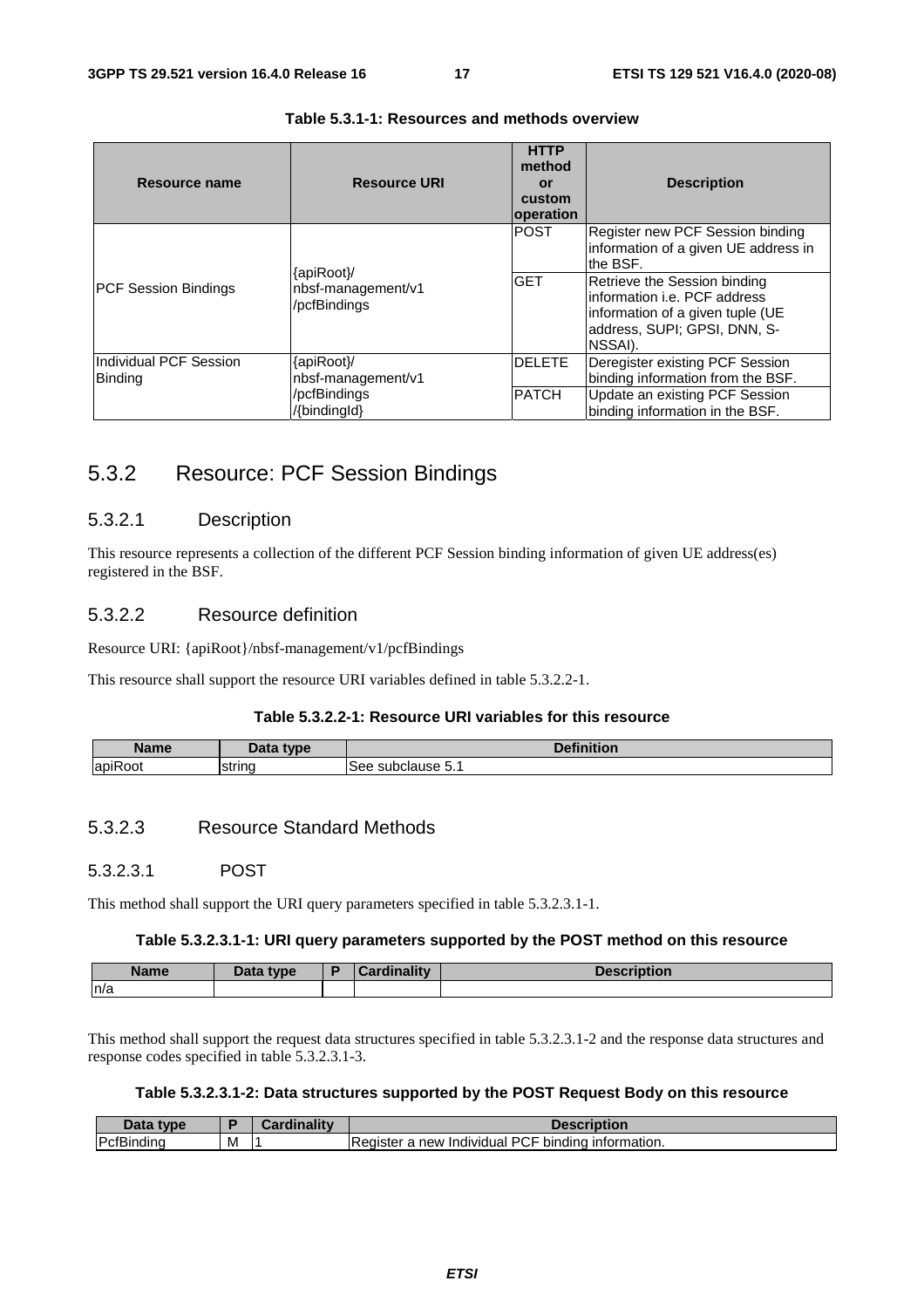| Data type                                                                                       | P       | <b>Cardinality</b> | <b>Response</b> | <b>Description</b>                                             |
|-------------------------------------------------------------------------------------------------|---------|--------------------|-----------------|----------------------------------------------------------------|
|                                                                                                 |         |                    | codes           |                                                                |
| PcfBinding                                                                                      | м       |                    | 201             | The creation of an individual PCF session biding.              |
|                                                                                                 |         |                    | Created         |                                                                |
| ExtProblemDetails                                                                               | $\circ$ | 0.1                | 403             | The existing PCF binding information stored in the BSF for the |
|                                                                                                 |         |                    | Forbidden       | lindicated combination is returned.                            |
| NOTE:<br>The mandatory HTTP error status codes for the POST method listed in table 5.2.7.1-1 of |         |                    |                 |                                                                |
| 3GPP TS 29.500 [6] shall also apply.                                                            |         |                    |                 |                                                                |

**Table 5.3.2.3.1-3: Data structures supported by the POST Response Body on this resource** 

#### **Table 5.3.2.3.1-4: Headers supported by the 201 Response Code on this resource**

| <b>Name</b> | Data type |   | <b>Cardinality</b> | <b>Description</b>                                                                                                                       |
|-------------|-----------|---|--------------------|------------------------------------------------------------------------------------------------------------------------------------------|
| Location    | string    | M |                    | Contains the URI of the newly created resource, according to<br>the structure: {apiRoot}/nbsf-<br> management/v1/pcfBindings/{bindingld} |

#### 5.3.2.3.2 GET

This method shall support the URI query parameters specified in table 5.3.2.3.2-1.

| <b>Name</b>      | Data type                                                                                 | P | <b>Cardinality</b> | <b>Description</b>                                                                                              |  |  |
|------------------|-------------------------------------------------------------------------------------------|---|--------------------|-----------------------------------------------------------------------------------------------------------------|--|--|
| lipv4Addr        | Ipv4Addr                                                                                  | С | 01                 | The IPv4 Address of the served UE. (NOTE 1) (NOTE 3)                                                            |  |  |
| ipv6Prefix       | Ipv6Prefix                                                                                | C | 0.1                | The IPv6 Address of the served UE. (NOTE 1) (NOTE 3)                                                            |  |  |
|                  |                                                                                           |   |                    | The NF service consumer shall append '/128' to the IPv6                                                         |  |  |
|                  |                                                                                           |   |                    | address in the attribute value. E.g.                                                                            |  |  |
|                  |                                                                                           |   |                    | '2001:db8:85a3::8a2e:370:7334/128'.                                                                             |  |  |
| ImacAddr48       | IMacAddr48                                                                                | C | 0.1                | The MAC Address of the served UE. (NOTE 1)                                                                      |  |  |
| dnn              | Dnn                                                                                       | O | 01                 | <b>DNN</b>                                                                                                      |  |  |
| supi             | Supi                                                                                      | O | 0.1                | Subscription Permanent Identifier                                                                               |  |  |
| gpsi             | Gpsi                                                                                      | O | 0.1                | Generic Public Subscription Identifier                                                                          |  |  |
| snssai           | Snssai                                                                                    | O | 0.1                | The identification of slice. (NOTE 2)                                                                           |  |  |
| <b>lipDomain</b> | String                                                                                    | O | 01                 | The IPv4 address domain identifier. (NOTE 2)                                                                    |  |  |
| supp-feat        | SupportedFeatures                                                                         | O | 01                 | To filter irrelevant responses related to unsupported                                                           |  |  |
|                  |                                                                                           |   |                    | features.                                                                                                       |  |  |
|                  |                                                                                           |   |                    | NOTE 1: One and only one of query parameter ipv4Addr, ipv6Prefix or macAddr48 shall be present.                 |  |  |
|                  |                                                                                           |   |                    | NOTE 2: The query parameters snssai and/or ipDomain, if applicable (IPv4 address overlapping), shall be present |  |  |
|                  | with query parameter ipv4Addr.                                                            |   |                    |                                                                                                                 |  |  |
|                  | NOTE 3: 5G-RG and FN-RG replaces UE for wireline access support. See 3GPP TS 23.316 [19]. |   |                    |                                                                                                                 |  |  |
|                  |                                                                                           |   |                    | NOTE 4: The ipv4Addr and ipv6Prefix query parameters may include the IP address of devices in networks behind   |  |  |
|                  | the UE (see subclause 5.6.14 of 3GPP TS 23.501 [2]).                                      |   |                    |                                                                                                                 |  |  |

This method shall support the request data structures specified in table 5.3.2.3.2-2 and the response data structures and response codes specified in table 5.3.2.3.2-3.

#### **Table 5.3.2.3.2-2: Data structures supported by the GET Request Body on this resource**

| Data type | وحافا المرجونا | <b>Description</b> |
|-----------|----------------|--------------------|
| n/a       |                |                    |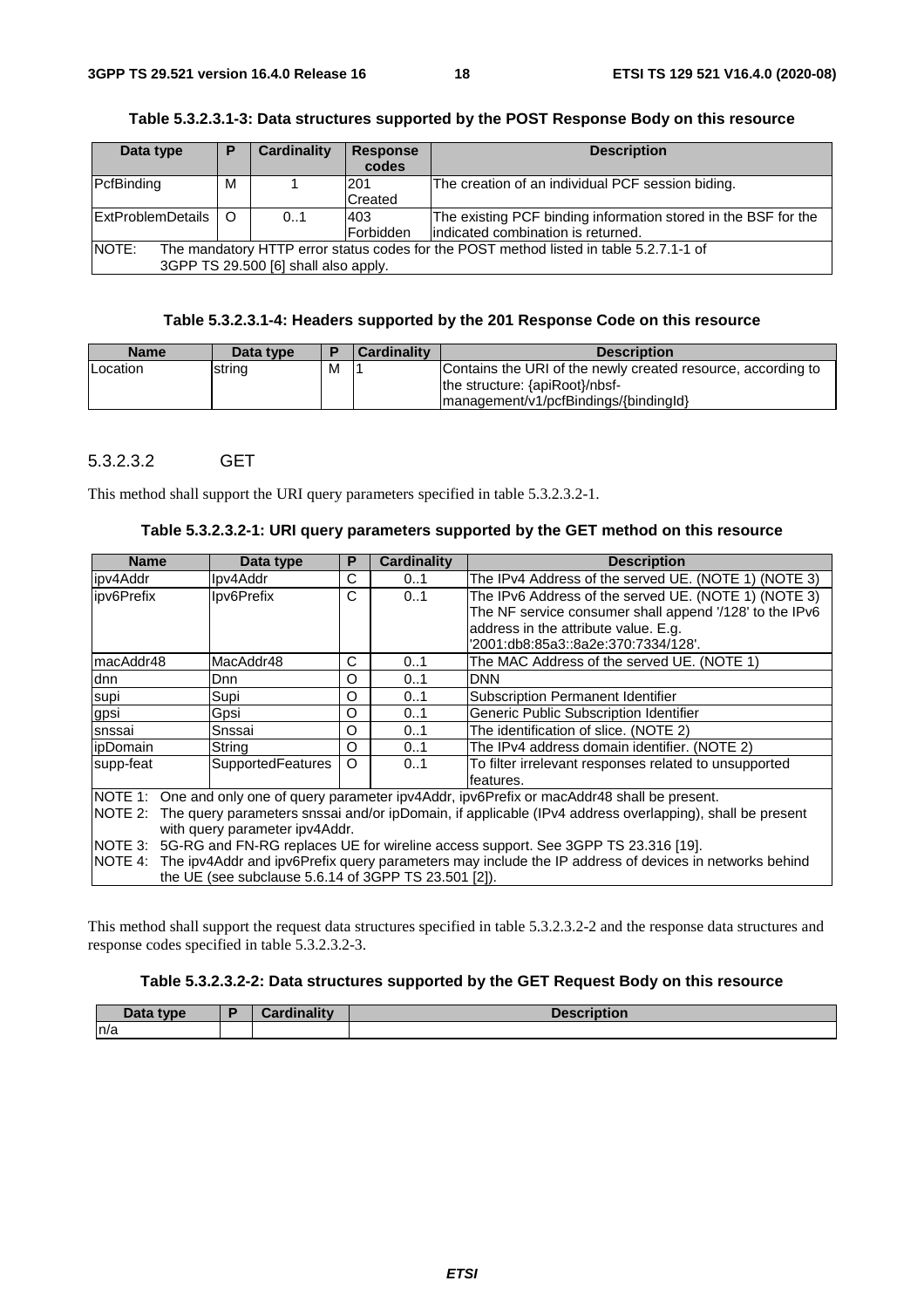| Data type                                                                                     | Р | <b>Cardinality</b> | <b>Response</b> | <b>Description</b>                                    |  |  |  |
|-----------------------------------------------------------------------------------------------|---|--------------------|-----------------|-------------------------------------------------------|--|--|--|
|                                                                                               |   |                    | codes           |                                                       |  |  |  |
| PcfBinding                                                                                    | М |                    | 200 OK          | The individual PCF session binding information        |  |  |  |
|                                                                                               |   |                    |                 | resource matching the query parameter(s) is returned. |  |  |  |
| ln/a                                                                                          |   |                    | 204 No Content  | There is no PCF session binding information matching  |  |  |  |
|                                                                                               |   |                    |                 | the query parameter(s).                               |  |  |  |
| ProblemDetails                                                                                | O | 0.1                | 1400 Bad        | More than one binding information is found. (NOTE 2)  |  |  |  |
|                                                                                               |   |                    | Reauest         |                                                       |  |  |  |
| NOTE 1: The mandatory HTTP error status codes for the GET method listed in table 5.2.7.1-1 of |   |                    |                 |                                                       |  |  |  |
| 3GPP TS 29.500 [6] shall also apply.                                                          |   |                    |                 |                                                       |  |  |  |
| NOTE 2: Failure cases are described in subclause 5.7.                                         |   |                    |                 |                                                       |  |  |  |

#### **Table 5.3.2.3.2-3: Data structures supported by the GET Response Body on this resource**

### 5.3.3 Resource: Individual PCF Session Binding

#### 5.3.3.1 Description

This resource represents a collection of the different PCF Session binding information of given UE address(es) registered in the BSF.

#### 5.3.3.2 Resource definition

#### Resource URI: **{apiRoot}/nbsf-management/v1/pcfBindings/{bindingId}**

This resource shall support the resource URI variables defined in table 5.3.3.2-1.

| <b>Name</b> | Data type | <b>Definition</b>                                                                                                                                                                                                                                 |
|-------------|-----------|---------------------------------------------------------------------------------------------------------------------------------------------------------------------------------------------------------------------------------------------------|
| apiRoot     | string    | See subclause 5.1                                                                                                                                                                                                                                 |
| bindingId   | string    | Represents the individual PCF Session Binding.<br>To enable that the value is used as part of a URI, the string shall only contain<br>characters allowed according to the "lower-with-hyphen" naming convention<br>defined in 3GPP TS 29.501 [7]. |

#### 5.3.3.3 Resource Standard Methods

#### 5.3.3.3.1 DELETE

This method shall support the URI query parameters specified in table 5.3.3.3.2-1.

#### **Table 5.3.3.3.1-1: URI query parameters supported by the DELETE method on this resource**

| <b>Name</b> | <b>Data type</b><br>Dala | .<br><b>STATISTICS</b><br>ano litr | $\blacksquare$<br><b>DESCRIPTION</b> |
|-------------|--------------------------|------------------------------------|--------------------------------------|
| n/a         |                          |                                    |                                      |

This method shall support the request data structures specified in table 5.3.3.3.1-2 and the response data structures and response codes specified in table 5.3.3.3.1-3.

#### **Table 5.3.3.3.1-2: Data structures supported by the DELETE Request Body on this resource**

| Data type | Cordinality<br>Cardinality | <b>Description</b> |
|-----------|----------------------------|--------------------|
| n/a       |                            |                    |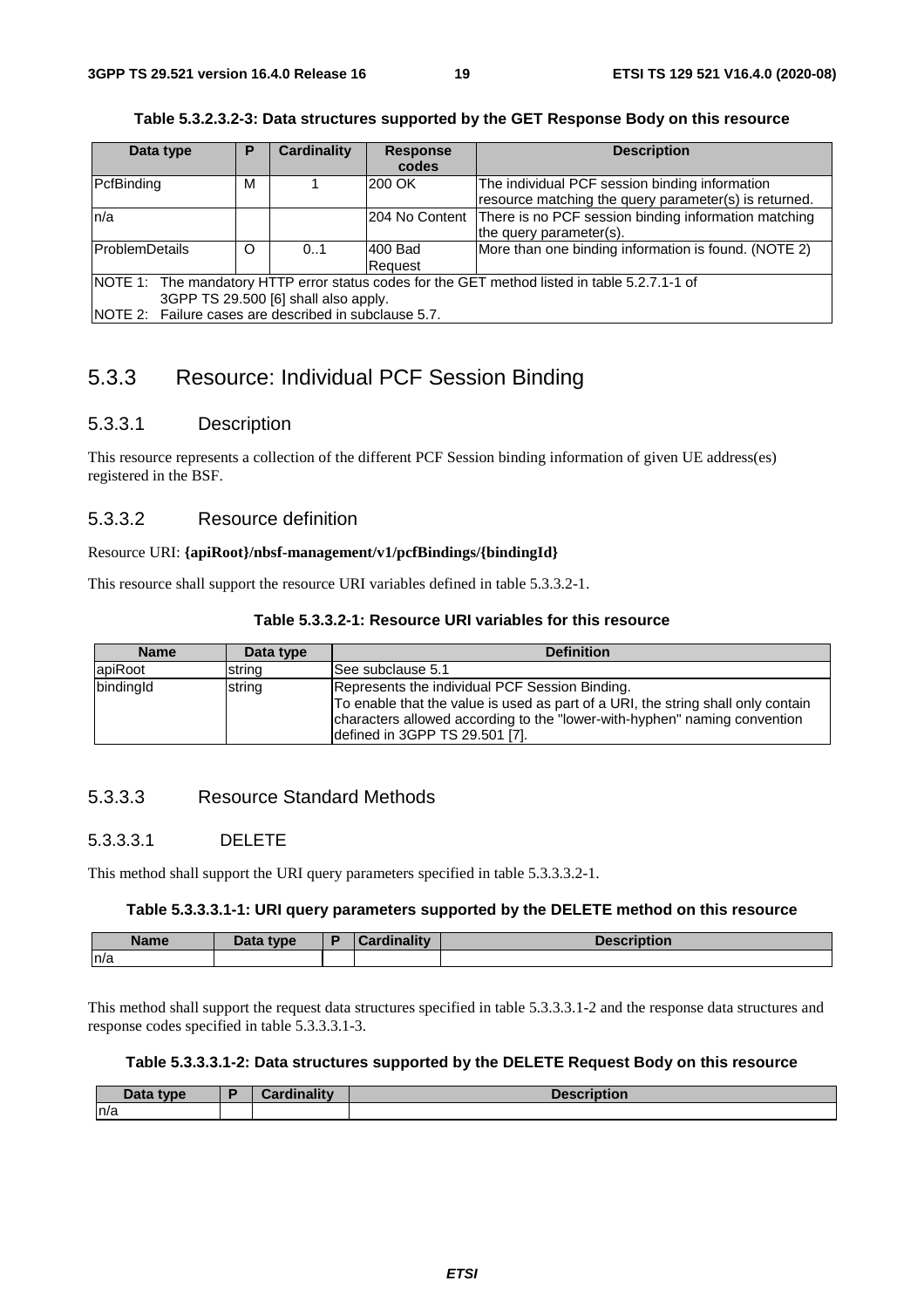#### **Table 5.3.3.3.1-3: Data structures supported by the DELETE Response Body on this resource**

| Data type                                                                                                                                      |  | <b>Cardinality</b> | Response codes  | <b>Description</b>                                                                       |
|------------------------------------------------------------------------------------------------------------------------------------------------|--|--------------------|-----------------|------------------------------------------------------------------------------------------|
| ln/a                                                                                                                                           |  |                    | 1204 No Content | Successful case: The Individual PCF session binding<br>linformation resource is deleted. |
| <b>NOTE:</b><br>The mandatory HTTP error status codes for the POST method listed in table 5.2.7.1-1 of<br>3GPP TS 29.500 [6] shall also apply. |  |                    |                 |                                                                                          |

#### 5.3.3.3.2 PATCH

This method shall support the URI query parameters specified in table 5.3.3.3.2-1.

#### **Table 5.3.3.3.2-1: URI query parameters supported by the PATCH method on this resource**

| <b>Name</b> | Data type | <b>Cardinality</b> | <b>Description</b> |
|-------------|-----------|--------------------|--------------------|
| n/a         |           |                    |                    |

This method shall support the request data structures specified in table 5.3.3.3.2-2 and the response data structures and response codes specified in table 5.3.3.3.2-3.

#### **Table 5.3.3.3.2-2: Data structures supported by the PATCH Request Body on this resource**

| Data<br>type           |   | .<br>Cardinality | <b>Description</b>                                                    |
|------------------------|---|------------------|-----------------------------------------------------------------------|
| <b>PcfBindingPatch</b> | M |                  | ، PCF<br>information.<br><b>Update</b><br>bindina<br>an<br>individual |

#### **Table 5.3.3.3.2-3: Data structures supported by the PATCH Response Body on this resource**

| Data type    |                                                                                                                                 | <b>Cardinality</b> | Response codes | <b>Description</b>                                  |  |
|--------------|---------------------------------------------------------------------------------------------------------------------------------|--------------------|----------------|-----------------------------------------------------|--|
| PcfBinding   | м                                                                                                                               |                    | <b>200 OK</b>  | Successful case: The Individual PCF session binding |  |
|              |                                                                                                                                 |                    |                | information resource is updated.                    |  |
| <b>NOTE:</b> | The mandatory HTTP error status codes for the PATCH method listed in table 5.2.7.1-1 of<br>3GPP TS 29.500 [6] shall also apply. |                    |                |                                                     |  |

# 5.4 Custom Operations without associated resources

None in this release of this specification.

### 5.5 Notifications

None in this release of this specification.

### 5.6 Data Model

### 5.6.1 General

This subclause specifies the application data model supported by the API.

Table 5.6.1-1 specifies the data types defined for the Nbsf\_Management service based interface protocol.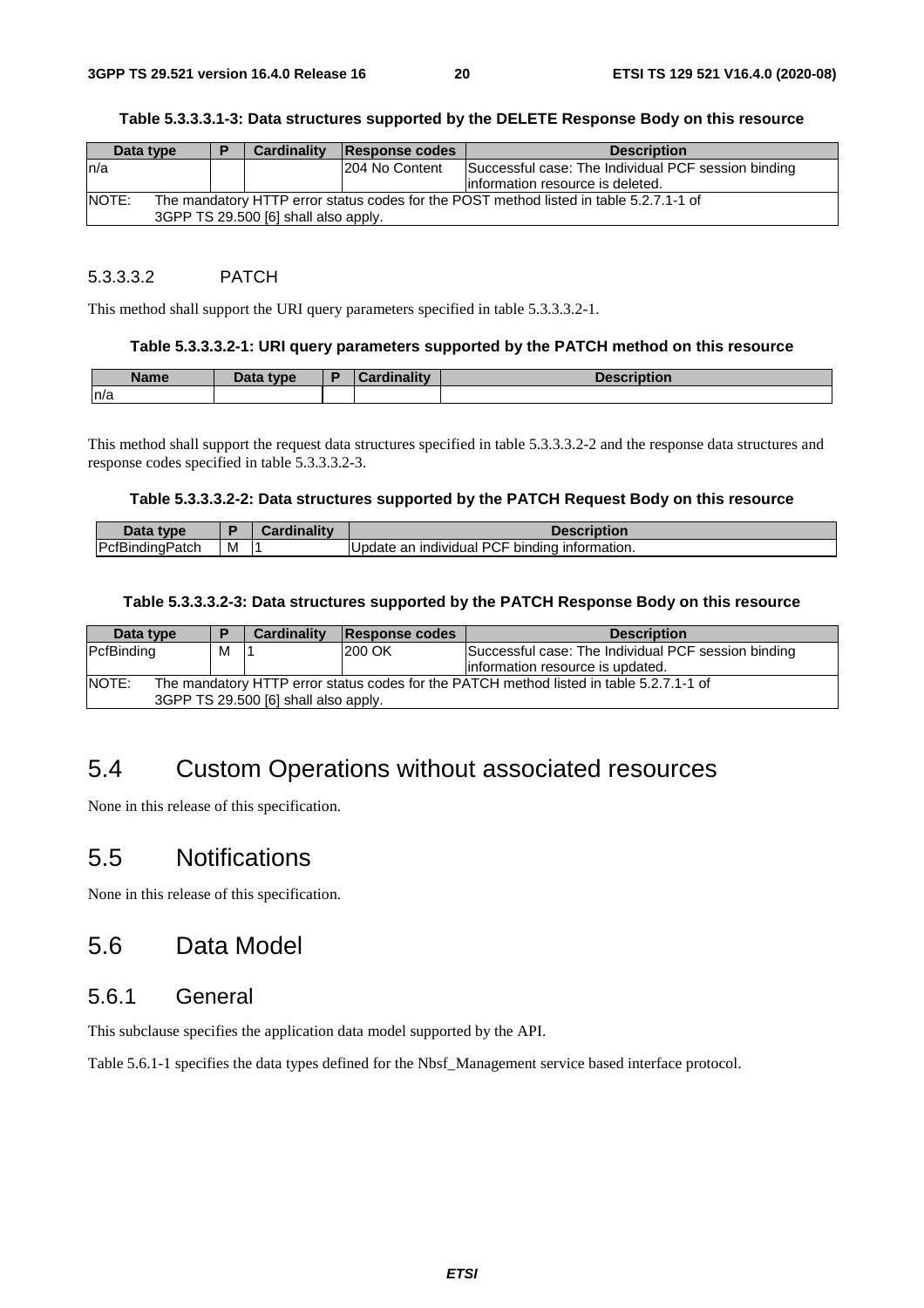| Data type                | <b>Section defined</b> | <b>Description</b>                                                                                                                                            | <b>Applicability</b> |
|--------------------------|------------------------|---------------------------------------------------------------------------------------------------------------------------------------------------------------|----------------------|
| BindingResp              | 5.6.2.6                | Contains the binding information.                                                                                                                             | <b>SamePcf</b>       |
| BindingLevel             | 5.6.3.3                | Contains the binding level.                                                                                                                                   |                      |
| ParameterCombination     | 5.6.2.4                | The combination used by the BSF to check<br>whether there is an existing PCF binding<br>information.                                                          | <b>SamePcf</b>       |
| <b>ExtProblemDetails</b> | 5.6.2.5                | Contains the FQDN or IP endpoints of the<br>existing PCF and cause value if there is an<br>existing PCF binding information for the<br>indicated combination. | SamePcf              |
| PcfBinding               | 5.6.2.2                | Identifies an Individual PCF binding.                                                                                                                         |                      |
| PcfBindingPatch          | 5.6.2.3                | Identifies an Individual PCF binding used for<br>Patch method.                                                                                                | BindingUpdate        |

**Table 5.6.1-1: Nbsf\_Management specific Data Types** 

Table 5.6.1-2 specifies data types re-used by the Nbsf\_Management service based interface protocol from other specifications, including a reference to their respective specifications and when needed, a short description of their use within the Nbsf\_Management service based interface.

| Table 5.6.1-2: Nbsf_Management re-used Data Types |  |  |  |
|---------------------------------------------------|--|--|--|
|---------------------------------------------------|--|--|--|

| Data type             | <b>Reference</b>    | <b>Comments</b>                            | <b>Applicability</b> |
|-----------------------|---------------------|--------------------------------------------|----------------------|
| <b>DateTime</b>       | 3GPP TS 29.571 [10] |                                            |                      |
| DiameterIdentity      | 3GPP TS 29.571 [10] |                                            |                      |
| <b>D</b> nn           | 3GPP TS 29.571 [10] |                                            |                      |
| Fqdn                  | 3GPP TS 29.510 [12] |                                            |                      |
| Gpsi                  | 3GPP TS 29.571 [10] |                                            |                      |
| <b>IpEndPoint</b>     | 3GPP TS 29.510 [12] |                                            |                      |
| Ipv4Addr              | 3GPP TS 29.571 [10] |                                            |                      |
| Ipv4AddrMask          | 3GPP TS 29.571 [11] | String identifying an IPv4 address mask.   |                      |
| Ipv4AddrRm            | 3GPP TS 29.571 [10] |                                            |                      |
| Ipv6Prefix            | 3GPP TS 29.571 [10] |                                            |                      |
| Ipv6PrefixRm          | 3GPP TS 29.571 [10] |                                            |                      |
| MacAddr48             | 3GPP TS 29.571 [10] |                                            |                      |
| Nflnstanceld          | 3GPP TS 29.571 [10] |                                            |                      |
| <b>NfSetId</b>        | 3GPP TS 29.571 [10] |                                            |                      |
| <b>ProblemDetails</b> | 3GPP TS 29.571 [10] | Used in error responses to provide more    |                      |
|                       |                     | detailed information about an error.       |                      |
| Snssai                | 3GPP TS 29.571 [10] |                                            |                      |
| Supi                  | 3GPP TS 29.571 [10] |                                            |                      |
| SupportedFeatures     | 3GPP TS 29.571 [10] | Used to negotiate the applicability of the |                      |
|                       |                     | optional features defined in table 5.8-1.  |                      |

### 5.6.2 Structured data types

#### 5.6.2.1 Introduction

This subclause defines the structures to be used in resource representations.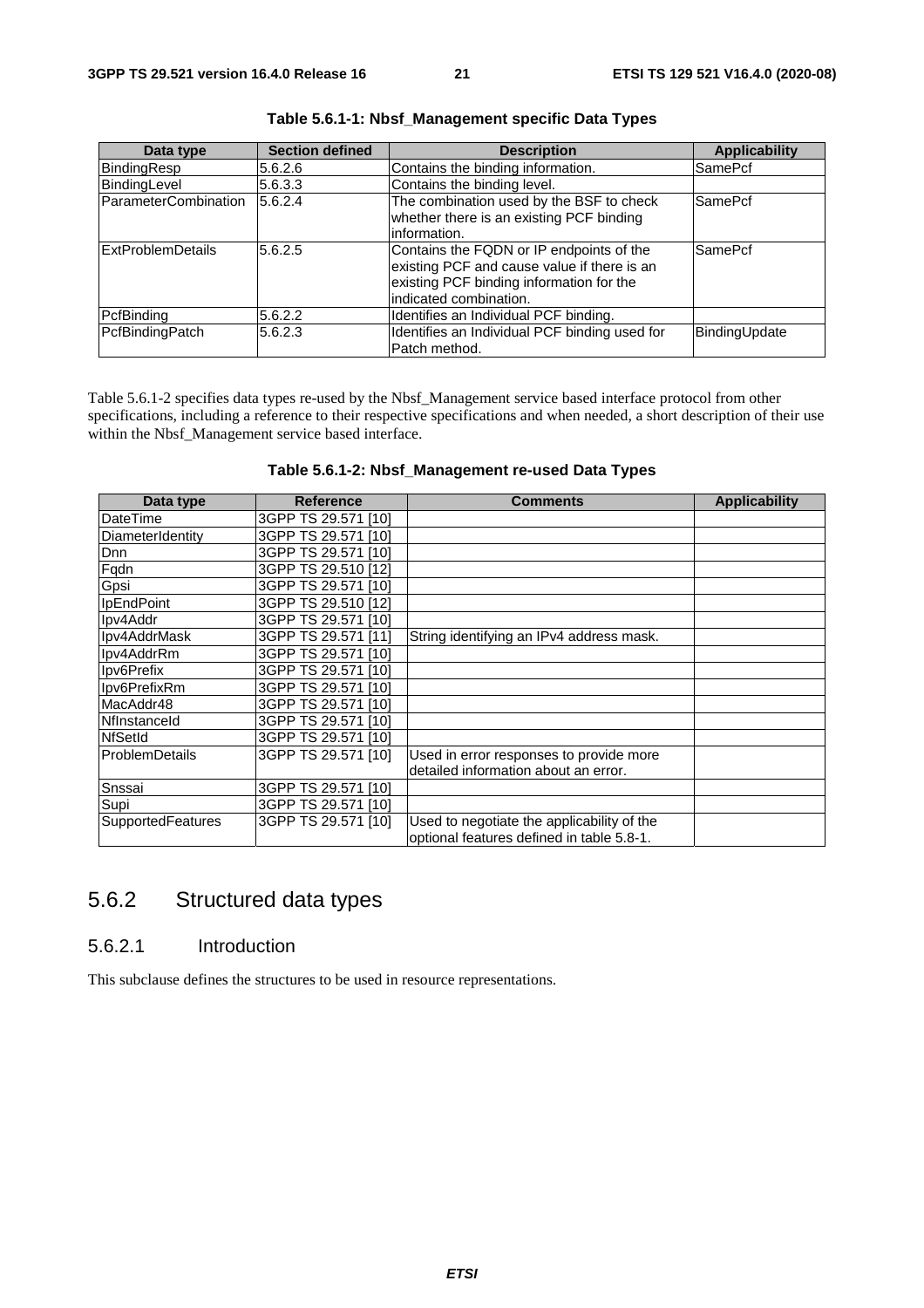5.6.2.2 Type PcfBinding

**Table 5.6.2.2-1: Definition of type PcfBinding**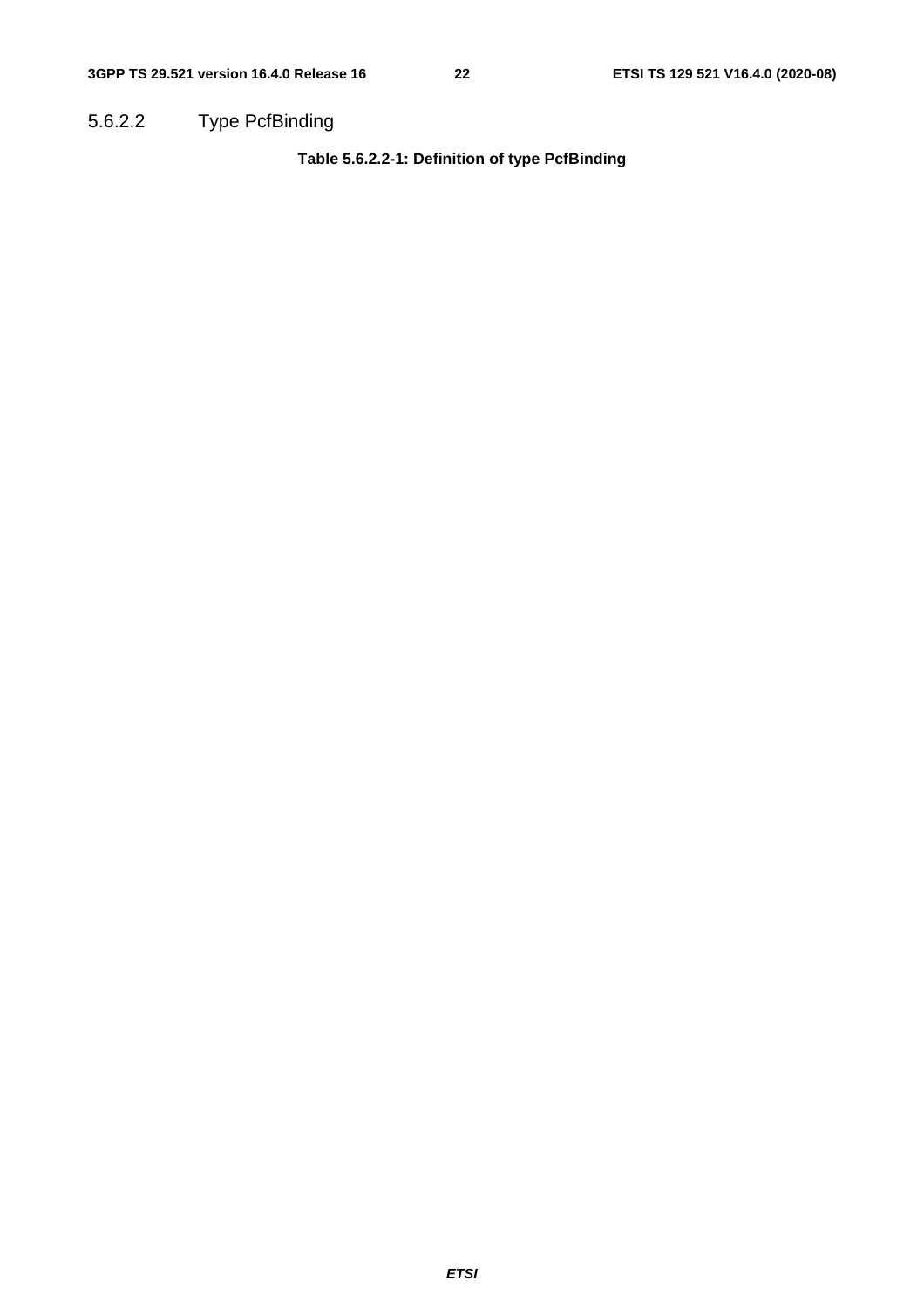| <b>Attribute name</b> | Data type                         | P             | <b>Cardinality</b> | <b>Description</b>                                                     | <b>Applicability</b> |
|-----------------------|-----------------------------------|---------------|--------------------|------------------------------------------------------------------------|----------------------|
| supi                  | Supi                              | O             | 0.1                | Subscription Permanent Identifier                                      |                      |
| gpsi                  | Gpsi                              | $\circ$       | 0.1                | Generic Public Subscription                                            |                      |
|                       |                                   |               |                    | Identifier                                                             |                      |
| ipv4Addr              | Ipv4Addr                          | C             | 0.1                | The IPv4 Address of the served                                         |                      |
|                       |                                   |               |                    | UE. (NOTE 4)                                                           |                      |
| ipv6Prefix            | Ipv6Prefix                        | C             | 0.1                | The IPv6 Address Prefix of the                                         |                      |
| addlpv6Prefixes       | array(Ipv6Prefix)                 | O             | 1.N                | served UE. (NOTE 4) (NOTE 5)<br>The additional IPv6 Address            | MultiUeAddr          |
|                       |                                   |               |                    | Prefixes of the served UE.                                             |                      |
|                       |                                   |               |                    | (NOTE 4) (NOTE 5)                                                      |                      |
| ipDomain              | string                            | O             | 0.1                | IPv4 address domain identifier.                                        |                      |
|                       |                                   |               |                    | (NOTE 1)                                                               |                      |
| macAddr48             | MacAddr48                         | C             | 0.1                | The MAC Address of the served                                          |                      |
|                       |                                   |               |                    | UE.                                                                    |                      |
| addMacAddrs           | array(MacAddr48                   | O             | 1N                 | The additional MAC Addresses of<br>the served UE.                      | MultiUeAddr          |
| dnn                   | Dnn                               | М             | 1                  | DNN, a full DNN with both the                                          |                      |
|                       |                                   |               |                    | Network Identifier and Operator                                        |                      |
|                       |                                   |               |                    | Identifier, or a DNN with the                                          |                      |
|                       |                                   |               |                    | Network Identifier only.                                               |                      |
| pcfFqdn               | Fqdn                              | C             | 0.1                | FQDN of the PCF hosting the                                            |                      |
|                       |                                   |               |                    | Npcf_PolicyAuthorization service.                                      |                      |
|                       |                                   |               |                    | (NOTE 2)                                                               |                      |
| pcflpEndPoints        | array(IpEndPoint)                 | C             | 1N                 | IP end points of the PCF hosting<br>the Npcf_PolicyAuthorization       |                      |
|                       |                                   |               |                    | service. (NOTE 2)                                                      |                      |
| pcfDiamHost           | DiameterIdentity                  | C             | 0.1                | The diameter host for an                                               |                      |
|                       |                                   |               |                    | individual PCF. (NOTE 3)                                               |                      |
| pcfDiamRealm          | DiameterIdentity                  | C             | 0.1                | The diameter realm for an                                              |                      |
|                       |                                   |               |                    | individual PCF. (NOTE 3)                                               |                      |
| pcfSmFqdn             | Fqdn                              | O             | 0.1                | FQDN of the PCF hosting the                                            | SamePcf              |
|                       |                                   |               |                    | Npcf_SMPolicyControl service.                                          |                      |
|                       | pcfSmlpEndPoint array(IpEndPoint) | O             | 1.N                | (NOTE 7)<br>IP end points of the PCF hosting                           | <b>SamePcf</b>       |
| s                     |                                   |               |                    | the Npcf_SMPolicyControl                                               |                      |
|                       |                                   |               |                    | service. (NOTE 7)                                                      |                      |
| snssai                | Snssai                            | M             | $\mathbf{1}$       | The identification of slice.                                           |                      |
| suppFeat              | SupportedFeatur                   | $\mathsf{C}$  | 0.1                | Used to negotiate the supported                                        |                      |
|                       | es                                |               |                    | optional features as described in                                      |                      |
|                       |                                   |               |                    | subclause 5.8.                                                         |                      |
|                       |                                   |               |                    | Shall be present in the HTTP<br>POST request/response; or in the       |                      |
|                       |                                   |               |                    | HTTP GET response if the "supp-                                        |                      |
|                       |                                   |               |                    | feat" attribute query parameter is                                     |                      |
|                       |                                   |               |                    | included in the HTTP GET                                               |                      |
|                       |                                   |               |                    | request.                                                               |                      |
| pcfld                 | Nflnstanceld                      | O             | 01                 | PCF instance identifier                                                |                      |
| pcfSetId              | <b>NfSetId</b>                    | O             | 0.1                | The PCF set Id                                                         |                      |
| recoveryTime          | <b>DateTime</b><br>ParameterCombi | O<br>$\Omega$ | 01                 | Recovery time of the PCF                                               | <b>SamePcf</b>       |
| paraCom               | nation                            |               | 0.1                | If it is included, the BSF shall<br>check whether there is an existing |                      |
|                       |                                   |               |                    | PCF binding information for the                                        |                      |
|                       |                                   |               |                    | indicated combination. (NOTE 6)                                        |                      |
| bindLevel             | BindingLevel                      | O             | 0.1                | Contains the level of binding.                                         |                      |
| ipv4FrameRoute        | array(Ipv4AddrM                   | O             | 1N                 | List of Framed Route information                                       |                      |
| List                  | ask)                              |               |                    | of IPv4.                                                               |                      |
| ipv6FrameRoute        | array(Ipv6Prefix)                 | O             | 1N                 | List of Framed Route information                                       |                      |
| List                  |                                   |               |                    | of IPv6.                                                               |                      |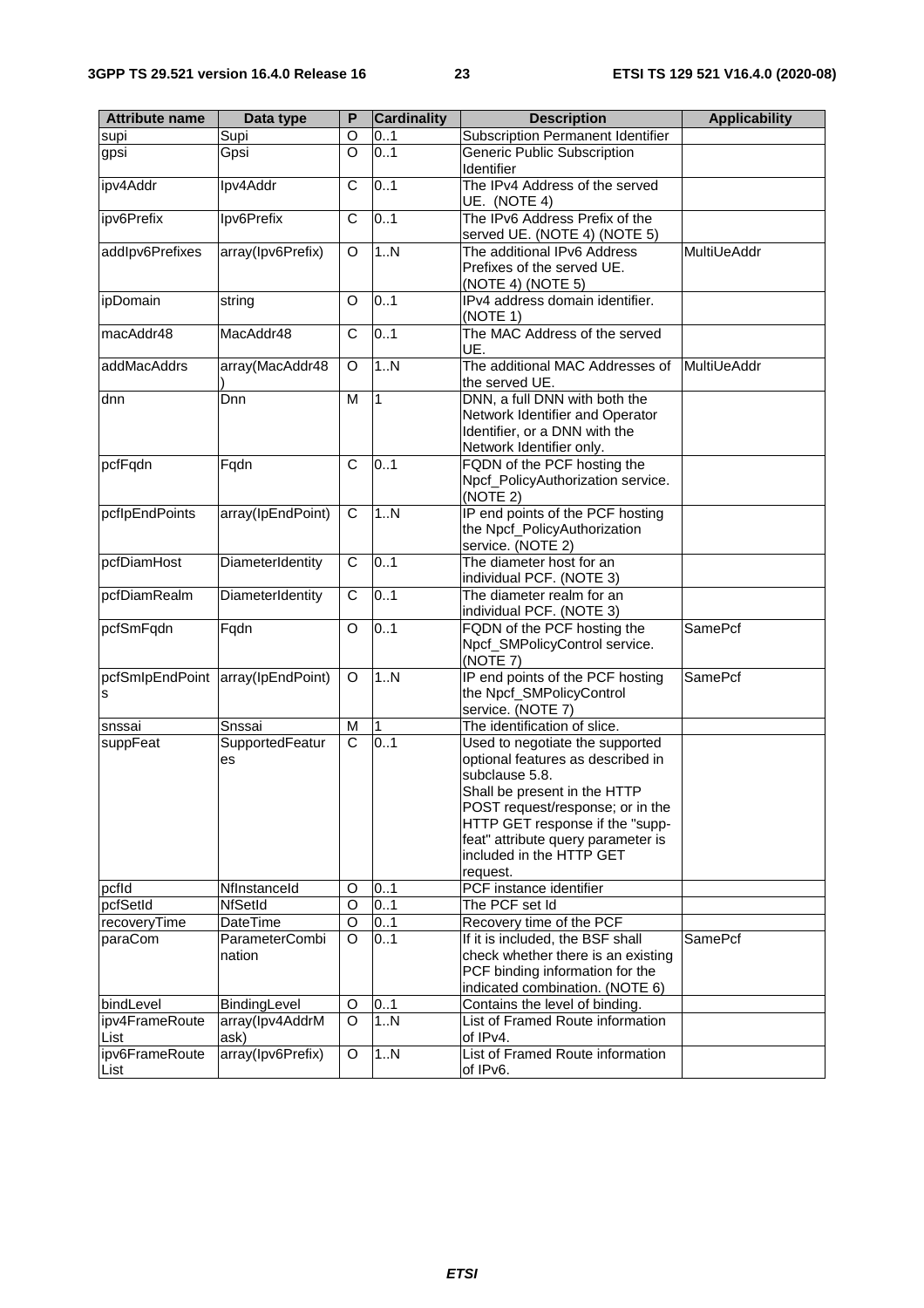| NOTE 1: The ipDomain attribute may only be provided if the ipv4Addr attribute is present.                       |
|-----------------------------------------------------------------------------------------------------------------|
| NOTE 2: At least one of pcfFqdn or pcfIpEndPoints shall be included if the PCF supports the                     |
| Npcf PolicyAuthorization service.                                                                               |
| NOTE 3: Both pcfDiamHost and pcfDiamRealm are provided if the PCF supports Rx interface.                        |
| NOTE 4: 5G-RG and FN-RG replaces UE for wireline access support. See 3GPP TS 23.316 [19].                       |
| NOTE 5: Pv6 prefix(es) shorter than /64 or ull IPv6 address(es_ with a /128 prefix may be encoded as the        |
| "ipv6Prefix" and "addlpv6Prefixes" attributes, according to 3GPP TS 23.316 [19], subclause 8.3.1.               |
| NOTE 6: If the BSF checks that there is an existing PCF binding information for the indicated combination, the  |
| BSF shall reject the ongoing registration and return the FQDN or IP endpoints of the existing PCF               |
| binding information to the requesting PCF.                                                                      |
| NOTE 7: Either the "pcfSmFqdn" attribute or the "pcfSmIpEndPoints" attribute shall be included if the "SamePcf" |
| feature is supported and the PCF determines that the same PCF shall be selected for the SM Policy               |
| associations to the parameter combination in the non-roaming or home-routed scenario based on                   |
| operator's policies and configuration.                                                                          |

### 5.6.2.3 Type PcfBindingPatch

| <b>Attribute name</b>                                                                                                                                                 | Data type         | P | <b>Cardinality</b> | <b>Description</b>                                                             | <b>Applicability</b> |  |
|-----------------------------------------------------------------------------------------------------------------------------------------------------------------------|-------------------|---|--------------------|--------------------------------------------------------------------------------|----------------------|--|
| ipv4Addr                                                                                                                                                              | Ipv4AddrRm        | O | 01                 | The IPv4 Address of the served<br>UE. (NOTE 2)                                 |                      |  |
| ipDomain                                                                                                                                                              | string            | O | 0.1                | IPv4 address domain identifier.<br>(NOTE 1)                                    |                      |  |
| ipv6Prefix                                                                                                                                                            | Ipv6PrefixRm      | O | 0.1                | The IPv6 Address Prefix of the<br>served UE. (NOTE 2) (NOTE 3)                 |                      |  |
| addlpv6Prefixes                                                                                                                                                       | array(Ipv6Prefix) | O | 1N                 | The additional IPv6 Address<br>Prefixes of the served UE.<br>(NOTE 2) (NOTE 3) | MultiUeAddr          |  |
| macAddr48                                                                                                                                                             | MacAddr48Rm       | O | 0.1                | The MAC Address of the served<br>UE.                                           |                      |  |
| addMacAddrs                                                                                                                                                           | array(MacAddr48   | O | 1N                 | The additional MAC Addresses of<br>the served UE.                              | <b>MultiUeAddr</b>   |  |
| pcfid                                                                                                                                                                 | Nflnstanceld      | O | 0.1                | PCF instance identifier                                                        |                      |  |
| pcfFqdn                                                                                                                                                               | Fqdn              | O | 0.1                | FQDN of the PCF hosting the<br>Npcf_PolicyAuthorization service.               |                      |  |
| pcflpEndPoints                                                                                                                                                        | array(IpEndPoint) | O | 1N                 | IP end points of the PCF hosting<br>the Npcf PolicyAuthorization<br>service.   |                      |  |
| pcfDiamHost                                                                                                                                                           | DiameterIdentity  | O | 0.1                | The diameter host for an<br>individual PCF.                                    |                      |  |
| pcfDiamRealm                                                                                                                                                          | DiameterIdentity  | O | 0.1                | The diameter realm for an<br>individual PCF.                                   |                      |  |
| If applicable, the consumer (e.g. PCF) shall also request to remove the ipDomain attribute if the ipv4Addr<br><b>NOTE 1:</b><br>attribute is requested to be removed. |                   |   |                    |                                                                                |                      |  |
| NOTE 2:<br>5G-RG and FN-RG replaces UE for wireline access support. See 3GPP TS 23.316 [19].                                                                          |                   |   |                    |                                                                                |                      |  |
| IPv6 prefix(es) shorter than /64 or full IPv6 address(es) with a /128 prefix can be encoded as the<br>INOTE 3:                                                        |                   |   |                    |                                                                                |                      |  |
| "ipv6Prefix" and "addlpv6Prefixes" attributes, according to 3GPP TS 23.316 [19], subclause 8.3.1.                                                                     |                   |   |                    |                                                                                |                      |  |

#### **Table 5.6.2.3-1: Definition of type PcfBindingPatch**

### 5.6.2.4 Type ParameterCombination

| <b>Attribute name</b>                                                    | Data type |   | <b>Cardinality</b> | <b>Description</b>                | <b>Applicability</b> |
|--------------------------------------------------------------------------|-----------|---|--------------------|-----------------------------------|----------------------|
| supi                                                                     | Supi      | O | 01                 | Subscription Permanent Identifier |                      |
| dnn                                                                      | Dnn.      | O | 10.1               | DNN, a full DNN with both the     |                      |
|                                                                          |           |   |                    | Network Identifier and Operator   |                      |
|                                                                          |           |   |                    | Identifier, or a DNN with the     |                      |
|                                                                          |           |   |                    | Network Identifier only.          |                      |
| Isnssai                                                                  | Snssai    | O | 0.1                | The identification of slice.      |                      |
| NOTE:<br>At least one of the attributes in this table shall be included. |           |   |                    |                                   |                      |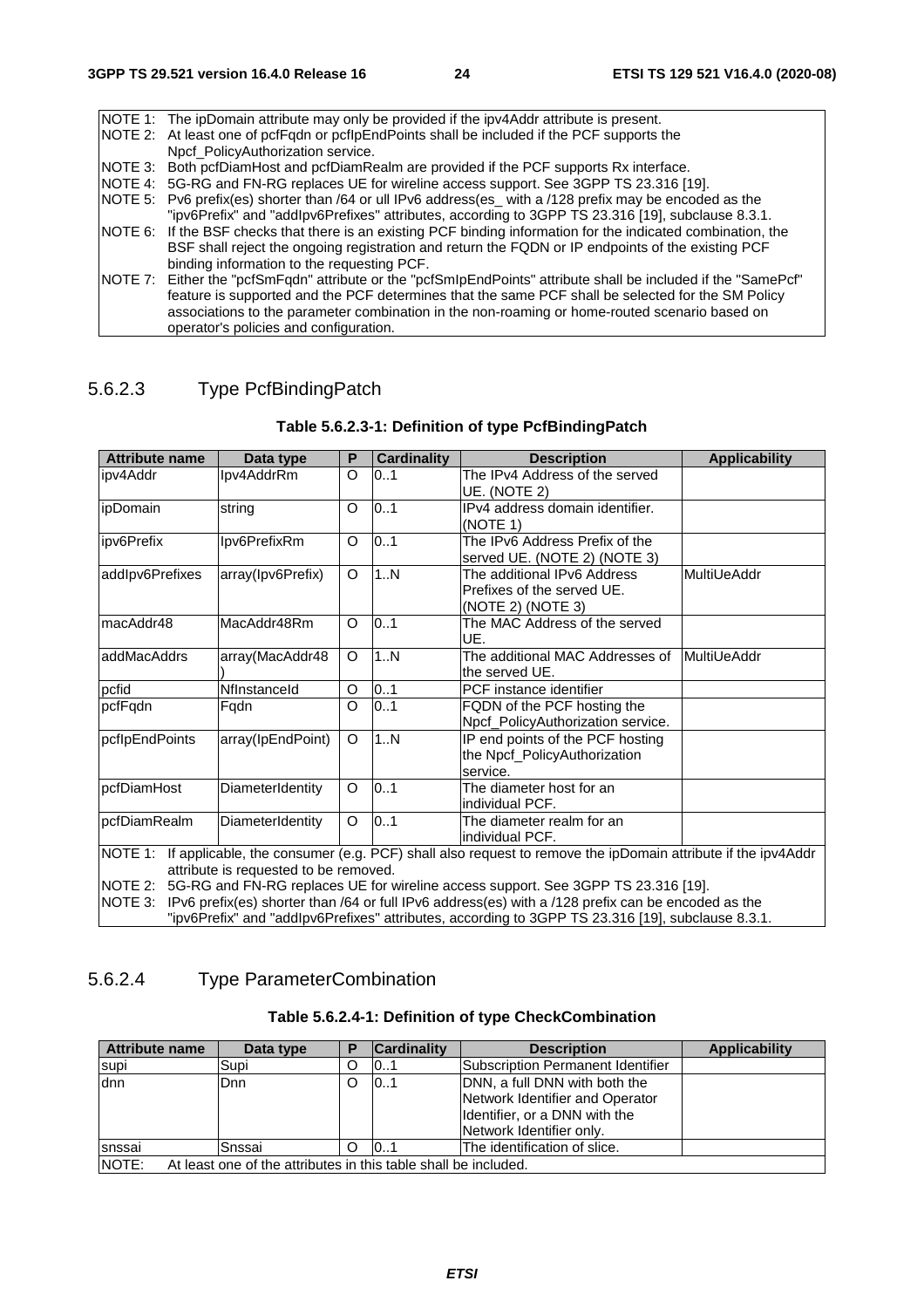#### 5.6.2.5 Type ExtProblemDetails

#### **Table 5.6.2.5-1: Definition of type ExtProblemDetails as a list of to be combined data types**

| Data Type              | <b>Cardinality</b> | <b>Description</b>              | <b>Applicability</b> |
|------------------------|--------------------|---------------------------------|----------------------|
| <b>IProblemDetails</b> | $\vert 0$          | <b>IProblem Details</b>         |                      |
| BindingResp            | 10                 | <b>IPCF Binding Information</b> |                      |

#### 5.6.2.6 Type BindingResp

#### **Table 5.6.2.6-1: Definition of type BindingResp**

| <b>Attribute name</b>                                                                         | Data type                              |   | <b>Cardinality</b> | <b>Description</b>                                                              | <b>Applicability</b> |
|-----------------------------------------------------------------------------------------------|----------------------------------------|---|--------------------|---------------------------------------------------------------------------------|----------------------|
| pcfSmFqdn                                                                                     | Fadn                                   | Ω | 101                | <b>FQDN</b> of the PCF hosting the<br>Npcf_SMPolicyControl service.<br>(NOTE)   |                      |
|                                                                                               | pcfSmlpEndPoint  array(lpEndPoint)   O |   | 1N                 | IP end points of the PCF hosting<br>the Npcf_SMPolicyControl<br>service. (NOTE) |                      |
| NOTE: Either the "pcfSmFqdn" attribute or the "pcfSmIpEndPoints" attribute shall be included. |                                        |   |                    |                                                                                 |                      |

### 5.6.3 Simple data types and enumerations

#### 5.6.3.1 Introduction

This subclause defines simple data types and enumerations that can be referenced from data structures defined in the previous subclauses.

#### 5.6.3.2 Simple data types

The simple data types defined in table 5.6.3.2-1 shall be supported.

#### **Table 5.6.3.2-1: Simple data types**

| 'ype Name' | <b>Type Definition</b> | <b>Description</b> | ilitv<br>lApr |
|------------|------------------------|--------------------|---------------|
| n/a        |                        |                    |               |

#### 5.6.3.3 Enumeration: BindingLevel

#### **Table 5.6.3.3-1: Enumeration BindingLevel**

| <b>Enumeration value</b> | <b>Description</b>                          | <b>Applicability</b> |
|--------------------------|---------------------------------------------|----------------------|
| NF<br>- SET              | Indicates the NF set level of binding.      |                      |
| NF<br>INSTANCE           | Indicates the NF instance level of binding. |                      |

### 5.7 Error handling

### 5.7.1 General

HTTP error handling shall be supported as specified in subclause 5.2.4 of 3GPP TS 29.500 [6].

For the Nbsf\_Management Service API, HTTP error responses shall be supported as specified in subclause 4.8 of 3GPP TS 29.501 [7]. Protocol errors and application errors specified in table 5.2.7.2-1 of 3GPP TS 29.500 [6] shall be supported for an HTTP method if the corresponding HTTP status codes are specified as mandatory for that HTTP method in table 5.2.7.1-1 of 3GPP TS 29.500 [6]. In addition, the requirements in the following subclauses shall apply.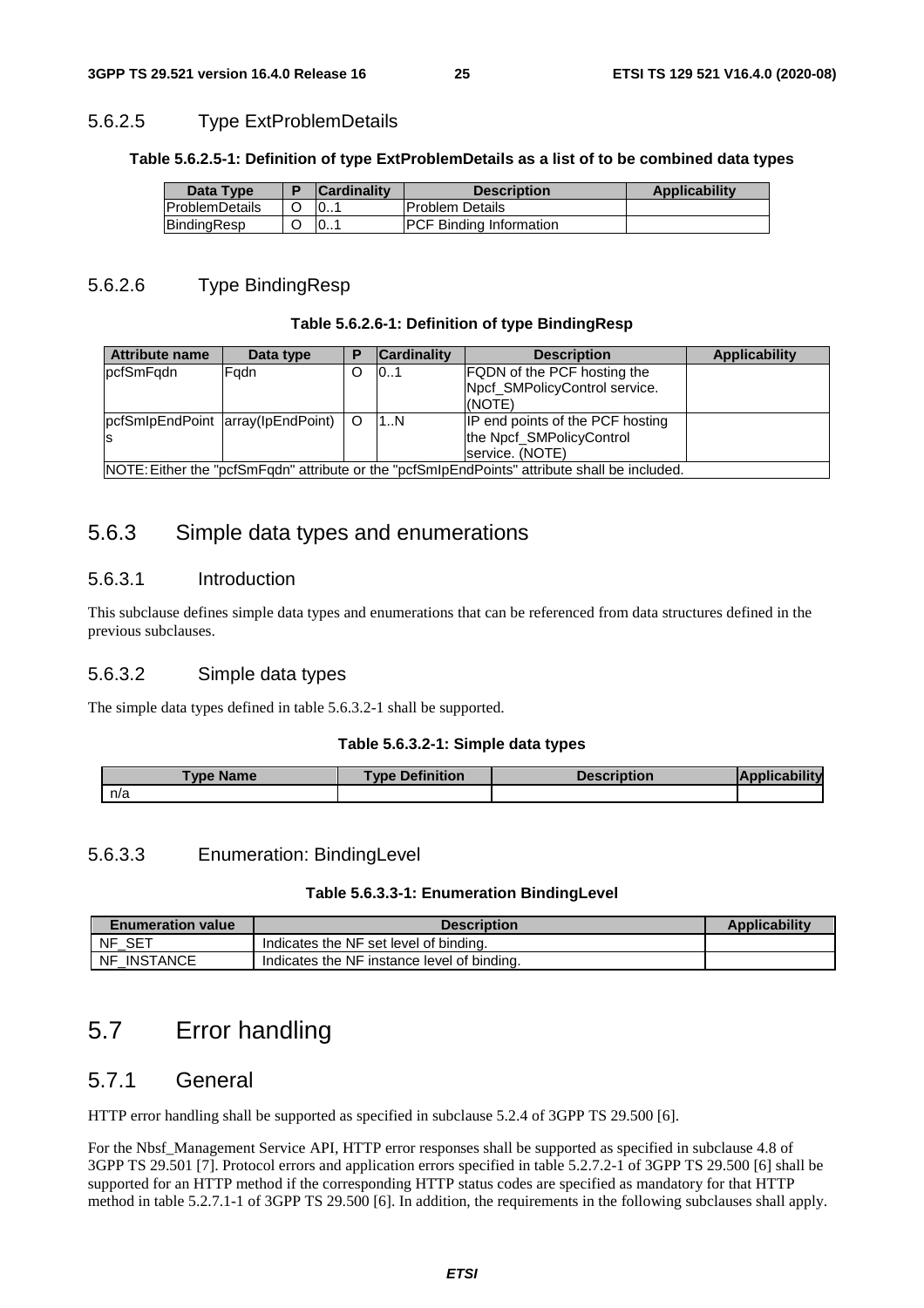### 5.7.2 Protocol Errors

In this Release of the specification, there are no additional protocol errors applicable for the Nbsf\_Management Service API.

### 5.7.3 Application Errors

The application errors defined for the Nbsf\_Management Service API are listed in table 5.7.3-1. The PCF shall include in the HTTP status code a "ProblemDetails" data structure with the "cause" attribute indicating the application error as listed in table 5.7.3-1.

|  |  | Table 5.7.3-1: Application errors |  |
|--|--|-----------------------------------|--|
|--|--|-----------------------------------|--|

| <b>Application Error</b>                                                         | <b>HTTP status code</b> | <b>Description</b>                           |  |  |  |
|----------------------------------------------------------------------------------|-------------------------|----------------------------------------------|--|--|--|
| MULTIPLE_BINDING_INFO_FOUND                                                      | 400 Bad Request         | Indicates that the BSF found more than one   |  |  |  |
|                                                                                  |                         | binding resource so it cannot provide the    |  |  |  |
|                                                                                  |                         | selected PCF to the consumer. (NOTE 1)       |  |  |  |
| EXISTING BINDING INFO FOUND                                                      | 403 Forbidden           | Indicates that the BSF found an existing PCF |  |  |  |
|                                                                                  |                         | binding information for the indicated        |  |  |  |
|                                                                                  |                         | combination. (NOTE 2)                        |  |  |  |
| NOTE 1: This application error is included in the responses to the GET request.  |                         |                                              |  |  |  |
| NOTE 2: This application error is included in the responses to the POST request. |                         |                                              |  |  |  |

### 5.8 Feature negotiation

The optional features in table 5.8-1 are defined for the Nbsf\_Management Service API. They shall be negotiated using the extensibility mechanism defined in subclause 6.6 of 3GPP TS 29.500 [6].

| <b>Feature number</b> | <b>Feature Name</b> | <b>Description</b>                                                                                                               |
|-----------------------|---------------------|----------------------------------------------------------------------------------------------------------------------------------|
|                       | MultiUeAddr         | This feature indicates the support of multiple UE addresses (IPv6<br>prefixes or MAC addresses) in the same binding information. |
|                       | BindingUpdate       | The consumer can use this feature for updating the session<br>binding information.                                               |
| 3                     | SamePcf             | This feature indicates the support of same PCF selection for the<br>lindicated combination                                       |

# 5.9 Security

As indicated in 3GPP TS 33.501 [15] and 3GPP TS 29.500 [6], the access to the Nbsf\_Management API may be authorized by means of the OAuth2 protocol (see IETF RFC 6749 [16]), based on local configuration, using the "Client Credentials" authorization grant, where the NRF (see 3GPP TS 29.510 [12]) plays the role of the authorization server.

If OAuth2 is used, a n NF Service Consumer, prior to consuming services offered by the Nbsf\_Management API, shall obtain a "token" from the authorization server, by invoking the Access Token Request service, as described in 3GPP TS 29.510 [12], subclause 5.4.2.2.

NOTE: When multiple NRFs are deployed in a network, the NRF used as authorization server is the same NRF that the NF Service Consumer used for discovering the Nbsf\_Management service.

The Nbsf\_Management API defines a single scope "nbsf-management" for the entire service, and it does not define any additional scopes at resource or operation level.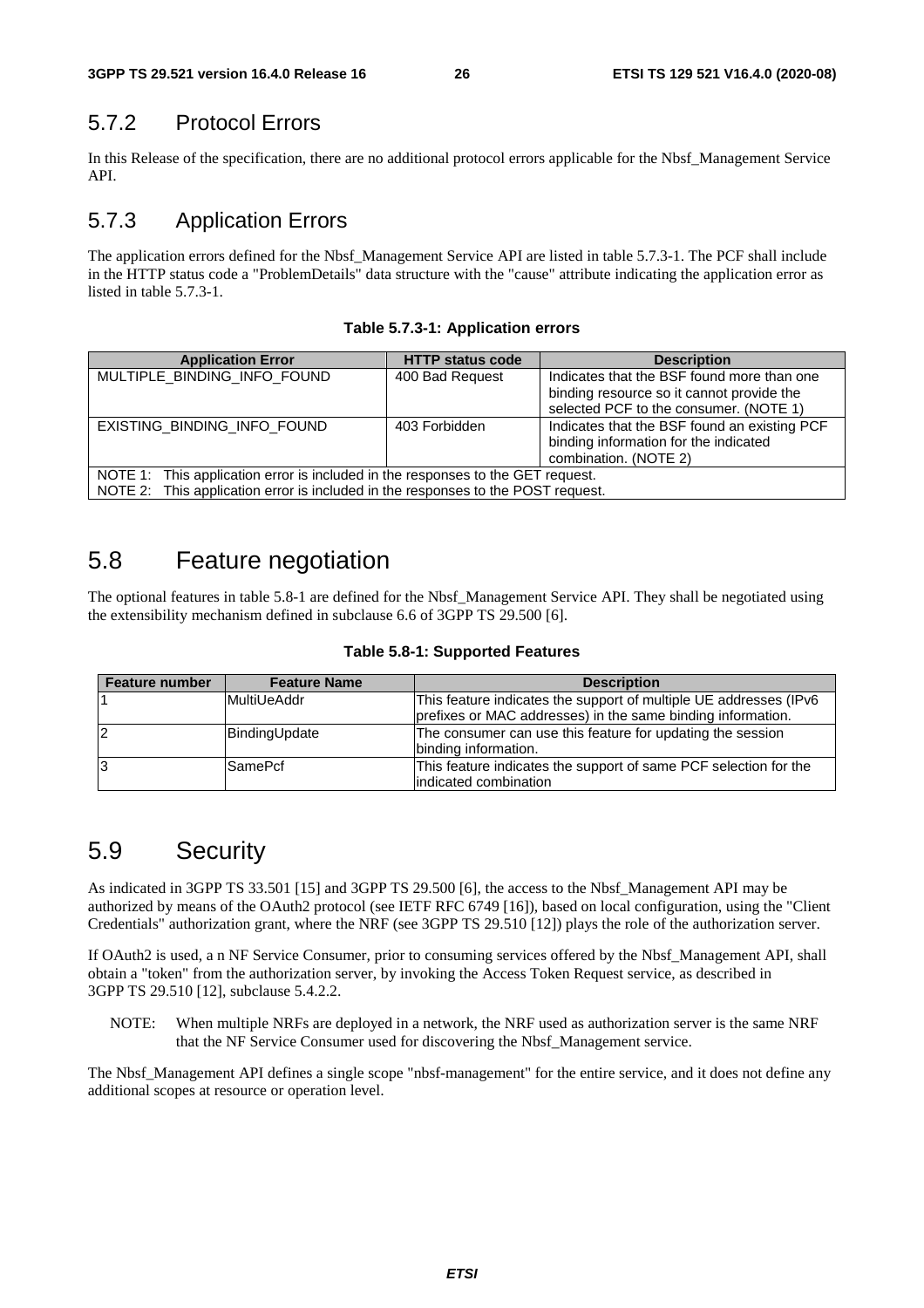# Annex A (normative): OpenAPI specification

# A.1 General

The present Annex contains an OpenAPI [11] specification of HTTP messages and content bodies used by the Nbsf\_Management API.

This Annex shall take precedence when being discrepant to other parts of the specification with respect to the encoding of information elements and methods within the API.

NOTE: The semantics and procedures, as well as conditions, e.g. for the applicability and allowed combinations of attributes or values, not expressed in the OpenAPI definitions but defined in other parts of the specification also apply.

Informative copies of the OpenAPI specification file contained in this 3GPP Technical Specification are available on a Git-based repository hosted in ETSI Forge, that uses the GitLab software version control system (see clause 5B of the 3GPP TR 21.900 [18] and subclause 5.3.1 of the 3GPP TS 29.501 [7] for further information).

# A.2 Nbsf\_Management API

```
openapi: 3.0.0 
info: 
   version: 1.1.0 
   title: Nbsf_Management 
   description: | 
     Binding Support Management Service API. 
     © 2020, 3GPP Organizational Partners (ARIB, ATIS, CCSA, ETSI, TSDSI, TTA, TTC). 
     All rights reserved. 
externalDocs: 
   description: 3GPP TS 29.521 V16.4.0; 5G System; Binding Support Management Service. 
   url: 'http://www.3gpp.org/ftp/Specs/archive/29_series/29.521/' 
servers: 
   - url: '{apiRoot}/nbsf-management/v1' 
     variables: 
       apiRoot: 
         default: https://example.com 
         description: apiRoot as defined in subclause 4.4 of 3GPP TS 29.501. 
security: 
   - {} 
   - oAuth2ClientCredentials: 
     - nbsf-management 
paths: 
   /pcfBindings: 
     post: 
       summary: Create a new Individual PCF binding information 
       operationId: CreatePCFBinding 
       tags: 
         - PCF Bindings (Collection) 
       requestBody: 
         required: true 
         content: 
           application/json: 
              schema: 
                $ref: '#/components/schemas/PcfBinding' 
       responses: 
          '201': 
           description: The creation of an individual PCF session binding. 
            content: 
              application/json: 
                schema: 
                  $ref: '#/components/schemas/PcfBinding' 
           headers: 
              Location: 
                description: 'Contains the URI of the newly created resource, according to the 
structure: {apiRoot}/nbsf-management/v1/pcfBindings/{bindingId}' 
                required: true
```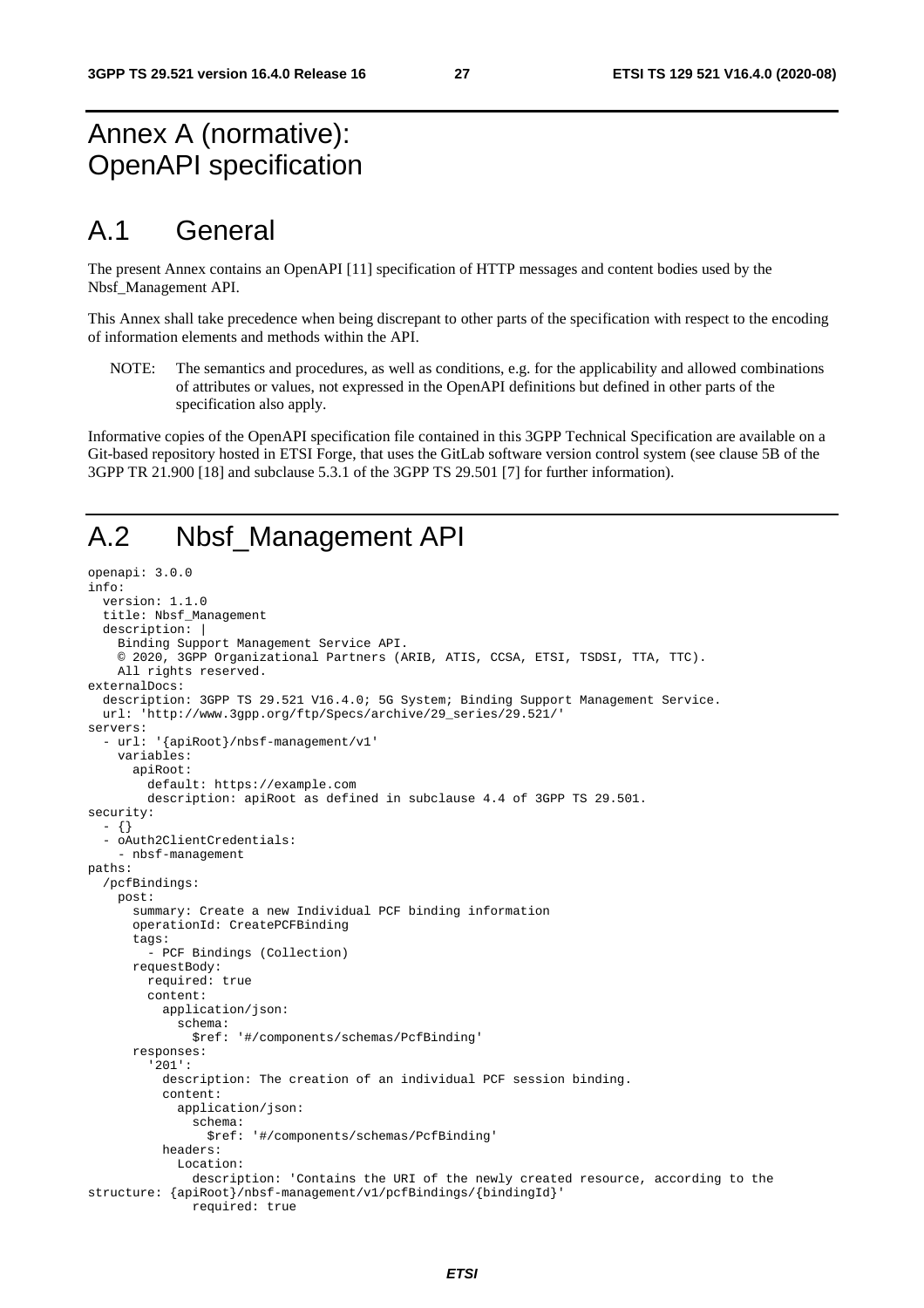schema: type: string '400': \$ref: 'TS29571\_CommonData.yaml#/components/responses/400' '401': \$ref: 'TS29571\_CommonData.yaml#/components/responses/401' '403': description: The existing PCF binding information stored in the BSF for the indicated combination is returned. content: application/json: schema: \$ref: '#/components/schemas/ExtProblemDetails' '404': \$ref: 'TS29571\_CommonData.yaml#/components/responses/404' '411': \$ref: 'TS29571\_CommonData.yaml#/components/responses/411' '413': \$ref: 'TS29571\_CommonData.yaml#/components/responses/413' '415': \$ref: 'TS29571\_CommonData.yaml#/components/responses/415' '429': \$ref: 'TS29571\_CommonData.yaml#/components/responses/429' '500': \$ref: 'TS29571\_CommonData.yaml#/components/responses/500' '503': \$ref: 'TS29571\_CommonData.yaml#/components/responses/503' default: \$ref: 'TS29571\_CommonData.yaml#/components/responses/default' get: summary: Read PCF Bindings information operationId: GetPCFBindings tags: - PCF Bindings (Collection) parameters: - name: ipv4Addr in: query description: The IPv4 Address of the served UE. required: false schema: \$ref: 'TS29571\_CommonData.yaml#/components/schemas/Ipv4Addr' - name: ipv6Prefix in: query description: The IPv6 Address of the served UE. The NF service consumer shall append '/128' to the IPv6 address in the attribute value. E.g. '2001:db8:85a3::8a2e:370:7334/128'. required: false schema: \$ref: 'TS29571\_CommonData.yaml#/components/schemas/Ipv6Prefix' - name: macAddr48 in: query description: The MAC Address of the served UE. required: false schema: \$ref: 'TS29571\_CommonData.yaml#/components/schemas/MacAddr48' - name: dnn in: query description: DNN. required: false schema: \$ref: 'TS29571\_CommonData.yaml#/components/schemas/Dnn' - name: supi in: query description: Subscription Permanent Identifier. required: false schema: \$ref: 'TS29571\_CommonData.yaml#/components/schemas/Supi' - name: gpsi in: query description: Generic Public Subscription Identifier required: false schema: \$ref: 'TS29571\_CommonData.yaml#/components/schemas/Gpsi' - name: snssai in: query description: The identification of slice. required: false content: application/json: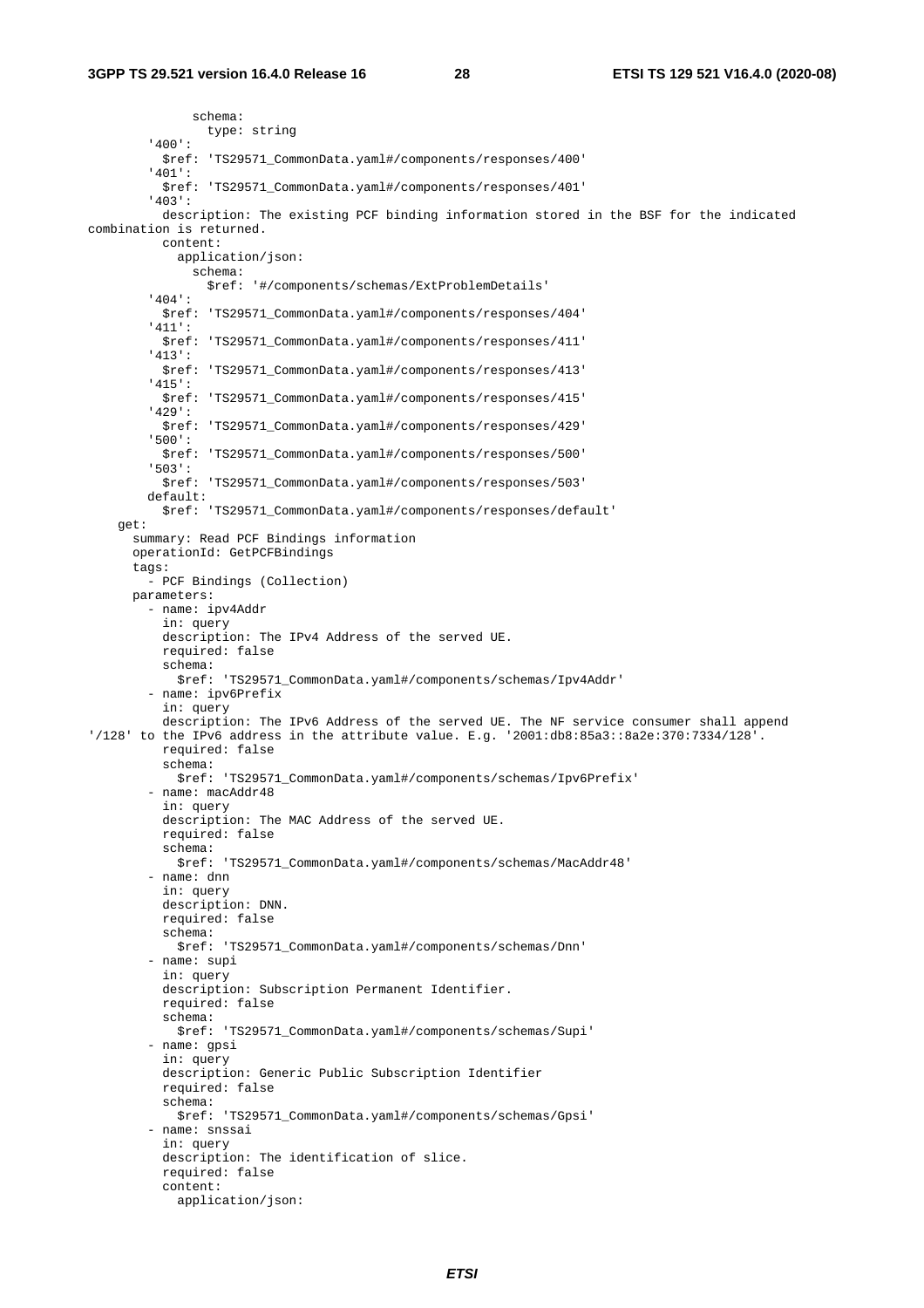schema: \$ref: 'TS29571\_CommonData.yaml#/components/schemas/Snssai' - name: ipDomain in: query description: The IPv4 address domain identifier. required: false schema: type: string - name: supp-feat in: query description: To filter irrelevant responses related to unsupported features schema: \$ref: 'TS29571\_CommonData.yaml#/components/schemas/SupportedFeatures' responses: '200': description: The individual PCF session binding session binding information resource matching the query parameter(s) is returned. content: application/json: schema: \$ref: '#/components/schemas/PcfBinding' '204': description: There is no PCF session binding information matching the query parameter(s). '400': \$ref: 'TS29571\_CommonData.yaml#/components/responses/400' '401': \$ref: 'TS29571\_CommonData.yaml#/components/responses/401' '403': \$ref: 'TS29571\_CommonData.yaml#/components/responses/403' '404': \$ref: 'TS29571\_CommonData.yaml#/components/responses/404' '406': \$ref: 'TS29571\_CommonData.yaml#/components/responses/406' '414': \$ref: 'TS29571\_CommonData.yaml#/components/responses/414' '429': \$ref: 'TS29571\_CommonData.yaml#/components/responses/429' '500': \$ref: 'TS29571\_CommonData.yaml#/components/responses/500' '503': \$ref: 'TS29571\_CommonData.yaml#/components/responses/503' default: \$ref: 'TS29571\_CommonData.yaml#/components/responses/default' /pcfBindings/{bindingId}: delete: summary: Delete an existing Individual PCF Binding information operationId: DeleteIndPCFBinding tags: - Individual PCF Binding (Document) parameters: - name: bindingId in: path description: Represents the individual PCF Session Binding. required: true schema: type: string responses: '204': description: No Content. The Individual PCF session binding information resource is deleted. '400': \$ref: 'TS29571\_CommonData.yaml#/components/responses/400' '401': \$ref: 'TS29571\_CommonData.yaml#/components/responses/401' '403': \$ref: 'TS29571\_CommonData.yaml#/components/responses/403' '404': \$ref: 'TS29571\_CommonData.yaml#/components/responses/404' '429': \$ref: 'TS29571\_CommonData.yaml#/components/responses/429' '500': \$ref: 'TS29571\_CommonData.yaml#/components/responses/500' '503': \$ref: 'TS29571\_CommonData.yaml#/components/responses/503' default: \$ref: 'TS29571\_CommonData.yaml#/components/responses/default' patch: summary: Update an existing Individual PCF Binding information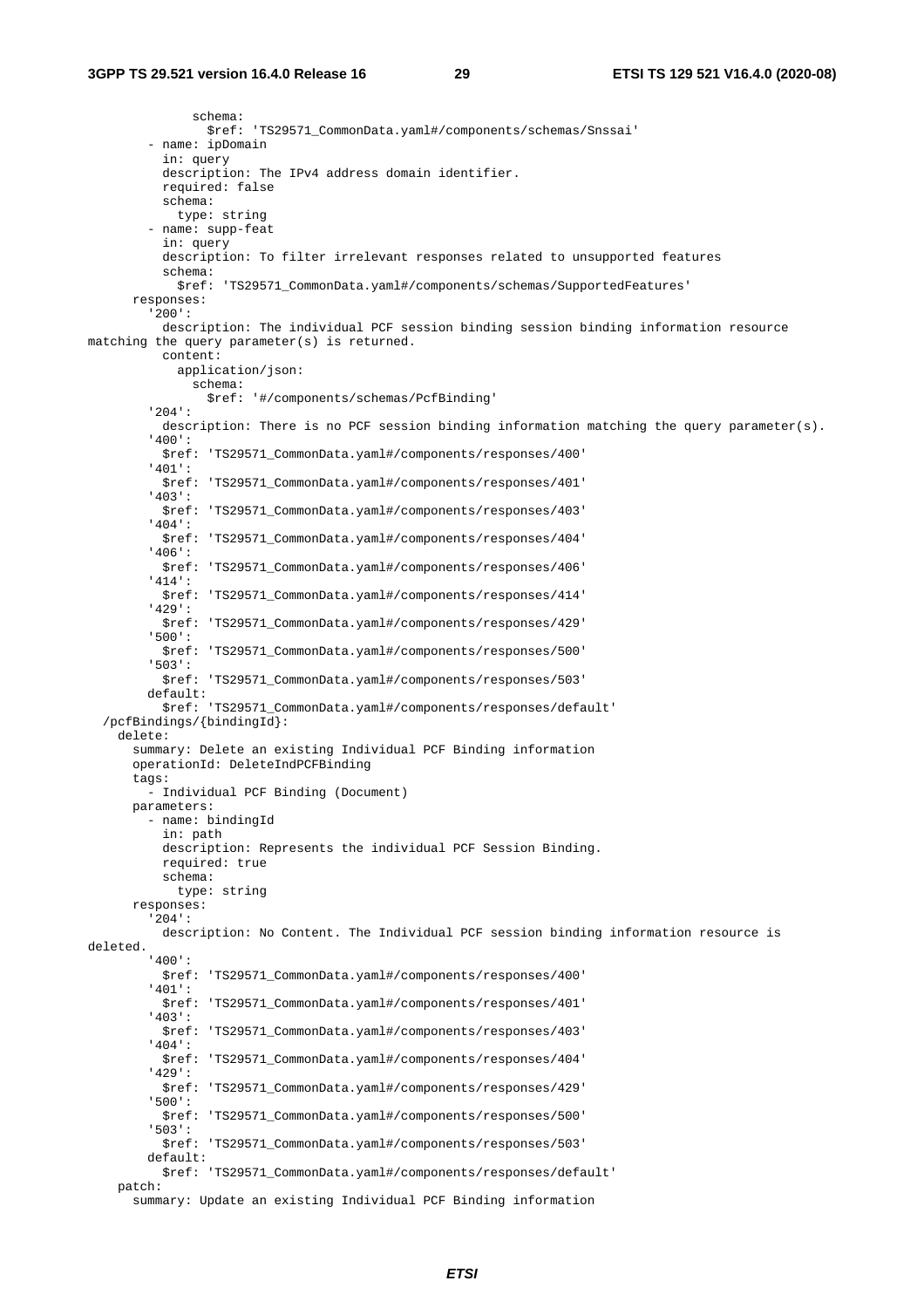operationId: UpdateIndPCFBinding tags: - Individual PCF Binding (Document) parameters: - name: bindingId in: path description: Represents the individual PCF Session Binding. required: true schema: type: string requestBody: description: Parameters to update the existing session binding required: true content: application/merge-patch+json: schema: \$ref: '#/components/schemas/PcfBindingPatch' responses: '200': description: OK (Successful update of the session binding) content: application/json: schema: \$ref: '#/components/schemas/PcfBinding' '400': \$ref: 'TS29571\_CommonData.yaml#/components/responses/400' '401': \$ref: 'TS29571\_CommonData.yaml#/components/responses/401' '403': \$ref: 'TS29571\_CommonData.yaml#/components/responses/403' '404': \$ref: 'TS29571\_CommonData.yaml#/components/responses/404' '411': \$ref: 'TS29571\_CommonData.yaml#/components/responses/411' '413': \$ref: 'TS29571\_CommonData.yaml#/components/responses/413' '415': \$ref: 'TS29571\_CommonData.yaml#/components/responses/415' '429': \$ref: 'TS29571\_CommonData.yaml#/components/responses/429' '500': \$ref: 'TS29571\_CommonData.yaml#/components/responses/500' '503': \$ref: 'TS29571\_CommonData.yaml#/components/responses/503' default: \$ref: 'TS29571\_CommonData.yaml#/components/responses/default' components: securitySchemes: oAuth2ClientCredentials: type: oauth2 flows: clientCredentials: tokenUrl: '{nrfApiRoot}/oauth2/token' scopes: nbsf-management: Access to the Nbsf\_Management API schemas: PcfBinding: type: object properties: supi: \$ref: 'TS29571\_CommonData.yaml#/components/schemas/Supi' gpsi: \$ref: 'TS29571\_CommonData.yaml#/components/schemas/Gpsi' ipv4Addr: \$ref: 'TS29571\_CommonData.yaml#/components/schemas/Ipv4Addr' ipv6Prefix: \$ref: 'TS29571\_CommonData.yaml#/components/schemas/Ipv6Prefix' addIpv6Prefixes: type: array items: \$ref: 'TS29571\_CommonData.yaml#/components/schemas/Ipv6Prefix' minItems: 1 description: The additional IPv6 Address Prefixes of the served UE. ipDomain: type: string macAddr48: \$ref: 'TS29571\_CommonData.yaml#/components/schemas/MacAddr48' addMacAddrs: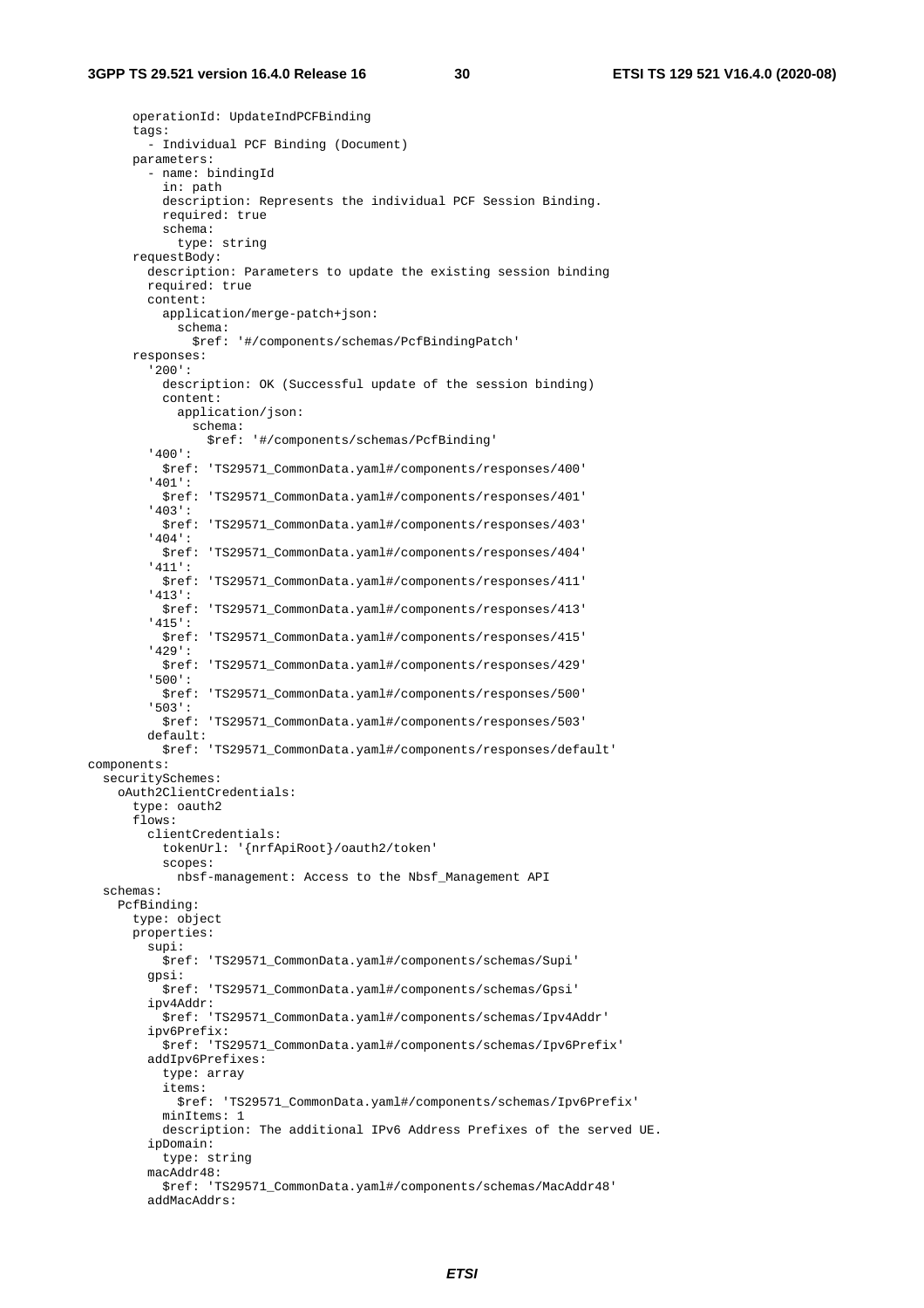type: array items: \$ref: 'TS29571\_CommonData.yaml#/components/schemas/MacAddr48' minItems: 1 description: The additional MAC Addresses of the served UE. dnn: \$ref: 'TS29571\_CommonData.yaml#/components/schemas/Dnn' pcfFqdn: \$ref: 'TS29510\_Nnrf\_NFManagement.yaml#/components/schemas/Fqdn' pcfIpEndPoints: type: array items: \$ref: 'TS29510\_Nnrf\_NFManagement.yaml#/components/schemas/IpEndPoint' minItems: 1 description: IP end points of the PCF hosting the Npcf\_PolicyAuthorization service. pcfDiamHost: \$ref: 'TS29571\_CommonData.yaml#/components/schemas/DiameterIdentity' pcfDiamRealm: \$ref: 'TS29571\_CommonData.yaml#/components/schemas/DiameterIdentity' pcfSmFqdn: \$ref: 'TS29510\_Nnrf\_NFManagement.yaml#/components/schemas/Fqdn' pcfSmIpEndPoints: type: array items: \$ref: 'TS29510\_Nnrf\_NFManagement.yaml#/components/schemas/IpEndPoint' minItems: 1 description: IP end points of the PCF hosting the Npcf\_SMPolicyControl service. snssai: \$ref: 'TS29571\_CommonData.yaml#/components/schemas/Snssai' suppFeat: \$ref: 'TS29571\_CommonData.yaml#/components/schemas/SupportedFeatures' pcfId: \$ref: 'TS29571\_CommonData.yaml#/components/schemas/NfInstanceId' pcfSetId: \$ref: 'TS29571\_CommonData.yaml#/components/schemas/NfSetId' recoveryTime: \$ref: 'TS29571\_CommonData.yaml#/components/schemas/DateTime' paraCom: \$ref: '#/components/schemas/ParameterCombination' bindLevel: \$ref: '#/components/schemas/BindingLevel' ipv4FrameRouteList: type: array items: \$ref: 'TS29571\_CommonData.yaml#/components/schemas/Ipv4AddrMask' minItems: 1 ipv6FrameRouteList: type: array items: \$ref: 'TS29571\_CommonData.yaml#/components/schemas/Ipv6Prefix' minItems: 1 required: - dnn - snssai oneOf: - anyOf: - required: [ipv4Addr] - required: [ipv6Prefix] - required: [addIpv6Prefixes] - anyOf: - required: [macAddr48] - required: [addMacAddrs] anyOf: - anyOf: - required: [pcfFqdn] - required: [pcfIpEndPoints] - required: [pcfDiamHost, pcfDiamRealm] PcfBindingPatch: type: object properties: ipv4Addr: \$ref: 'TS29571\_CommonData.yaml#/components/schemas/Ipv4AddrRm' ipDomain: type: string nullable: true ipv6Prefix: \$ref: 'TS29571\_CommonData.yaml#/components/schemas/Ipv6PrefixRm' addIpv6Prefixes: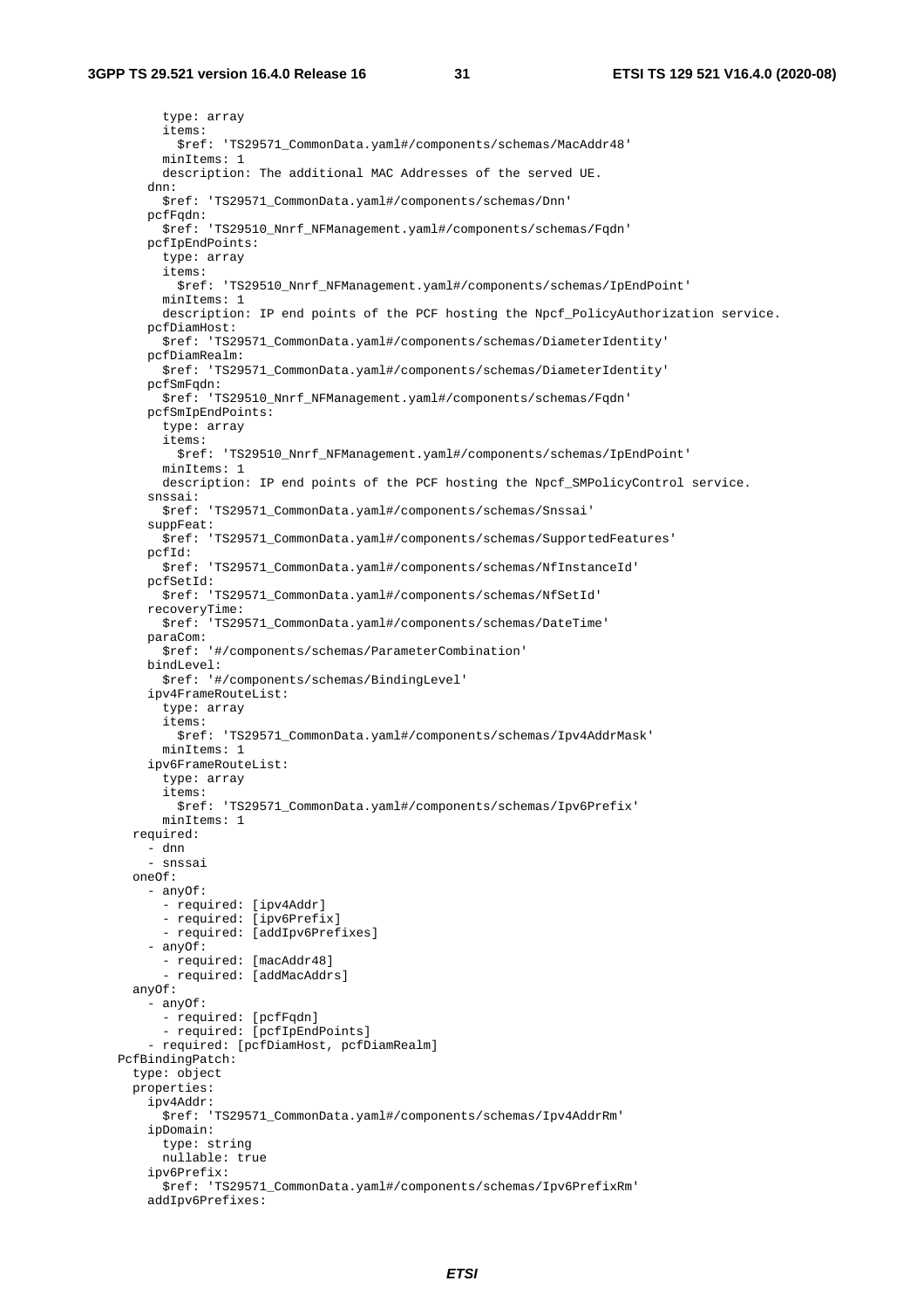type: array items: \$ref: 'TS29571\_CommonData.yaml#/components/schemas/Ipv6Prefix' minItems: 1 description: The additional IPv6 Address Prefixes of the served UE. nullable: true macAddr48: \$ref: 'TS29571\_CommonData.yaml#/components/schemas/MacAddr48Rm' addMacAddrs: type: array items: \$ref: 'TS29571\_CommonData.yaml#/components/schemas/MacAddr48' minItems: 1 description: The additional MAC Addresses of the served UE. nullable: true pcfId: \$ref: 'TS29571\_CommonData.yaml#/components/schemas/NfInstanceId' pcfFqdn: \$ref: 'TS29510\_Nnrf\_NFManagement.yaml#/components/schemas/Fqdn' pcfIpEndPoints: type: array items: \$ref: 'TS29510\_Nnrf\_NFManagement.yaml#/components/schemas/IpEndPoint' minItems: 1 description: IP end points of the PCF hosting the Npcf\_PolicyAuthorization service. pcfDiamHost: \$ref: 'TS29571\_CommonData.yaml#/components/schemas/DiameterIdentity' pcfDiamRealm: \$ref: 'TS29571\_CommonData.yaml#/components/schemas/DiameterIdentity' ParameterCombination: type: object properties: supi: \$ref: 'TS29571\_CommonData.yaml#/components/schemas/Supi' dnn: \$ref: 'TS29571\_CommonData.yaml#/components/schemas/Dnn' snssai: \$ref: 'TS29571\_CommonData.yaml#/components/schemas/Snssai' ExtProblemDetails: allOf: - \$ref: 'TS29571\_CommonData.yaml#/components/schemas/ProblemDetails' - \$ref: '#/components/schemas/BindingResp' BindingResp: type: object properties: pcfSmFqdn: \$ref: 'TS29510\_Nnrf\_NFManagement.yaml#/components/schemas/Fqdn' pcfSmIpEndPoints: type: array items: \$ref: 'TS29510\_Nnrf\_NFManagement.yaml#/components/schemas/IpEndPoint' minItems: 1 description: IP end points of the PCF hosting the Npcf\_SMPolicyControl service. BindingLevel: anyOf: - type: string enum: - NF\_SET - NF\_INSTANCE - type: string description: > This string provides forward-compatibility with future extensions to the enumeration but is not used to encode content defined in the present version of this API. description: > Possible values are - "NF\_SET" - "NF\_INSTANCE"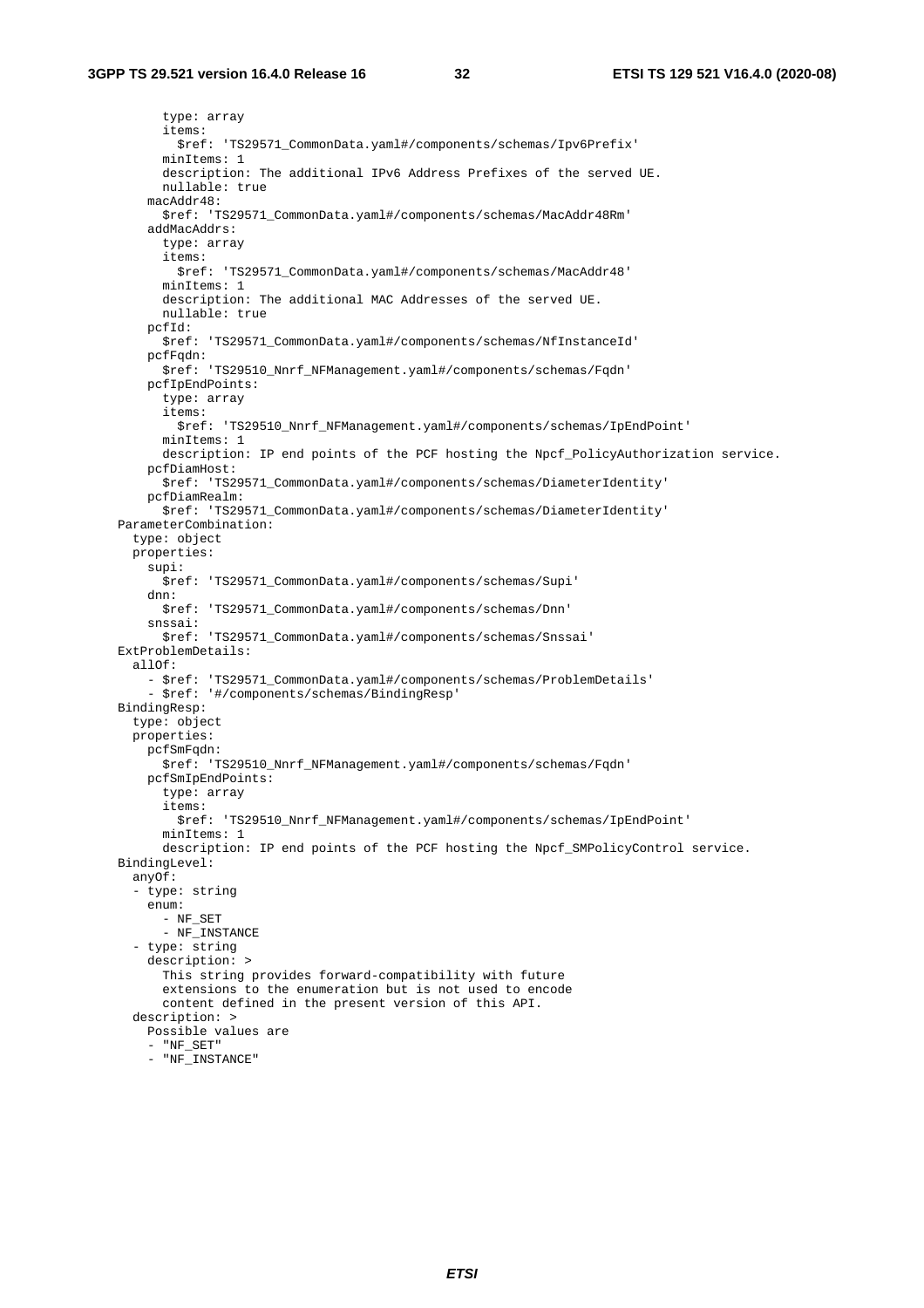# Annex B (informative): Deployment option to support BSF and DRA coexistence due to network migration

As described in Annex B of 3GPP TS 23.503 [4], the Diameter Routing Agent (DRA) and the BSF can coexist in an operator's network during the network migration to 5GC. The DRA is described in 3GPP TS 29.213 [14] and can be a service consumer of the Nbsf\_Management service.

During the Rx session establishment, the DRA can discover the selected PCF for the related subscriber by using the Nbsf\_Management\_Discovery service operation to obtain the related PCF address if it has no stored binding information derived from an ongoing Gx session for that subscriber.

- NOTE 1: For a UE in the EPC there is a Gx session and the DRA stores the binding information. For a UE in the 5GC the Npcf\_SmPolicyControl service is used and the BSF stores the binding information.
- NOTE 2: If the DRA has no stored binding information derived from an ongoing Gx session for a subscriber, the DRA needs to request new binding information for each Rx session establishment because the information in the BSF could have changed compared to any previous binding information the DRA requested.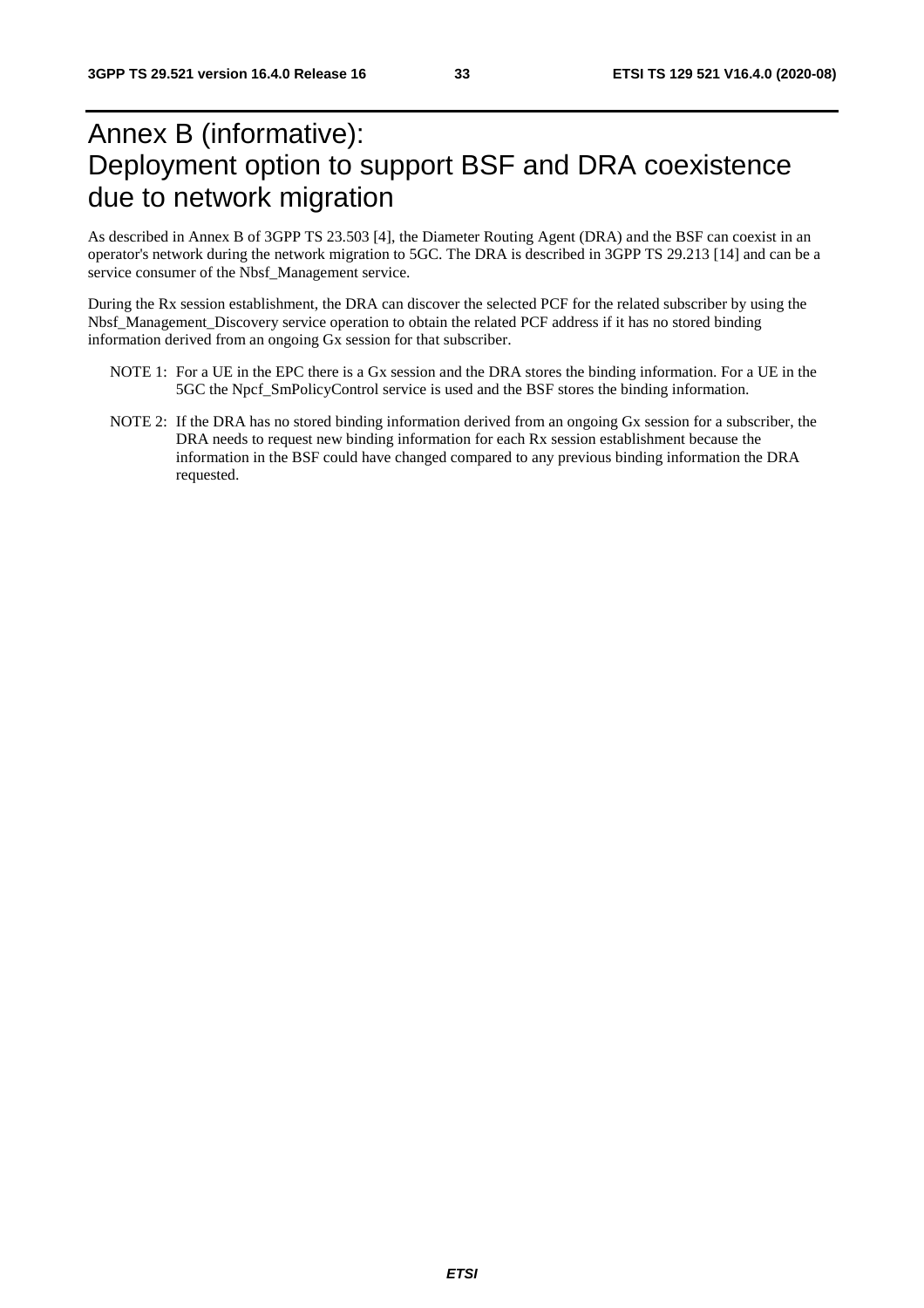Annex C (informative): Change history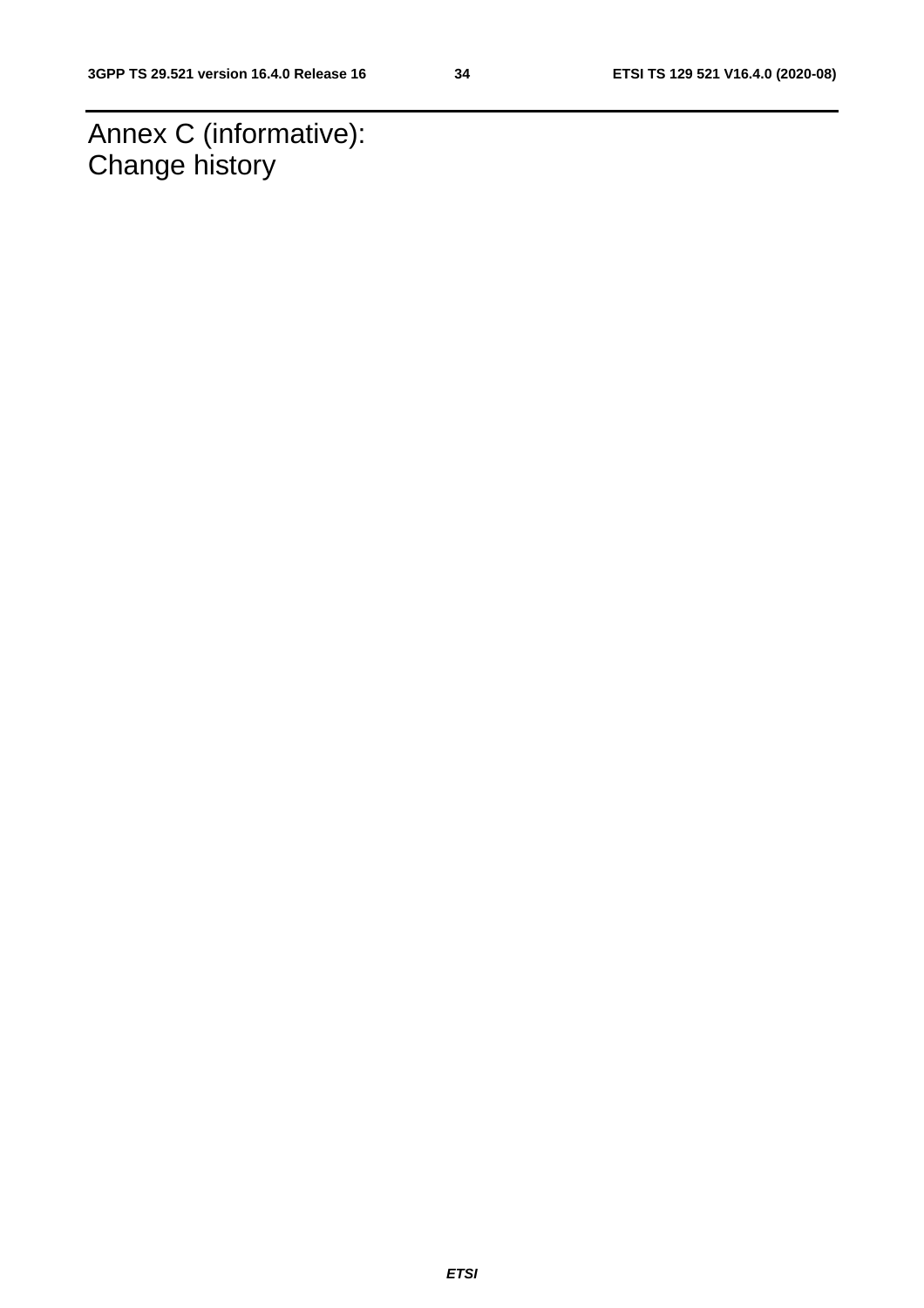| <b>Change history</b> |       |           |           |                |                         |                                                                                                          |            |
|-----------------------|-------|-----------|-----------|----------------|-------------------------|----------------------------------------------------------------------------------------------------------|------------|
| <b>Date</b>           | TSG#  | TSG Doc.  | <b>CR</b> | <b>Rev</b>     | Cat                     | Subject/Comment                                                                                          | <b>New</b> |
| 2018-01               |       |           |           |                |                         | TS skeleton of Binding Support Management                                                                | 0.0.0      |
|                       |       |           |           |                |                         | Service specification                                                                                    |            |
| 2018-01               |       |           |           |                |                         | Inclusion of documents agreed in CT3#94 C3-<br>180301, C3-180191, C3-180192 and C3-180193.               | 0.1.0      |
| 2018-03               |       |           |           |                |                         | Inclusion of documents agreed in CT3#95 C3-<br>181350 and C3-181352.                                     | 0.2.0      |
| 2018-04               |       |           |           |                |                         | Inclusion of documents agreed in CT3#96 C3-<br>182424 and C3-182510.                                     | 0.3.0      |
| 2018-05               |       |           |           |                |                         | Inclusion of documents agreed in CT3#97 C3-<br>183287, C3-183500, C3-183881, C3-183502 and<br>C3-183733. | 0.4.0      |
| 2018-06               | CT#80 | CP-181031 |           |                |                         | TS sent to plenary for approval.                                                                         | 1.0.0      |
| 2018-06               | CT#80 | CP-181031 |           |                |                         | TS approved by plenary                                                                                   | 15.0.0     |
| 2018-09               | CT#81 | CP-182015 | 0001      | $\overline{2}$ | F                       | PCF id correction for BSF                                                                                | 15.1.0     |
| 2018-09               | CT#81 | CP-182015 | 0002      |                | F                       | Reference update: OpenAPI specification                                                                  | 15.1.0     |
| 2018-09               | CT#81 | CP-182015 | 0004      | 2              | F                       | Clarification on mandatory HTTP error status<br>codes                                                    | 15.1.0     |
| 2018-09               | CT#81 | CP-182015 | 0005      | 6              | В                       | OpenAPI for TS 29.521                                                                                    | 15.1.0     |
| 2018-09               | CT#81 | CP-182015 | 0006      |                | F                       | Description of Structured data types                                                                     | 15.1.0     |
| 2018-09               | CT#81 | CP-182015 | 0007      | $\mathbf{1}$   | $\overline{B}$          | Support of IPv4 overlapping                                                                              | 15.1.0     |
| 2018-09               | CT#81 | CP-182015 | 0008      |                | F                       | Correction of the service name                                                                           | 15.1.0     |
| 2018-09               | CT#81 | CP-182015 | 0009      | $\mathbf 1$    | F                       | Resource structure presentation                                                                          | 15.1.0     |
| 2018-12               | CT#82 | CP-183205 | 0011      |                | F                       | Default value for apiRoot Default value for<br>apiRoot                                                   | 15.2.0     |
| 2018-12               | CT#82 | CP-183205 | 0012      |                | F                       | Correction to DELETE Method for<br>Nbsf_Management Service API                                           | 15.2.0     |
| 2018-12               | CT#82 | CP-183205 | 0013      |                | F                       | Correction to Typos in URI Paths                                                                         | 15.2.0     |
| 2018-12               | CT#82 | CP-183205 | 0015      |                | F                       | API version                                                                                              | 15.2.0     |
| 2018-12               | CT#82 | CP-183205 | 0016      |                | F                       | ExternalDocs OpenAPI field                                                                               | 15.2.0     |
| 2018-12               | CT#82 | CP-183205 | 0017      |                | F                       | Location header field in OpenAPI                                                                         | 15.2.0     |
| 2018-12               | CT#82 | CP-183205 | 0018      | 1              | F                       | Security                                                                                                 | 15.2.0     |
| 2018-12               | CT#82 | CP-183205 | 0019      |                | F                       | supported content types                                                                                  | 15.2.0     |
| 2018-12               | CT#82 | CP-183205 | 0020      | $\overline{2}$ | F                       | <b>HTTP Error responses</b>                                                                              | 15.2.0     |
| 2018-12               | CT#82 | CP-183205 | 0021      | $\overline{2}$ | F                       | DRA as service consumer                                                                                  | 15.2.0     |
| 2018-12               | CT#82 | CP-183205 | 0023      |                | F                       | Change presence in BSF binding                                                                           | 15.2.0     |
| 2018-12               | CT#82 | CP-183205 | 0024      | 1              | F                       | Presence conditions in yaml file                                                                         | 15.2.0     |
| 2018-12               | CT#82 | CP-183205 | 0025      | 1              | $\overline{\mathsf{F}}$ | Missing 201 response body for POST to<br>/pcfBindings                                                    | 15.2.0     |
| 2019-03               | CT#83 | CP-190113 | $0028$ 2  |                | F                       | Handling of unsupported query parameter<br>combinations                                                  | 15.3.0     |
| 2019-03               | CT#83 | CP-190113 | 0029      | $\vert$ 1      | F                       | Correction of description of the<br>Nbsf_Management_Register Service and                                 | 15.3.0     |
|                       |       |           |           |                |                         | Nbsf_Management_Discovery service operations                                                             |            |
| 2019-03               | CT#83 | CP-190113 | 0030      |                | F                       | BSF resource cleanup                                                                                     | 15.3.0     |
| 2019-03               | CT#83 | CP-190113 | 0031      | $\overline{1}$ | F                       | Formatting of structured data types in query<br>parameters                                               | 15.3.0     |
| 2019-03               | CT#83 | CP-190113 | 0032      | $\overline{1}$ | F                       | Correction on the handling of UE addresses                                                               | 15.3.0     |
| 2019-03               | CT#83 | CP-190110 | 0033      | $\overline{2}$ | F                       | Miscellaneous BSF correction                                                                             | 15.3.0     |
| 2019-03               | CT#83 | CP-190140 | 0034      | 1              | F                       | OpenAPI Version number update                                                                            | 15.3.0     |
| 2019-06               | CT#84 | CP-191079 | 0036      |                | F                       | Remove NSI ID                                                                                            | 15.4.0     |
| 2019-06               | CT#84 | CP-191106 | 0037      | 5              | B                       | Support multiple UE addresses in one binding                                                             | 16.0.0     |
| 2019-06               | CT#84 | CP-191106 | 0038      | 5              | B                       | Binding update support                                                                                   | 16.0.0     |
| 2019-06               | CT#84 | CP-191079 | 0039      |                | F                       | Precedence of OpenAPI file                                                                               | 15.4.0     |
| 2019-06               | CT#84 | CP-191079 | 0040      |                | $\overline{F}$          | Copyright Note in YAML files                                                                             | 15.4.0     |
| 2019-06               | CT#84 | CP-191089 | 0041      | 1              | F                       | Correction of Location header in<br>Nbsf_Management OpenAPI                                              | 16.0.0     |
| 2019-06               | CT#84 | CP-191101 | 0043      | <sup>2</sup>   | F                       | OpenAPI version number update                                                                            | 16.0.0     |
| 2019-09               | CT#85 | CP-192199 | 0045      | 2              | F                       | Session binding for IPv6 addresses                                                                       | 16.1.0     |
| 2019-09               | CT#85 | CP-192156 | 0046      |                | F                       | Support multiple UE addresses in BSF                                                                     | 16.1.0     |
| 2019-09               | CT#85 | CP-192152 | 0047      |                | $\sf B$                 | IP address handling in wireline access                                                                   | 16.1.0     |
| 2019-09               | CT#85 | CP-192234 | 0050      | 12             | F                       | OpenAPI version update TS 29.521 Rel-16                                                                  | 16.1.0     |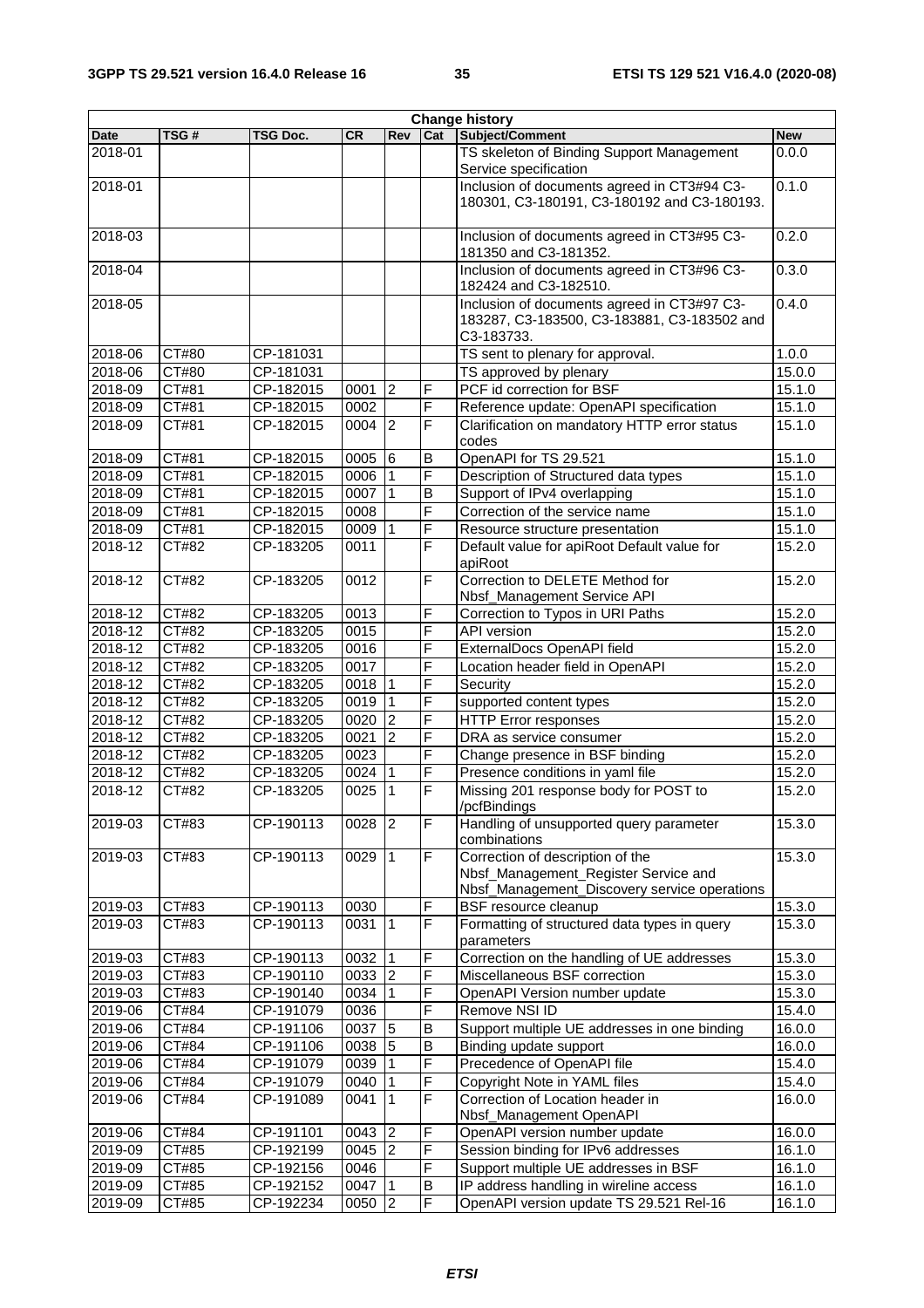| 2019-12 | CT#86         | CP-193197 | 0053 | $\overline{3}$ | B                       | Same PCF selection for the same UE ID, S-<br>NSSAI and DNN combination | 16.2.0 |
|---------|---------------|-----------|------|----------------|-------------------------|------------------------------------------------------------------------|--------|
| 2019-12 | CT#86         | CP-193197 | 0054 |                | $\overline{F}$          | Update of API version and TS version in OpenAPI 16.2.0<br>file         |        |
| 2020-03 | CT#87e        | CP-200207 | 0055 | $\mathbf 1$    | B                       | Update of the same PCF selection                                       | 16.3.0 |
| 2020-03 | CT#87e        | CP-200207 | 0056 |                | B                       | <b>DNN Clarification</b>                                               | 16.3.0 |
| 2020-03 | CT#87e        | CP-200208 | 0058 | $\overline{2}$ | B                       | Adding NWDAF as Nbsf_management service<br>consumer                    | 16.3.0 |
| 2020-03 | CT#87e        | CP-200207 | 0059 |                | F                       | Resolve editor note for PATCH                                          | 16.3.0 |
| 2020-03 | CT#87e        | CP-200207 | 0060 |                | $\overline{\mathsf{F}}$ | Miscellaneous errors                                                   | 16.3.0 |
| 2020-03 | CT#87e        | CP-200253 | 0061 |                | $\overline{F}$          | Support of the Update service operation                                | 16.3.0 |
| 2020-03 | CT#87e        | CP-200214 | 0062 |                | F                       | OpenAPI: usage of the "tags" keyword                                   | 16.3.0 |
| 2020-03 | CT#87e        | CP-200260 | 0063 | $\overline{1}$ | B                       | PCF set Id/PCF Id in<br>Nbsf_Management_Register/Update                | 16.3.0 |
| 2020-03 | CT#87e        | CP-200215 | 0064 |                | $\overline{F}$          | Correction on PcfBinding                                               | 16.3.0 |
| 2020-03 | <b>CT#87e</b> | CP-200216 | 0065 |                | F                       | Update of OpenAPI version and TS version in<br>externalDocs field      | 16.3.0 |
| 2020-06 | CT#88e        | CP-201233 | 0066 | $\overline{1}$ | F                       | <b>Corrections on SamePcf</b>                                          | 16.4.0 |
| 2020-06 | CT#88e        | CP-201246 | 0067 | ∣1             | F                       | Corrections related to UEaddr                                          | 16.4.0 |
| 2020-06 | CT#88e        | CP-201259 | 0068 | دی             | $\overline{B}$          | Update of PCF address(es)                                              | 16.4.0 |
| 2020-06 | CT#88e        | CP-201275 | 0069 | $\overline{2}$ | B                       | Clarification of the DS-TT MAC address                                 | 16.4.0 |
| 2020-06 | CT#88e        | CP-201228 | 0070 | 3              | $\overline{B}$          | Support of full Frame Routing feature                                  | 16.4.0 |
| 2020-06 | CT#88e        | CP-201212 | 0071 | $\mathbf{1}$   | F                       | Binding information retrieval: PCF set ID and PCF<br>instance ID       | 16.4.0 |
| 2020-06 | CT#88e        | CP-201296 | 0073 | $\overline{2}$ | $\overline{F}$          | Correct use of application error                                       | 16.4.0 |
| 2020-06 | CT#88e        | CP-201228 | 0074 |                | F                       | Correct IPv6 prefix                                                    | 16.4.0 |
| 2020-06 | CT#88e        | CP-201244 | 0076 |                | F                       | Storage of YAML files in ETSI Forge                                    | 16.4.0 |
| 2020-06 | CT#88e        | CP-201246 | 0080 | $\mathbf 1$    | F                       | Adding DRA as Nbsf_management service<br>consumer                      | 16.4.0 |
| 2020-06 | CT#88e        | CP-201258 | 0081 | $\mathbf{1}$   | B                       | Update of PCF address(es)                                              | 16.4.0 |
| 2020-06 | CT#88e        | CP-201256 | 0083 | $\mathbf{1}$   | $\overline{F}$          | URI of the Nbsf_Management service                                     | 16.4.0 |
| 2020-06 | CT#88e        | CP-201222 | 0085 | $\mathbf{1}$   | $\overline{A}$          | Correction to the condition of BSF service<br>operations               | 16.4.0 |
| 2020-06 | CT#88e        | CP-201244 | 0086 |                | F                       | Optionality of ProblemDetails                                          | 16.4.0 |
| 2020-06 | CT#88e        | CP-201233 | 0087 |                | F                       | suppFeat attribute within PcfBinding data                              | 16.4.0 |
| 2020-06 | CT#88e        | CP-201244 | 0088 | ∣1             | $\overline{\mathsf{F}}$ | Supported headers, Resource Data type and<br>yaml mapping              | 16.4.0 |
| 2020-06 | CT#88e        | CP-201255 | 0090 |                | F                       | Update of OpenAPI version and TS version in<br>externalDocs field      | 16.4.0 |